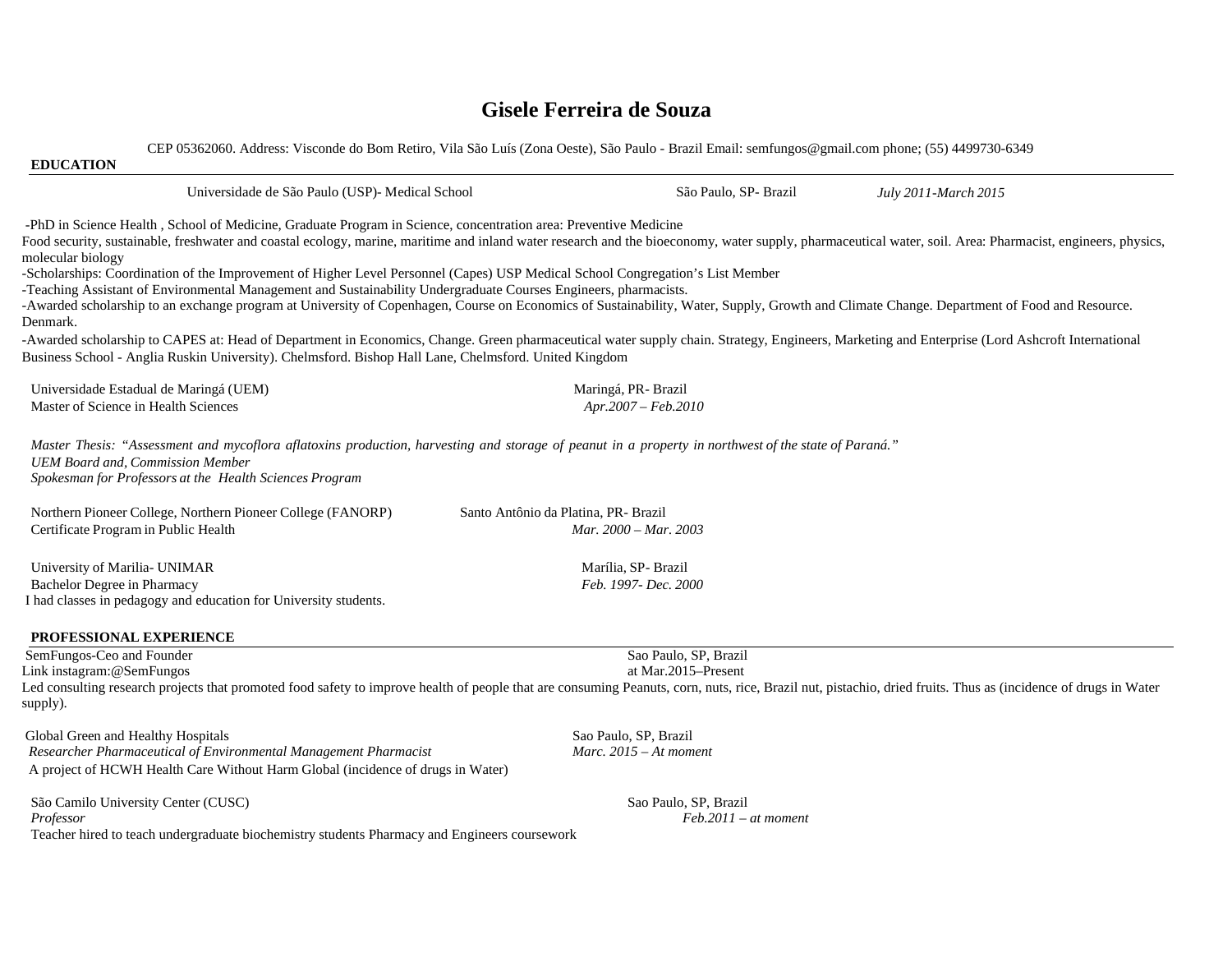Companhia de Tecnologia de Saneamento Ambiental do Estado de São Paulo Sao Paulo, SP, Brazil *Pharmacist (part-time) Jan.2013 – Aug.2013 and Dec. 2014 – Mar.2015* Inorganic Laboratory (toxic analyses of the air) ELTA – Toxicological Analyses Sector Toxicology, Genotoxicity and Environmental Microbiology Division

Inorganic Laboratory Toxic analyses of the Hg

Instituto Adolfo Lutz (IAL) Sao Paulo, SP, Brazil *Pharmacist (part-time) Jan.2013 – Aug.2013 and Dec. 2014 – Mar.2015*

Centerfarma Drugstore **Maringá, PR, Brazil** Maringá, PR, Brazil *Pharmacist Leader and Store Manager* Aug. 2006 – Nov. 2009 *Aug.* 2006 – Nov. 2009 Responsible for customer service, processes management Implemented pharmaceutical technical legislation and medication control operations. Increased monthly profit in 57% Awarded- best branch of the chain- for controlled pharmaceuticals and personnel management.

Carvalho & Coelho Drugstore (FCC) Santo Antônio da Platina, PR, Brazil

*Pharmacist Jan. 2000 – Jan. 2006*

Responsible for customer service and processes management Implemented pharmaceutical legislation and medication control Increased monthly profit in 166%. The branch became a reference in elderly care and children´s vaccination.

#### **LANGUAGES/SKILLS/INTERESTS**

Languages: Portuguese (Native). English (Advanced). Spanish (Advanced). Poland (Advanced). Greece (Intermediary)

Computer skills: Operating Systems, Microsoft Office, STATA, SPSS, Transversal study, Software Epidata, Exploratory analyses through the use of table chart of simple frequencies and descriptive graphs, statistical analyses uni and multivaried. (Bio-)Geochemistry (focus on carbon). Microbiology/Molecular biology. Sampling and measurement techniques in biogeochemistry/ecosystem ecology. Hydrogeology, hydrology and hydraulics (including measurement techniques). Biosynthetic Hybrid Materials. Environmental/ecological modeling/Programming/Statistics. Advanced analytical techniques such as AAS, ICP-MS and XAFS. experience in the chromatography techniques, the analysis of phytochemicals activity, the techniques of volatile compounds isolation (solid-phase microextraction -SPME, solvent-assisted flavor evaporation - SAFE)

Volunteer: Collaborator and volunteer during World Youth Day 2013 in Rio de Janeiro-Brazil

Other: Interest in Startups, Entrepreneurship and Business Strategy. Scientific achievements in the field of reliability and safety of water supply systems. Engineering, Physics, Applied Mathematics, Geography and Computer Science. Participated in the project- The Comprehensive Initiative on Technology Evaluation at Massachussets Institute of Technology in June of 2016, presenting the project Post Harvest Management Technologies for food safety and water supply systems.

Coordinates Research Project of Recyclable material waste pickers: health and environment- since 2011.

**Publications**: Bibliographical production Full papers published in journals

Souza Gisele Ferreira de. "Medicines and their Disposing: Analyze in Three Brazilian Cooperatives and Contrast with Disposing in Spain". Acta Scientific Agriculture 2.8 (2018): 106-111.

What Do We Mean about the Validation of the Activity Monitoring Devices? September 2018. DOI: 10.3233/978-1-61499-798-6-748. Conference: SensorDevices 2018At: Venice, Italy.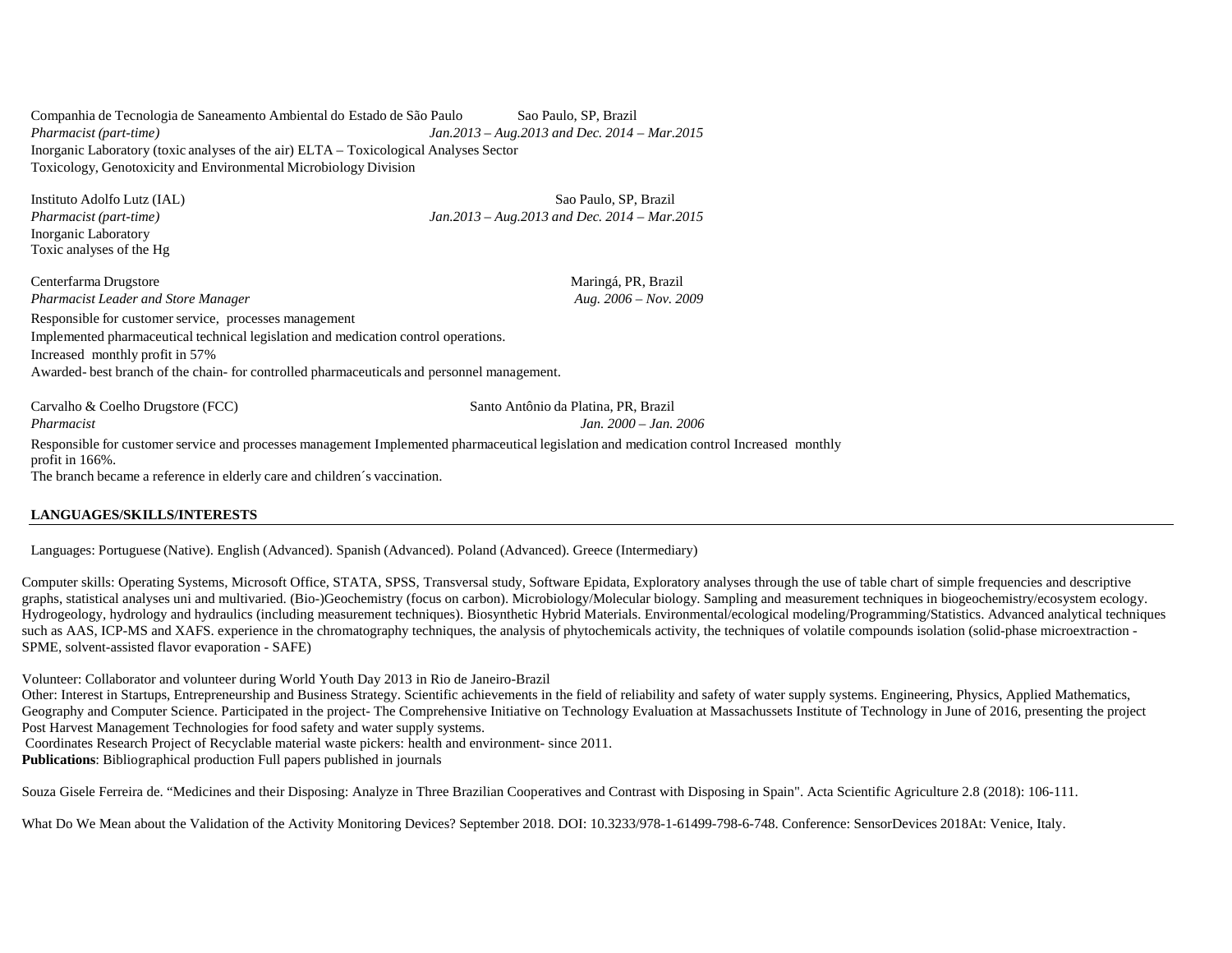GISELE FERREIRA DE SOUZA and BEN SLAMA SAMI. Pharmaceutical waste in Brazil and green pharmaceutical supply chain (GPSC). ASIA LIFE SCIENCES Supplement 16(1): 199-212, 2018. The Asian International Journal of Life Sciences

Gisele Ferreira De Souza & Dr. Ben Slama Sami. "WASTE PHARMACEUTICAL AND GREEN PHARMACEUTICAL SUPPLY CHAIN (GPSC)". ASIA LIFE SCIENCES The Asian International Journal of Life Sciences. ISSN 0117-3375. ASIA LIFE SCIENCES 24(1): 111-125, 2018. Technical Paper scientific published in international journals indexed in JCR.

Gisele Ferreira De Souza & Dr. BEN SLAMA Sami. "WASTE PHARMACEUTICAL POTENTIAL ENVIRONMENTAL RISKS". ASIA LIFE SCIENCES The Asian International Journal of Life Sciences. ISSN 0117-3375 ASIA LIFE SCIENCES 25(1): 111-125, 2018. Technical Paper scientific published in international journals indexed in JCR.

Gisele Ferreira De Souza & Dr. BEN SLAMA Sami. "CONSIDERATIONS ON SOIL CONTAMINATION (IN BRAZIL)?: AN ANALYSIS OF SOIL METALS RESIDUES AND THE AMOUNT OF PHARMACEUTICAL RESIDUES DESCRIBED IN THREE RECYCLING COOPERATIVES". ASIA LIFE SCIENCES The Asian International Journal of Life Sciences. ISSN 0117-3375. ASIA LIFE SCIENCES 26(1): 111-125, 2018. Technical Paper scientific published in international journals indexed in JCR.

Gisele Ferreira De Souza & Dr. BEN SLAMA Sami. "Environmental assessment in the cooperatives of recyclable materials in Brazil". ASIA LIFE SCIENCES The Asian International Journal of Life Sciences. ISSN 0117-3375. ASIA LIFE SCIENCES 27(1): 111-125, 2018. Technical Paper scientific published in international journals indexed in JCR.

Souza, GF.. et al. Occupational exposure to mercury in cooperatives of recyclable materials the metropolitan region of São Paulo. Cien Saude Colet periódico na internet] (2017/Set). [Citado em 29/12/2017]. Está disponível em:

https://www.researchgate.net/publication/321228714\_Occupational\_exposure\_to\_mercury\_in\_cooperatives\_of\_recyclable\_materials\_the\_metropolitan\_region\_of\_Sao\_Paulo

SOUZA, GISELE FERREIRA; et al. Evaluation of the mycoflora and aflatoxins from the pre-harvest to storage of peanuts: a case study doi: 10.4025/actasciagron.v36i1.16972. Acta Scientiarum. Agronomy (Online), v. 36, p. 27,2014. https://www.researchgate.net/publication/278132952\_Evaluation\_of\_the\_mycoflora\_and\_aflatoxins\_from\_the\_pre-harvest\_to\_storage\_of\_peanuts\_A\_case\_study

SOUZA, GISELE FERREIRA; et al. Waste picking and health – report of the first university meeting of the national movement of reciclable material waste pickers. cadernos gestão social, v. 2, p. 285- 295, 2013. https://www.researchgate.net/publication/298523323\_CATANDO\_E\_RECICLANDO\_SAUDE\_RELATOS\_DO\_1\_ENCONTRO\_UNIVERSIDADE\_-\_MOVIMENTO\_NACIONAL\_DE\_CATADORES\_DE\_RECICLAVEIS

SOUZA, GISELE FERREIRA;et al. Intake of aflatoxins through the consumption of peanut products in Brazil. Food Additives & Contaminants. Part B. Surveillance Communications, p. 1-7, 2011. https://www.researchgate.net/publication/233002747 Intake of aflatoxins through the consumption of peanut products in Brazil

SOUZA, GISELE FERREIRA;et al. Validation of a method for determination of aflatoxins in industrialized products with a peanut foundation by high performance liquid chromatography. Revista de Ciências da Vida, v. 28, p. 207-209, 2008.

https://www.researchgate.net/publication/316789004\_Validation\_of\_a\_method\_for\_aflatoxins\_determination\_in\_peanuts\_industrialized\_products\_by\_high\_performance\_liquid\_chromatography\_Key\_wor ds\_Aflatoxins\_Peanuts\_HPLC

**Refereed articles** 1 Souza, g. F. Avaliacao da microflora toxigenica do plantio a colheita do amendoim. revista brasileira de toxicologia, brazilian. Journal of toxicolog, p. 57 , 57 , 10 out. 2009 .

2 souza, g. F.; levantamento descritivo das analises toxicologicas a partir do software epiinfo. Revista brasileira de toxicologia, Brazilian journal of toxicolog, v. 22, p. 273 , 273 , 10 out. 2009 3 souza, g. F.; ocorrencia de fungos Toxigenicos no armazenamento do amendoim - estudo de caso. Revista brasileira de toxicologia, brazilian journal of toxicolog, p. 58 , 58 , 10 out. 2009 . Letters (to editors)

1 souza, g. F. Avaliação da micoflora na produção e colheita Do amendoim em uma propriedade rural no noroeste do estado do paraná. In: 14 th national mycotoxin meeting, 2010, Florianópolis. Ptr - enm 015. 2010.

2 souza, g. F.; avaliação da micoflora na produção e colheitaDo amendoim em uma propriedade rural no noroeste do estado do paraná. In: international conference on pet food Quality and safety & 14 th national mycotoxin meeting, 2010, ptr enm 015. 2010.

**Books** 1 Souza, G. F. Aflatoxinas em produtos de amendoim no estado do paraná.. In: xvi encontro anual de iniciação científica, 2007, maringá. Anais do xvi. Encontro anual de iniciação científica, 2007, 2007. Apresentações de trabalho

2 SOUZA, G. F.. Avaliação da micoflora na produção e colheita do amendoim em uma propriedade rural no noroeste do estado do paraná. 2010,

Conference international A Gisele Ferreira De Souza & Dr. Ben Slama Sami. "WASTE PHARMACEUTICAL AND GREEN PHARMACEUTICAL SUPPLY CHAIN (GPSC)". International Conference on: Communication, Management and Information Technology ICCMIT'18. ICCMIT'18 MADRID, SPAIN, 2018. Acceptance letter 2018. Technical Paper

B Gisele Ferreira De Souza & Dr. BEN SLAMA Sami. "WASTE PHARMACEUTICAL POTENTIAL ENVIRONMENTAL RISKS". International Conference on: Communication, Management and Information Technology ICCMIT'18. ICCMIT'18 MADRID, SPAIN, 2018. Acceptance letter 2018. Technical Paper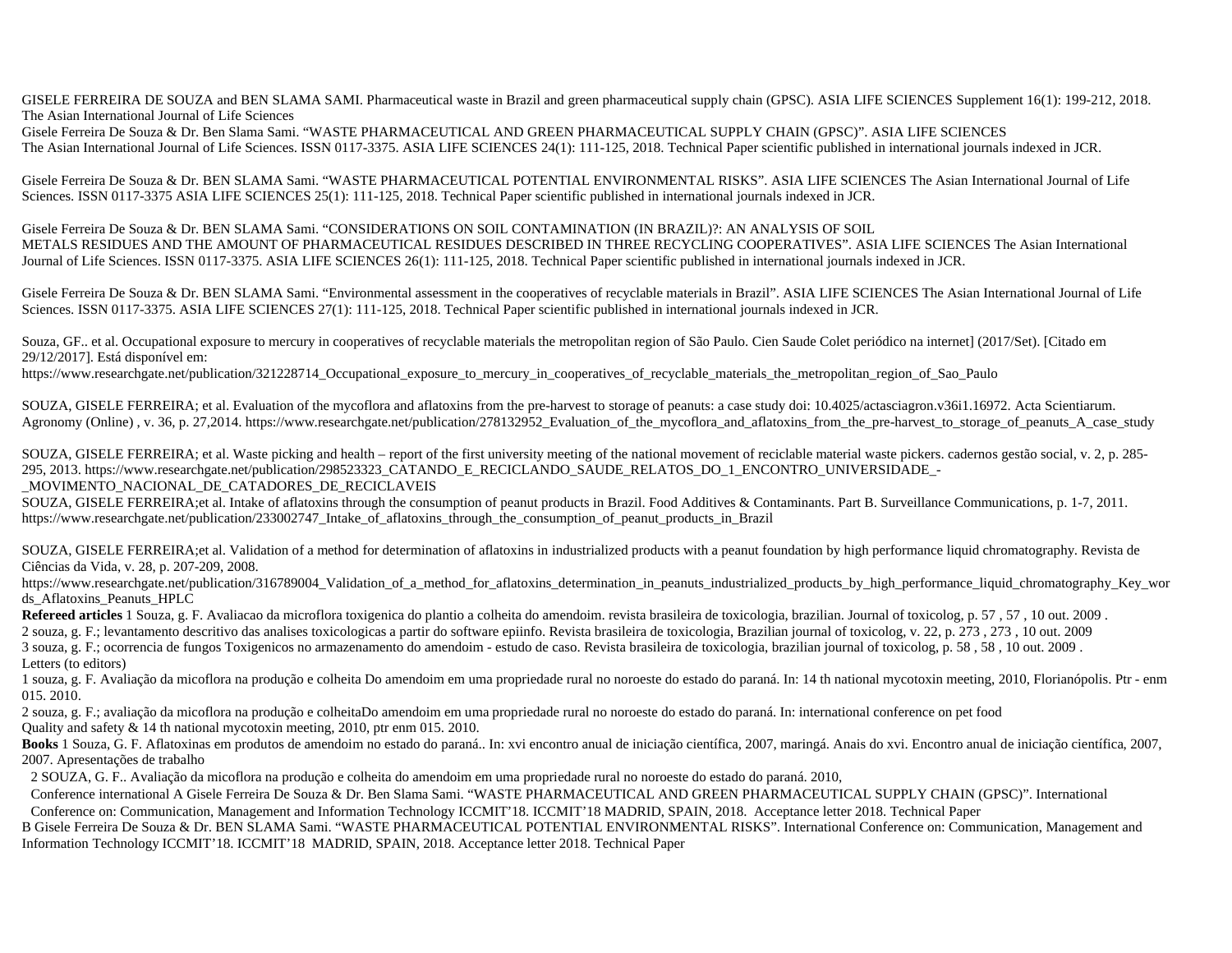# **TO:** University of Greece

#### For all concerned

My name is Gisele Ferreira de Souza. I am a Brazilian researcher and actually employee at São Camilo University Center (CUSC) Department of Chemistry, in São Camilo University Center (CUSC) for Pharmaceutical Sciences of the Department of Pharmacy. I have interest in appliance on your application because of my recent researchers. Actually, I am working with water and the its pollution, and your application could offer me a great opportunity to do an excellent progression for both of us.

I have experience on Pharmaceutical field because I have worked for 10 years with it, and it allowed me to develop complementary skills to technical knowledge of pharmacy, such as people management, sales management, teamwork and inventory management, for example. However, my thirst for knowledge only increased and I knew that if I want to become a specialist in my field of expertise, I need to continue my studies and researches.

The PhD allowed me to develop a fully focused research in my area of interest. Through the program, I also also get another old dream. I had two international experiences, an exchange in the UK and other one on Denmark. My successful thesis took me to Healthy Hospitals Project on Global Green and Healthy Hospitals in São Paulo, which my objective is to develop along with the pharmaceutical work, as Professor in Industrial Microbial Technology for Drinking Water and Waste Water.

The actual project I am working is the Relevance of the incidence of drugs and EDCs (Endocrine Disrupting Chemicals) in Water and Biosynthetic Hybrid Materials, and it is about analysis of an emerging problem and plausible actions.

The actual objectives of this project are: demonstrate that the quality of water has been gradually compromised by the increase of inappropriate disposal of chemical agents by the population through its "domestic pharmacy", and presents possible environmental and human impacts, as well as pointing out probable solutions.

This application, with the multinational and multicultural environment, will expose me to absorb and how to learn and to deal with the diversity of the current world. My background in pharmacy, my academic career, in addition to my 10 years of experience as a pharmaceutical and responsible technical leverage my skills and make me a great candidate for the **Professor** at. As evidenced by my professional and academic career so far, I am committed and dedicated to everything I do. I will be an invaluable person to its great innovative and sustainable power that keeps the tradition of your institution.

Over the years, I have been admired some people, and I will talk about one of them. Jair Ribeiro is an admirable leader. The main feature that I admire in him is to be a visionary and futuristic psychologist and coach. Since the youth, he had strength that makes a natural leader being featured in CEFET Paraná, with sustainable and innovative project, which resulted in premium in adolescence, then maintain this discipline and responsibility, that led to his current career success. Currently he performs his work in South America, North America and Europe. Always committed to professionalism, Jair dedicated to learning other languages, including Russian, and developed skills to be able to transmit their knowledge for the good of others. Always being recognized by professionals who respect and their team as good rewards, come of their efforts to be dedicated, disciplined and have good coach studies that met in Barcelona.

Jair has keen insight into their lead. It acts as a coach training of many professionals including athletes with great potential. Among the many challenges, these athletes facing negative emotions that may arise during competitions. Jair use these challenges to boost the athletes and transforms negative emotions into positive ones as love, gratitude, forgiveness, trust,, empowerment, joy and fulfillment.

Being futuristic, he can anticipate the obstacles that each athlete faces and drives them to persevere through the difficulties. Jair is also a successful businessman, mature and experienced, with his focus is on discipline and respect for the human being.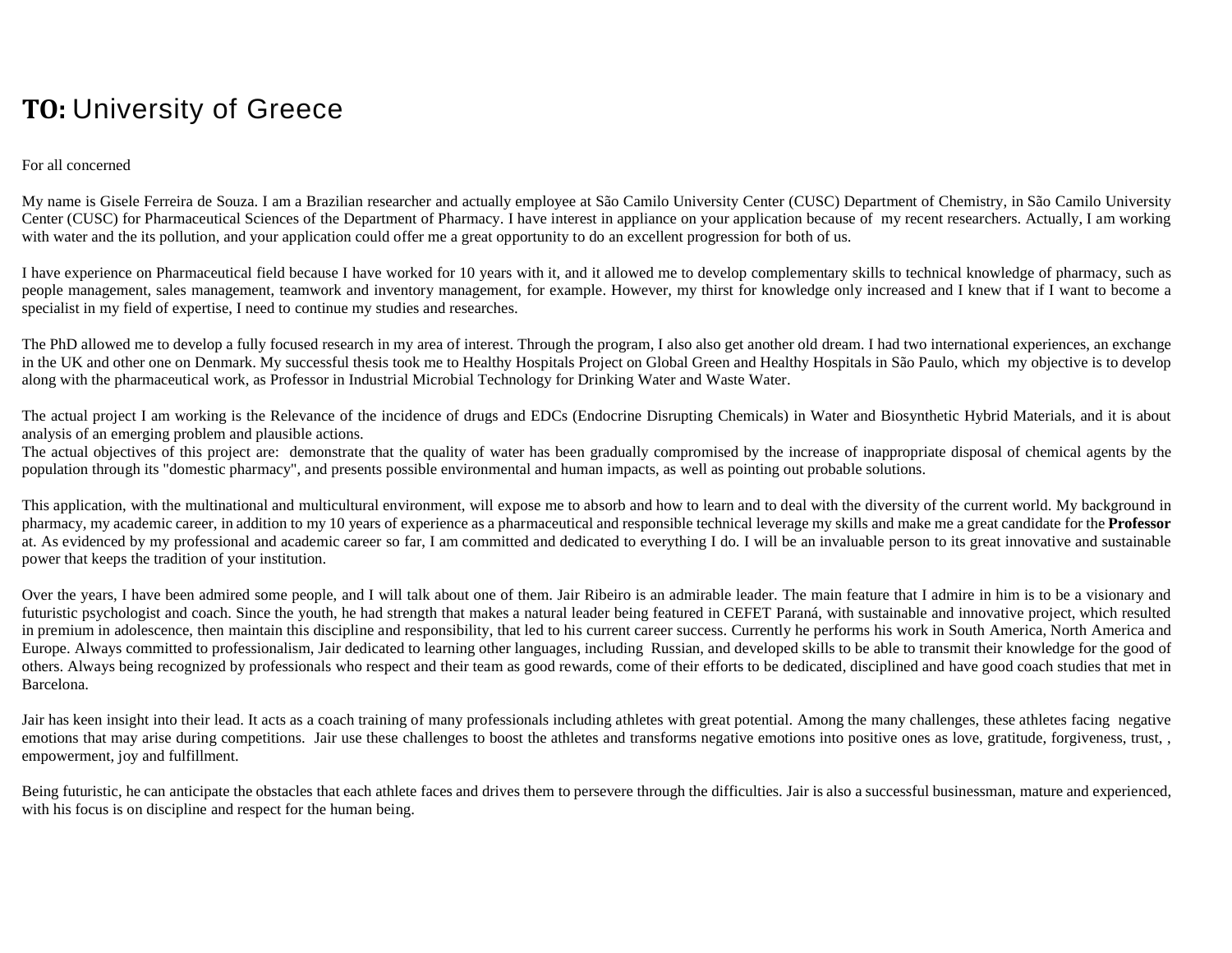My plan, in this application with University of Greece interest is to expand the project in the area of sustainability in the pharmaceutical supply department of a , which can implement the project supply water.

Sustainable entrepreneurship attracts me and fascinates me. In healthy hospital project in the Global Green and Healthy Hospitals, performance a leading role, working with allies and partners around the world to mobilize health care and address climate change as a multifaceted problem that currently experiencing a growing situation of "health emergency", as well as the" greatest threat to health "and" greatest opportunity in the 21st century health.

The results of my field research on the pharmaceutical waste supplies will be explored along with the University of Greece modelling of biological systems of pharmaceutical interest and with the global community after it. Together we could plan strategies and discuss plausible solutions to the disposal of pharmaceutical waste which will be done effectively and without prejudice to the people in my country and in other countries where there is no legislation for the sustainable and proper disposal of waste medicines supply green. I had classes in pedagogy and education for University students.

I will make myself available to meet you at your earliest convenience.

Sincerely. GISELE FERREIRA DE SOU

PhD on **University of São Paulo (USP)- Medical School** *São Paulo, SP- Brazil Email:* semfungos@gmail.com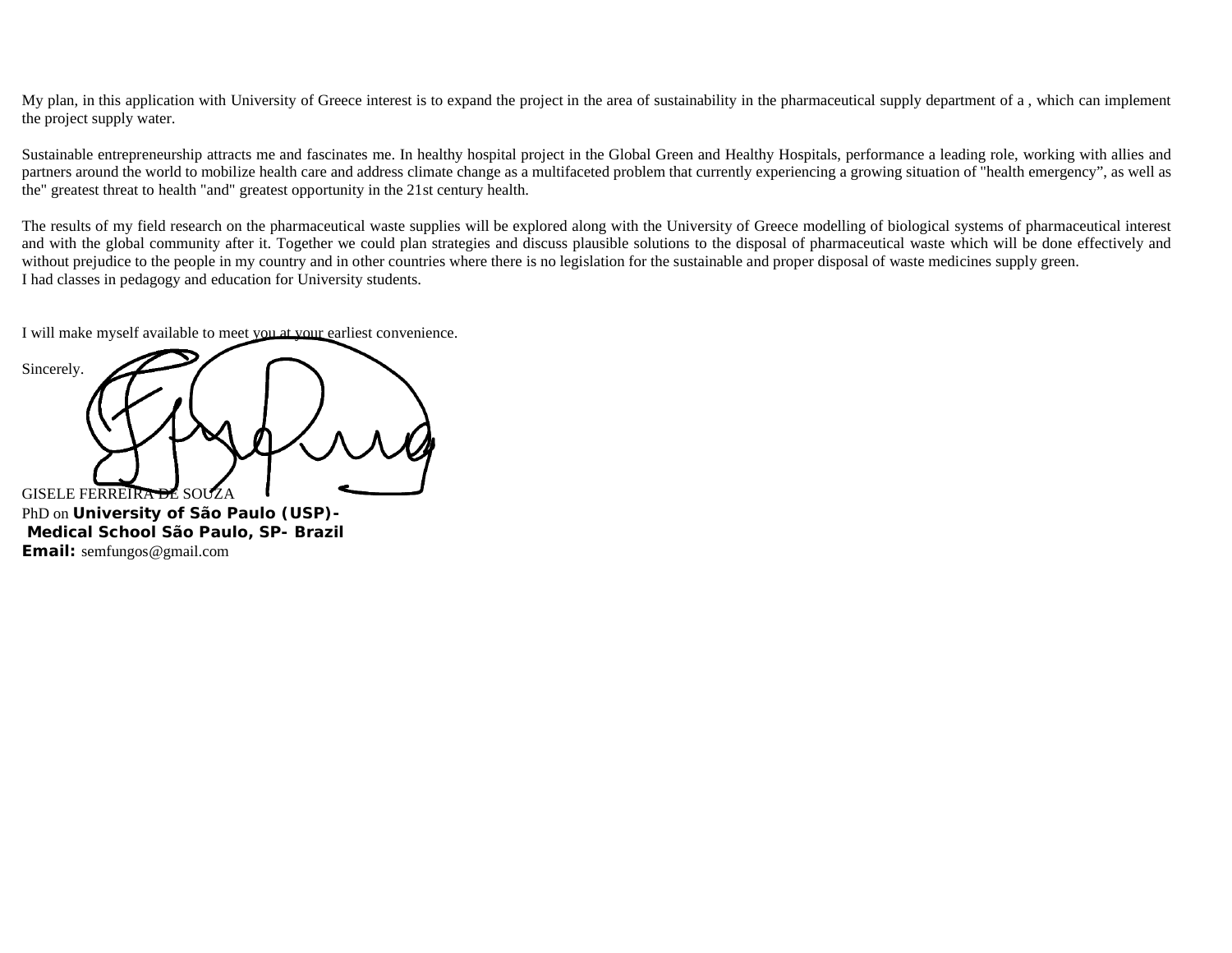• Description of experience and scientific achievements in the field of reliability and safety of water supply systems.

Additional working experience: Professor at the Centro Universitário São Camilo:

## Centro Universitário São Camilo (CUSC)

I was introduced as a university teacher with satisfaction professional through a letter of recommendation of my supervisor Ph.D. Dr. Miguel Machinski Junior. He is from Poland, and during my master's degree he motived me to learn the Polish. After that I took the position of Professor of food security, sustainable agriculture and molecular biology, waste medicines, toxicology, maritime and in land safety water research and the supply. During the entire period as a Biochemistry Professor, I took part in the projects undertaken by the undergraduate students in the pharmacy course that were under my responsibility.

Over the course of my experiences professionals, I witnessed my evolution as an academic teacher, my maturity on the educational and general issues aspects with my PhD. I have acted skillfully on the execution of experiments and analysis of results. I have shown the necessary theoretical grounds for discussion of the produced data. In this activity at university that are food security, sustainable agriculture and molecular biology, waste medicines, toxicology, maritime and inland safety water research and the supply. I have shown technical skills, scientific reasoning, patience, discipline, responsibility and very good relationships in the context of team work. During my master and Ph.D. courses I have been continuously and constantly stating my will to move forward in deepening my scientific knowledge and developing my university teaching work for 10 years in the courses at pharmacist, nutrition, and engineers.

I am a teacher with proven technical experiences, along with maturity displayed in handling the peculiarities of research work allowing the expansion of Relevance of the incidence of drugs and EDCs (Endocrine Disrupting Chemicals) in Water and Biosynthetic Hybrid Materials project.

My full-time contract pertains to the classes of the university graduation students, especially in the Biochemistry subject whit the terms of food security, sustainable agriculture and molecular biology, waste medicines, toxicology, maritime and inland safety water research and the supply. Thus, I exclusively dedicated to toxicological analysis and to the environmental evaluation in cooperative operations of recyclable materials in São Paulo (2011) allowing the expansion of Relevance of the incidence of drugs and EDCs (Endocrine Disrupting Chemicals) in Water and Biosynthetic Hybrid Materials supply project in the UK (2013) and Denmark (2014).

Other PROFESSIONAL EXPERIENCES

SemFungos-Ceo and Founder São Paulo, SP, Brazil

## Link instagram:@SemFungos at Mar.2015–Present

I have always been engaged in sustainable and social projects at catholic church. During a social action in São Paulo with homeless people that I decided to make my PhD thesis research on the environmental assessment of cooperatives of recyclable materials, a subject I am passionate about. In 2015 when I defended my PhD thesis I felt immensely happy and fulfilled for being the first woman to receive a PhD in my hometown.

My core strengths are persistence and patience. Those were fundamental characteristics throughout my academic and professional life and were essential to overcome the challenge of doing research in Brazil and develop projects in the areas of food safety and sustainability. The latter culminated in my current project, @SemFungos, which still ongoing.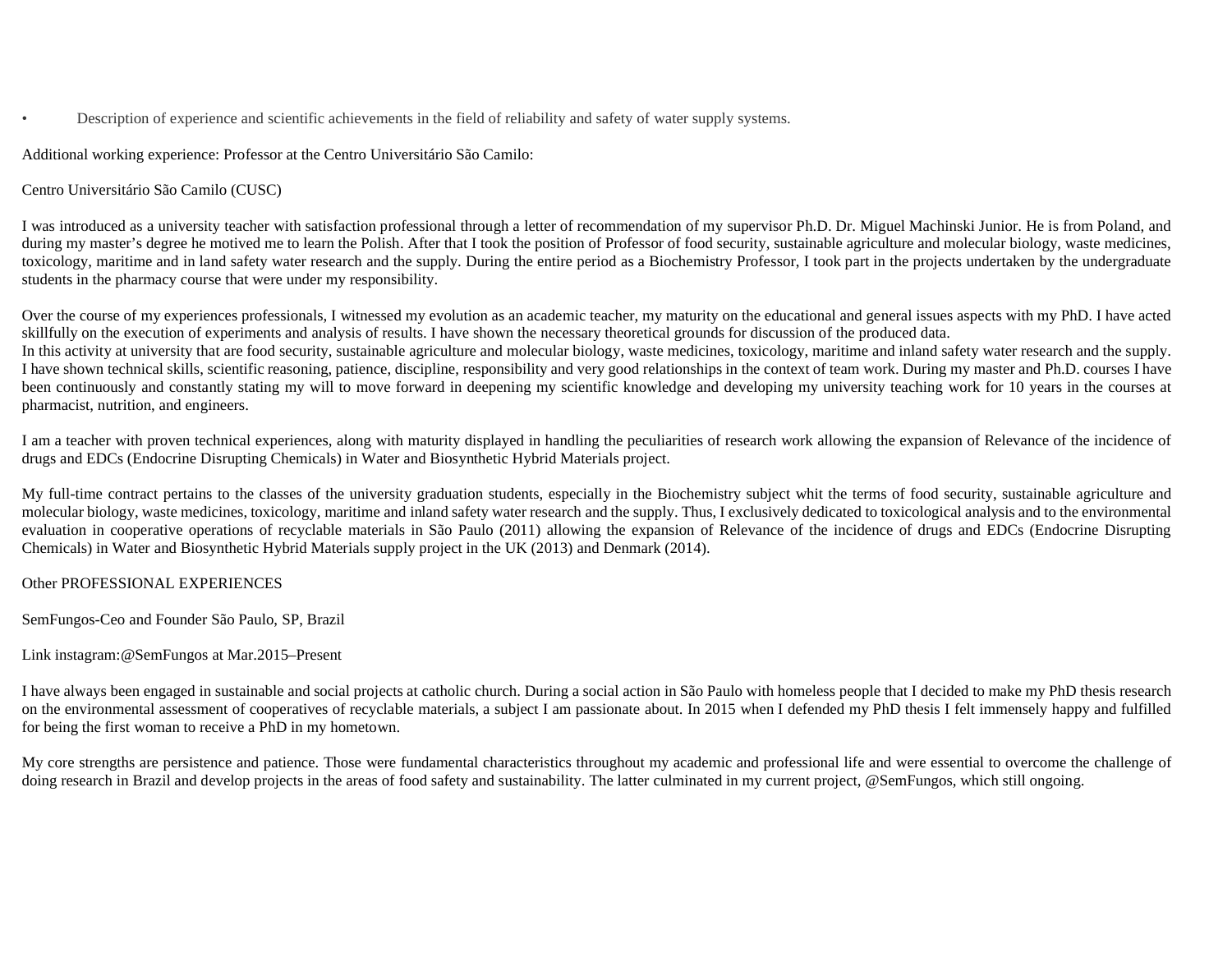My background in Pharmacy, my academic career, coupled with my 10 years of experience as a pharmacist and responsible technician, enhanced my skills and made of me a great consultant. In 2016, after 10 years acting as a researcher to reduce the intake of fungi to the lowest practicable level and limit their presence in food, I started my consultancy company SemFungos, with nationwide scope.

My plan is to expand the project for companies such as food producers, clinics, hospitals and dental practices, etc.

It's my pleasure to work with the water safety field and I have a large experience in water supply analysis. However, I need to develop my business skills and it depends of my financial knowledge and potential networking. In order to expand my project, I believe that Associate professor within bedrock geology**,** would equip me with such competences and would give me the opportunity to leverage my network.

I will be a great researcher along with the Associate professor within bedrock geology. I want to share with my classmates my perspectives on the project, so we can plan strategies and discuss plausible solutions to the aflatoxins and food safety.

In the long run, after contributing to the expansion of water safety awareness and procedures, I would like to occupy a senior management position of international business development area of such as pharmaceutical company.

In the next 5 years I want to implement a business plan for the expansion and development of my food security, sustainable agriculture and molecular biology, waste medicines, toxicology, maritime and inland safety water research and the supply project. The objective will be to prepare business models targeted to different prospects [potential customers such as pharmaceutical industries, supply, water safety, hospitals, clinics and other health segments] by studying the Governing Laws, by surveying different business opportunities in the segment and profiles of the specific companies.

#### **Global Green and Healthy Hospitals São Paulo, SP, Brazil**

#### *Researcher Pharmaceutical of Environmental Management Pharmacist Marc. 2015 – At moment*  A project of HCWH Health Care Without Harm Global (incidence of drugs in Water).

The PhD allowed me to develop a fully focused research in my area of interest. Through the program, I also accomplished to have international experiences, exchange in the UK and one in Denmark. My successful thesis took me to Healthy Hospitals Project on Global Green and Healthy Hospitals in São Paulo, which my objective is to develop, along with the pharmaceutical, after the INNOVATION AND VALORISATION RESEARCHER AND PROJECT MANAGER 2017, the management of the green chain of pharmaceutical supplies.

The multinational and multicultural environment **community** will expose me to, absorb and learn to deal with the diversity of the current world. My background in pharmacy, my 10 years of academic career, as well as my experience as a pharmaceutical and responsible technical leverage my skills and make me a great candidate for the **community** 2018. As evidenced by my professional and academic career so far, I am committed and dedicated to everything I do. I will be an invaluable Associate professor within bedrock geology, to its great innovative and sustainable power that keeps the tradition of INNOVATION AND VALORISATION RESEARCHER AND PROJECT MANAGER 2018.

In the future, my wish is to continue in the post **project** in the area of sustainability.

#### **Questions**

- 1. Please provide a brief description of your duties in this position.
- 2. Reason for Leaving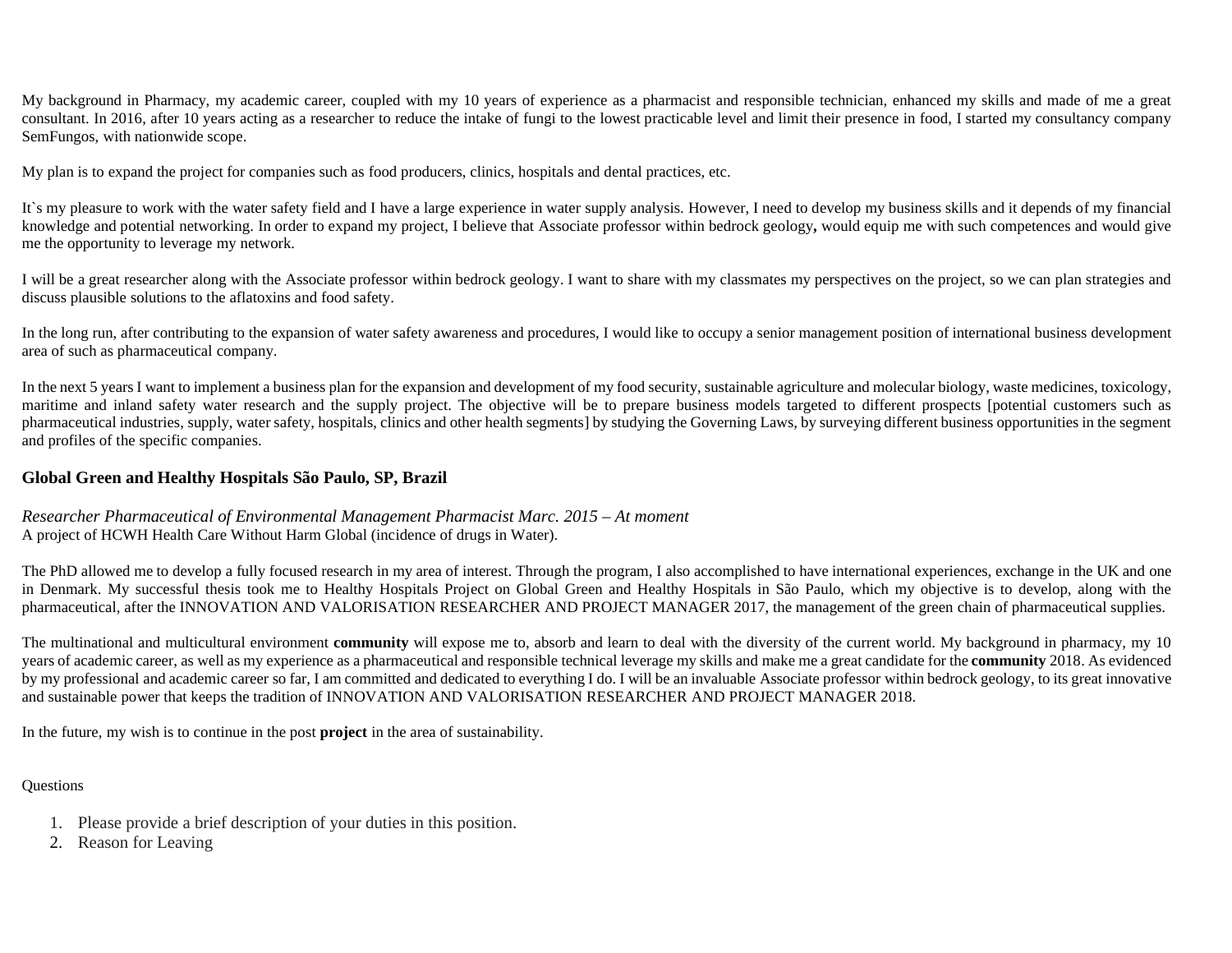## **1 EACH**

As a university teacher in the course Engineers, I have given classes on "Relevance of the incidence of drugs and EDCs (Endocrine Disrupting Chemicals) in Water and Biosynthetic Hybrid Materials — Principles of Management" and Sustainability in the environmental management course of USP.

I highlight that, throughout the entire period, I have shown responsibility, professionalism and technical qualifications which met the university´s expectations, and I have overcome the obstacles presented during such.

I have engaged in the following activities:

- Contacting and scheduling the participation of guests in classes.
- Contacting and scheduling the Multimedia team to record and document the educational daily activities proposed in-class. Helping students to conduct and organize daily educational activities.
- Conducting activities and discussions with small students' groups.
- Offering guidance to students on the conducted activities and on the evaluation process.
- Correction of activities.

In the context of these activities, I benefited from the services provided by USP, using fully equipped, modern and up-to-date labs, which were always available to me and my students, thus allowing us to enrich my scientific knowledge and to pass on to my classes a wider set of technical and scientific up-to-date knowledge.

2 I have signed a job contract for a period of 8 months at EACH. It has been a fantastic experience to see the progress of the students whom have shown strong points, such as boldness, altruism, leadership, dynamism and a tremendous potential to face the labor market in the field of sustainability management and administration.

#### **1 CETESB 250**

I have come to know CETES in 2013 when I was taking my PhD course. I have been with my supervisor at the laboratory, under his guidance and I have developed my routine and research activities. Soon, we participated in a meeting with the laboratory's director to discuss the development of a specific analytical part of my thesis.

As a pharmacist and a scientist, I have approached the purposes of my scientific work in the environmental evaluation in different cooperative operations of recyclable materials in the city of São Paulo, and I have shown an advanced knowledge about this research of Relevance of the incidence of drugs and EDCs (Endocrine Disrupting Chemicals) in Water and Biosynthetic Hybrid Materials. During my explanation, I have highlighted the difficulty in finding a laboratory that determined the existence of metals in air and soil samples – contaminants to which the waste collectors in this type of places may be exposed to.

They have clarified that all the analytical methodologies used in the laboratory are validated before being put into practice, and, besides, they had not worked with this kind of product. I have shown strong commitment in continuously explaining what was taking place in a cooperative operation of recyclables, the way and the means by which the air was collected, and the exposure of the workers to metals. This entailed a great deal of knowledge that I have acquired. Throughout the contact, I stayed full-time at the lab and I felt very motivated to develop the work.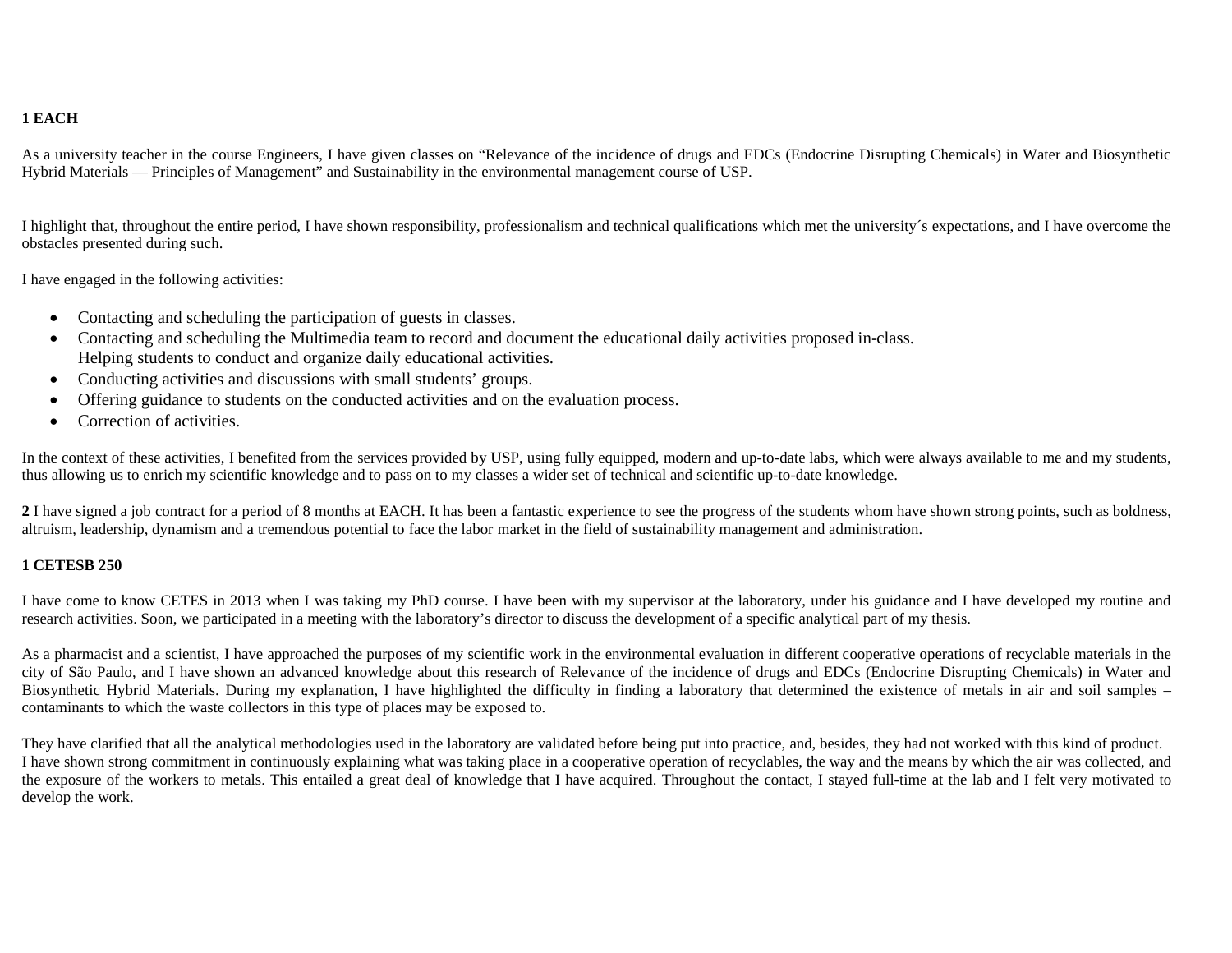**2** I have performed monitoring activities related to air and dust collection so to evaluate the occupational exposure, and its nefarious effects to human health, to metals in the studied cooperative operations, which has consequently closed the collected exams. This was what caused the end of my full-time work as a pharmacist and toxicology analyst in the CETESB.

#### **IAL**

**1** As a PhD student, I have known the IAL in 2014. My supervisor introduced me to the group of researchers in the inorganic chemistry laboratory, a point from which many new and challenging activities started. In this activity: Food security, sustainable agriculture and molecular biology, waste medicines, toxicology, maritime and inland safety water research and the supply.

I was made aware that all the analytical methodologies employed in the lab are validated prior to being put into practice, and that, up until that moment, they had not worked with Hg analysis in an occupational environment, such as the cooperative operations of recyclables about this research Relevance of the incidence of drugs and EDCs (Endocrine Disrupting Chemicals) in Water and Biosynthetic Hybrid Materials Supply.

Therefore, in which concerns the validation of the analytical method for the determination of mercury in the WATER, this has been a complex work, with many obstacles which were faced and had to be overcome daily at the lab. This work lasted for the entire period at the laboratory.

Once the analytical method validation was conquered – where parameters were established according to the officially determined rules –, I was faced with another challenge that I also had to overcome: exams of the different samples collected in different points of each cooperative operation were being studied. Once again, the laboratory work was hard, involving undertaking lab trials that took all day.

After collecting the results, a third stage, equally important, would follow, pertaining to the analysis of the obtained results. The classification as to the collection places, aligned with the possible contamination of the exposed worker, have been very well explained at the end.

Throughout the whole time, I always presented myself with an unrelenting attitude of determination. My energy indicated that we should always work to overcome each and every obstacle. In the end, the reward was successfully reached.

#### **2**

IAL My excellent reference was in determining the mercury in the WATER, but my thesis is far larger than that this activity because it works with food security, sustainable agriculture and molecular biology, waste medicines, toxicology, maritime and inland safety water research and the supply. During the entire period in the lab, I was accompanied by extraordinary people, with all of us working together, and whom have shown a great sympathy for my analysis work. This stage lasted for about four months.

#### **Santa Marcelina**

**1** In 2010, when I went to live in São Paulo, I was collaborating with social projects in a group of Catholic professionals. I assisted homeless people, so they could have access to better food and hygiene conditions. A pharmacist friend worked in the eastern zone of São Paulo region which was the one that was more in need of assistance and care and was coordinated by the sisters of the congregation of Santa Marcelina. I was then hired to work as a teacher in the nutrition, pharmacist and engineers course, due to my research on my master's degree about Food security, sustainable agriculture and molecular biology, waste medicines, toxicology, maritime and inland safety water research and the supply.

This has been a fantastic experience. Throughout this period, I gave classes to engineering students in a less privileged region and I was fortunate enough to engage in many and very fruitful shared experiences.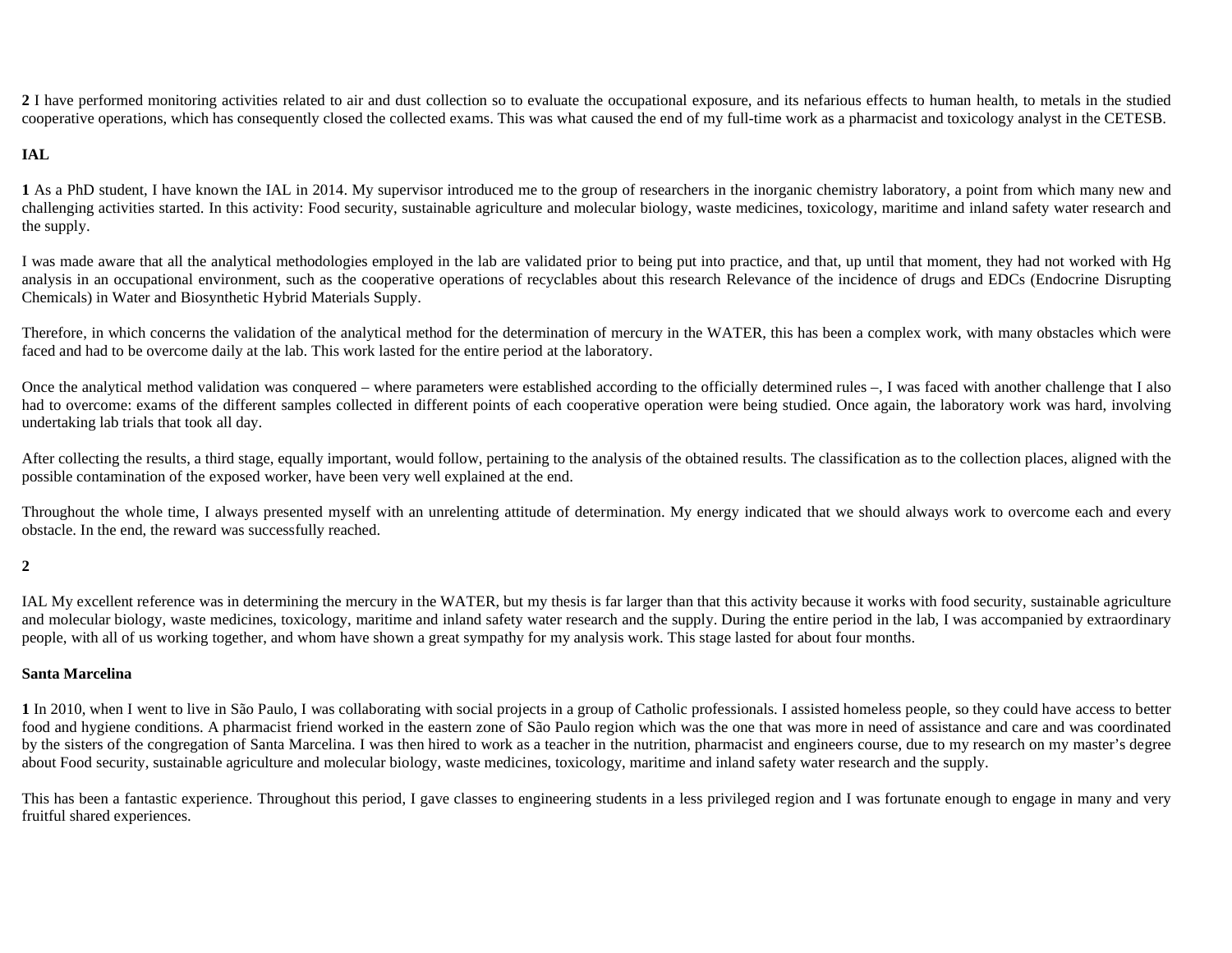From the beginning, along with the academic activities that I had as a teacher and researcher at Relevance of the incidence of drugs and EDCs (Endocrine Disrupting Chemicals) in Water and Biosynthetic Hybrid Materials, I was also invited to coordinate a religious group, in which I offered 20 minutes guidance to the university students.

**2** Received an interesting proposal at the Centro Universitário São Camilo (SP).

## **PUC - Pontifícia Universidade Católica do Paraná (PUC)**

**1** During my master's degree, I was invited to take part in the selective process for Professors at PUC-PR Maringá Campus. My first class about safety water for pharmacists, nutrition and engineering students in 2008.

I was hired to work in the night shift, giving microbiology classes, since my scientific knowledge was based on my work in the microbiology laboratory dealing with the growth and identification of the microflora of fungi in water safety.

This was a new and fantastic experience, as I was for the first time working as a professor and researcher. In this period, I tutored and supervised PUC university students who presented their scientific works in a booth stand in the Expoinga.

Another great opportunity was the fact that I have been part of the examiners board of graduation works in the courses of nutrition, pharmacy and engineering.

2 While concluding the master's degree at UEM, I contacted the ICB/USP supervisor whom I had met at a congress in Rio de Janeiro in 2008, and I was then invited to continue my studies taking a PhD course at USP at research at Relevance of the incidence of drugs and EDCs (Endocrine Disrupting Chemicals) in Water and Biosynthetic Hybrid Materials supply. For this reason, I moved to São Paulo and started my PhD classes.

## FARMACENTER

In 2006, I was accepted as a special student to take some credits in the master's degree course to be eventually accepted as a regular student in 2007. I had no master's scholarship. So, I applied to Pharmacists positions at local drugstores and received an offer from Farmacenter.

In order to carry on with my master's degree activities and with the permission of the post-graduate program and my supervisor, I stayed in the toxicology laboratory and undertook academic activities in the morning period and worked as a pharmacist and technical responsible of the Farmacenter drugstore between 1p.m. and 11p.m. This was the full-time work schedule of any pharmacist, which also included weekend shifts.

I took on, with my utmost dedication and responsibility, the activities that were assigned to me, such as: customer service, quality in customer service, taking customers' blood pressure, organizational process, stock/inventory, cleaning, sanitation, delivery of requested medicines, standardization of stocks, administration of controlled medicines, and techniques of injectable solutions administration.

I was in charge of the counter clerks, perfumes salespeople and cashiers. These were intense years of varied learning and team management, which lead to an increase of the company's profits, a higher rate of customer loyalty, and a decrease in discounts.

2

Since my priority is my career as a scientist and entrepreneur, I was invited to take my PhD course by the University of São Paulo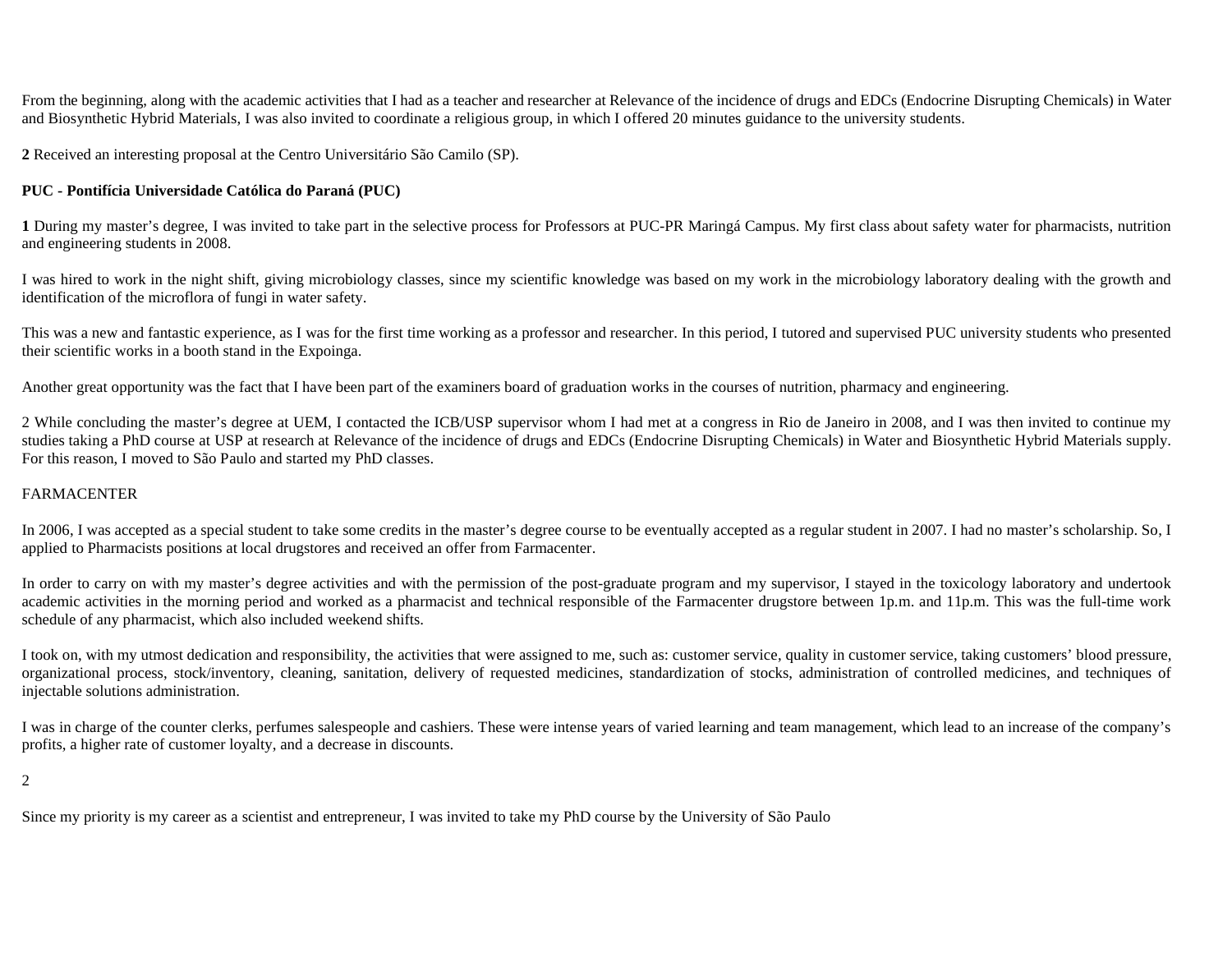#### Carvalho & Coelho

1 This was my first full-time job as a pharmacist and technical responsible. I was 20 years old, and was the first in my class who got a job as a pharmacist in a drugstore in the same month of the graduation.

What distinguishes me is the fundamental quality in customer service, in taking the blood pressure of senior people, in handling organizational processes, organizing controlled medicine stocks, supervising the cleaning of the establishment and overseeing its sanitation, managing the team and administering injectable solutions. I excelled in providing assistance when administering injectable solutions to children –There was an intense period of maturing and personal growth, as much as professional – and salary-wise, as well. Today, I am the first woman in my city who has obtained a doctorate degree, and I am a positive reference in the place where I started my entire trajectory as a pharmacist and entrepreneur.

2 As my ambition to become a scientist grew each day, I decided to leave the pharmacy and moved out of town to become a special master's degree student in Health Sciences at Maringá State University.

Sincerely:

GISELE FERREIRA DE SOUZA PhD University of São Paulo (USP)- Medical School São Paulo, SP- Brazil Email: semfungos@gmail.com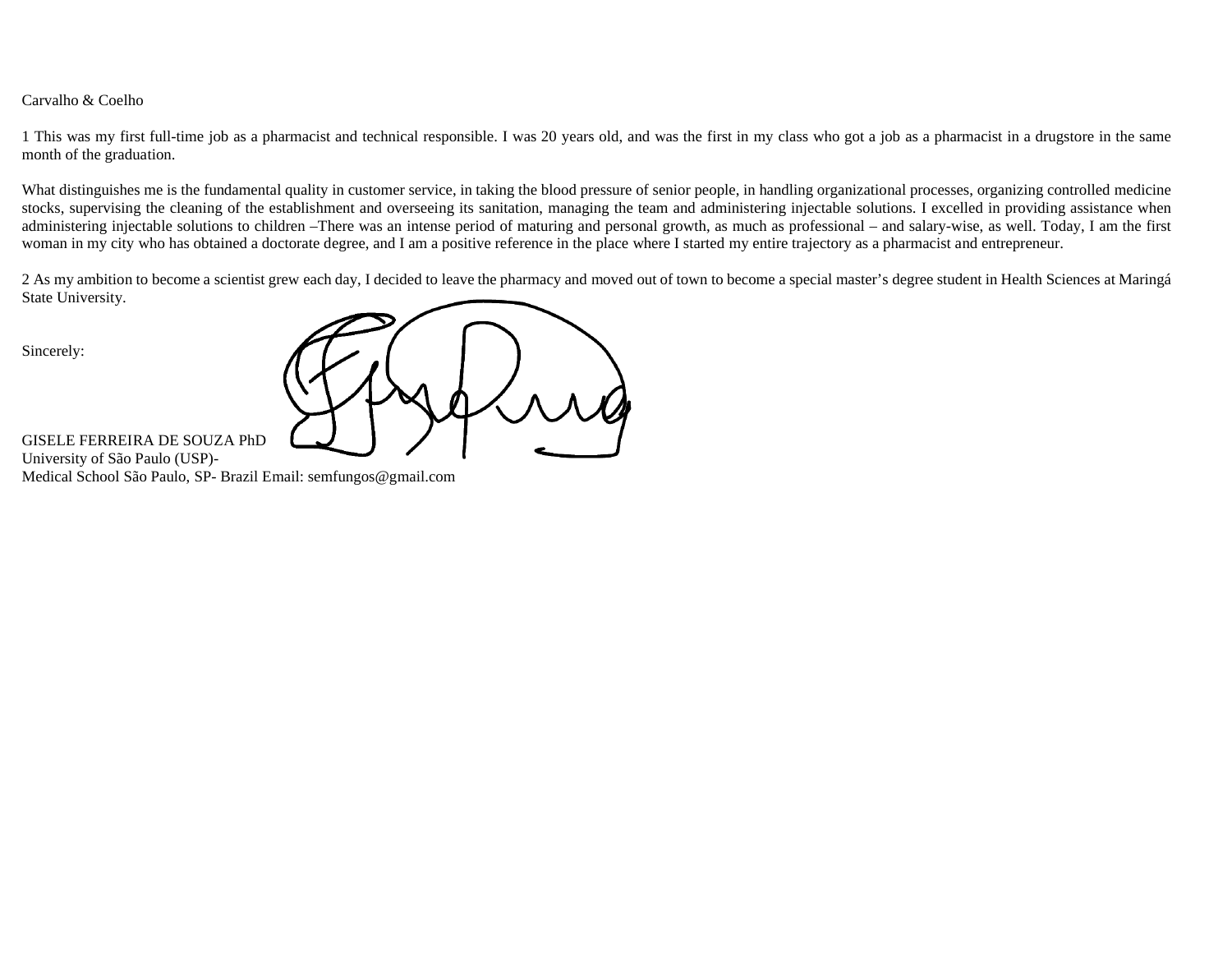**Personal details** Title(s), initial(s), first name, surname: PhD, GFS, **Gisele Ferreira de, Souza**

**4b. Master's degree ('doctoraal')** University/College of Higher Education: **Universidade Estadual de Maringá (UEM) Maringa-Brazil** 

Date (dd/mm/yy): (23/02/2010)

Main subject: *"Assessment and mycoflora aflatoxins production, harvesting and storage of peanuts in a property in northwest of the state of Paraná."* 

**4c. Doctorate** University/College of Higher Education: **University of São Paulo (USP)- Medical School** *São Paulo, SP- Brazil July 2011-March 2015*  PhD in Science Health, School of Medicine, Graduate Program in Science, concentration area: Preventive Medicine Starting date (14/07/2011): Date of PhD award): 12-03-2015 Supervisor ('Promotor'): Prof PhD Nelson da Cruz Gouveia Thesis title: Environmental assessment in the cooperatives of recyclable materials

**4d. Work experience since completing your PhD**

| Position                                                                                                    | Period (date-             | <b>FTE</b> | Type of position (fixed term/                                                                                                                                | Institution                                                                  |
|-------------------------------------------------------------------------------------------------------------|---------------------------|------------|--------------------------------------------------------------------------------------------------------------------------------------------------------------|------------------------------------------------------------------------------|
|                                                                                                             | date)                     |            | permanent/ tenure track/ other)                                                                                                                              |                                                                              |
| Professor<br>Teacher hired to teach<br>undergraduate<br>biochemistry students<br>Pharmacy coursework.       | $Feb.2011 - at$<br>moment | Fixed      | Teacher hired to teach undergraduate<br>biochemistry students Pharmacy<br>coursework                                                                         | São Camilo University Center (CUSC)                                          |
| Researcher<br>Pharmaceutical at<br>Global Green and<br><b>Healthy Hospitals</b><br>Sao Paulo, SP,<br>Brazil | Marc. 2015 -<br>At moment | Fixed      | Researcher Pharmaceutical of<br>Environmental Management Pharmacist<br>A project of HCWH Health Care Without<br>Harm Global (incidence of drugs in<br>Water) | <b>HCWH Health Care Without Harm Global</b><br>(incidence of drugs in Water) |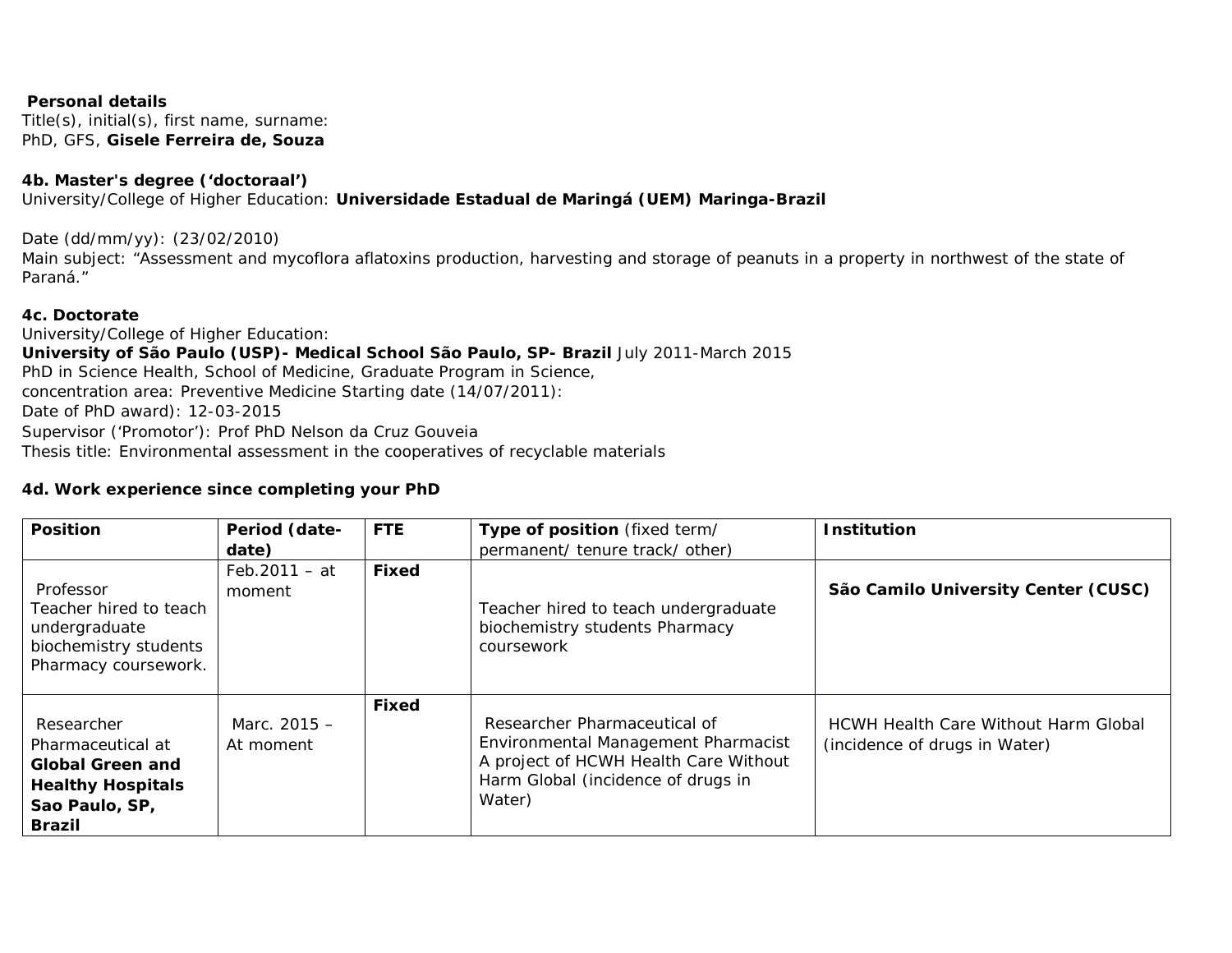| Researcher<br>Pharmaceutical at<br>SemFungos-Ceo and<br>Founder Sao Paulo,<br>SP, Brazil | Mar.2015-<br>Present | Fixed | Link: www.semfungos.com.br<br>Led consulting research projects that<br>promoted food safety to improve health of<br>people that are consuming Peanuts, corn,<br>nuts, rice, Brazil nut, pistachio, dried fruits,<br>others (incidence of drugs in Water) | SemFungos<br>Link: www.semfungos.com.br |
|------------------------------------------------------------------------------------------|----------------------|-------|----------------------------------------------------------------------------------------------------------------------------------------------------------------------------------------------------------------------------------------------------------|-----------------------------------------|
|                                                                                          |                      |       |                                                                                                                                                                                                                                                          |                                         |

**Months spent since completing your PhD**

(Please also include the calculation. For more information, see Explanatory Notes)

| Experience               | Number of months |
|--------------------------|------------------|
| Research activities      | 24               |
| Education                | 20               |
| Care or sick leave       |                  |
| Management tasks         |                  |
| Others (please specify): |                  |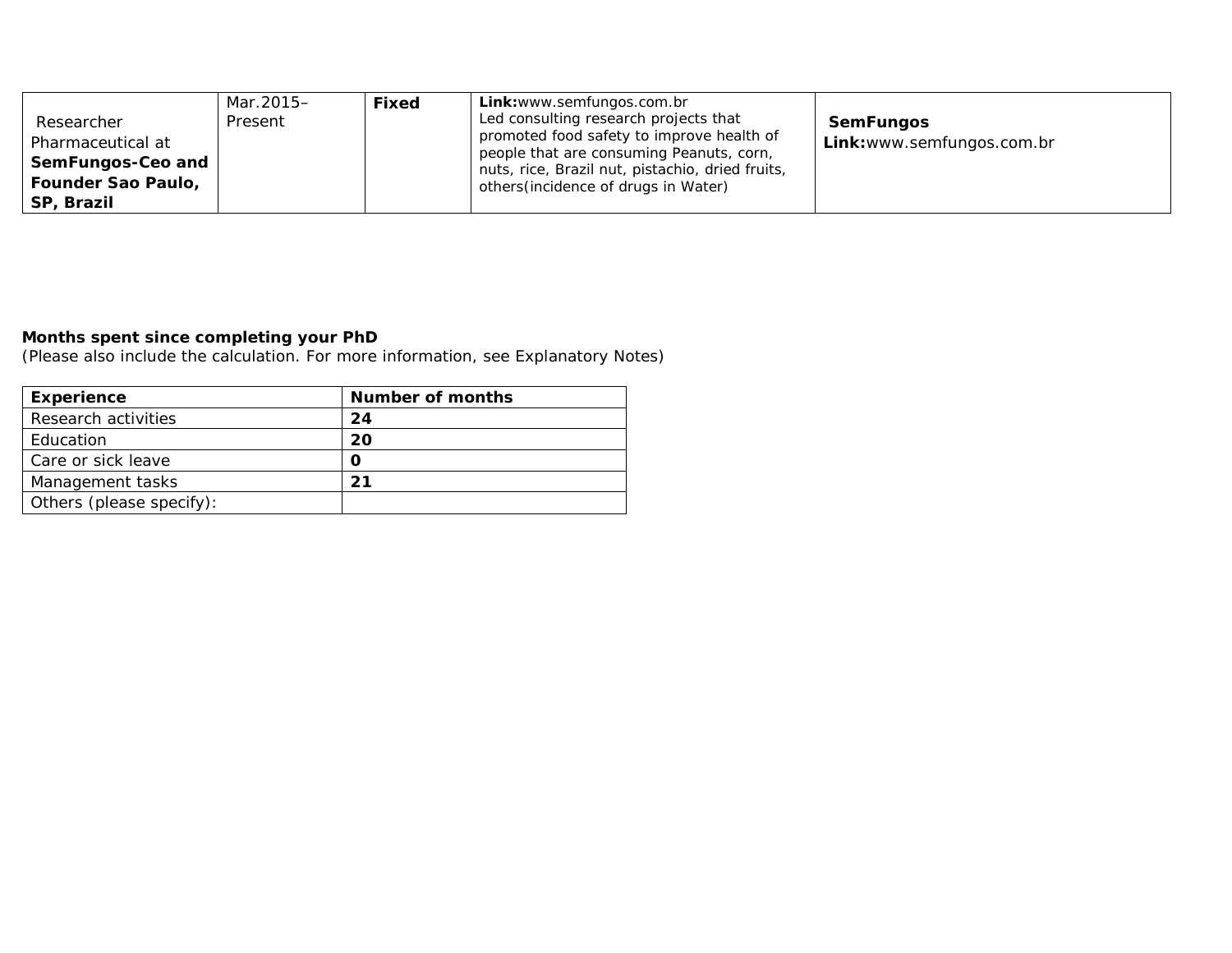## **4e. Academic staff supervised**

|                                | Give names or<br>numbers | Please indicate with "x" whether your role was/is<br>a formal/informal one and briefly clarify your<br>precise role in the column to the very right. |                |                          |  |  |
|--------------------------------|--------------------------|------------------------------------------------------------------------------------------------------------------------------------------------------|----------------|--------------------------|--|--|
| PhDs                           |                          | Formal role                                                                                                                                          | Informal role  | Clarification            |  |  |
| Ongoing                        |                          | X                                                                                                                                                    | X              | Supervision              |  |  |
| Successfully<br>completed      |                          | $\times$                                                                                                                                             | $\overline{2}$ | Professor<br>Supervision |  |  |
| Subtotal<br>PhDs               |                          |                                                                                                                                                      | $\overline{2}$ | Professor<br>supervision |  |  |
| Postdocs                       |                          |                                                                                                                                                      |                |                          |  |  |
|                                | 0                        | Specify your role                                                                                                                                    |                |                          |  |  |
| Subtotal<br>postdocs           | Ω                        |                                                                                                                                                      |                |                          |  |  |
|                                | Master students          |                                                                                                                                                      |                |                          |  |  |
| Subtotal<br>master<br>students | 5                        | Professor and supervisor                                                                                                                             |                |                          |  |  |
| Other                          |                          |                                                                                                                                                      |                |                          |  |  |
| Subtotal<br>other              | 5                        | Professor and supervisor                                                                                                                             |                |                          |  |  |

**4f. Brief summary of your research over the last five years**  (Max. 250 words)

As a university teacher, I have given classes on "Principles of Management" and Sustainability in the environmental management course of Pharmacist at São Camilo University Center.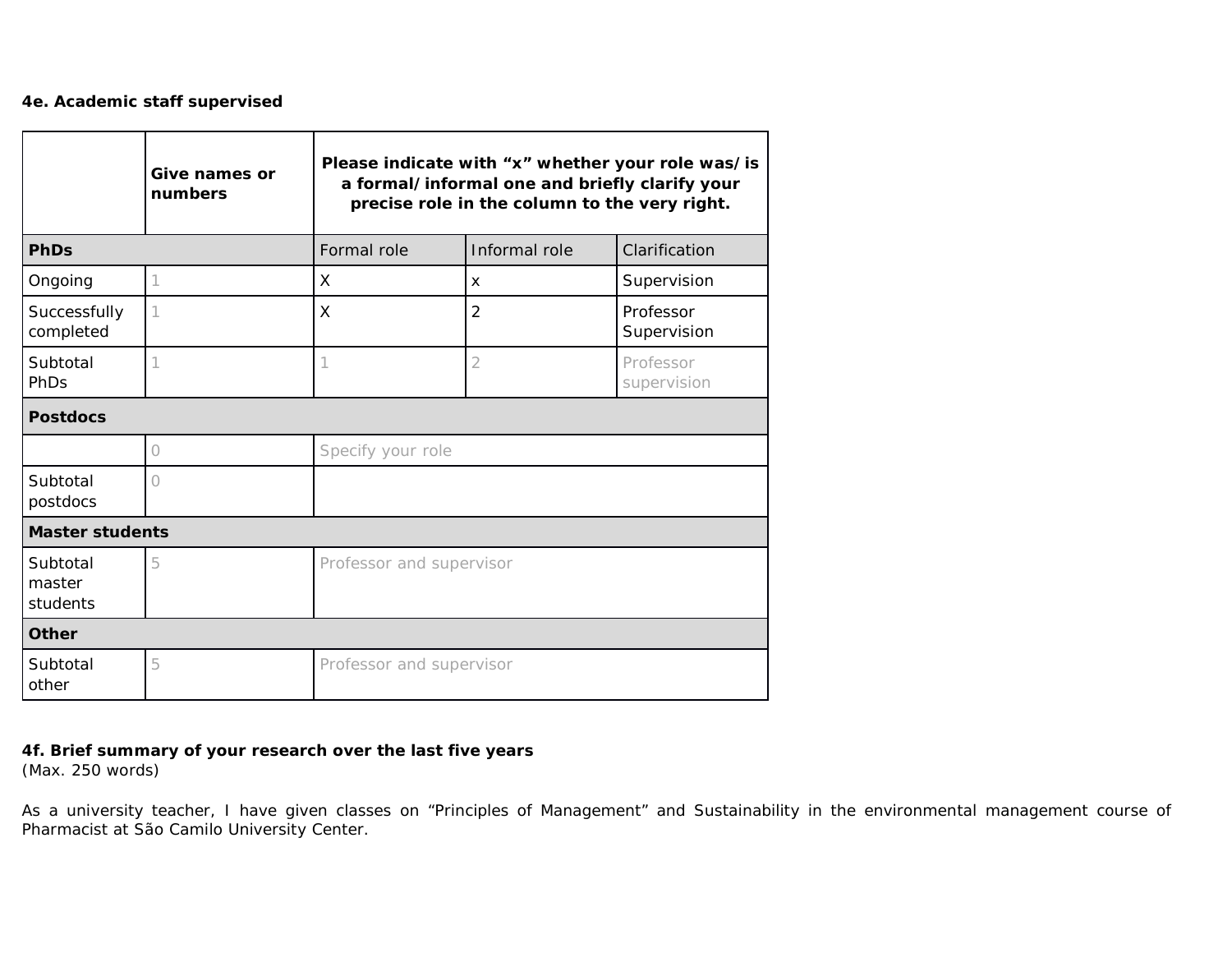I have engaged in the following activities:

- Contacting and scheduling the participation of guests in classes.
- Contacting and scheduling the Multimedia team to record and document the educational daily activities proposed at class room.
- Helping students to conduct and organize daily educational activities.
- Conducting activities and discussions with small groups of students.
- Offering guidance to students on the conducted activities and on the evaluation process.
- Correction of activities.

My most powerful forces are persistence and patience. Those were fundamental characteristics throughout my academic and professional life and

were essential to overcome the challenge of doing research in Brazil and develop projects in the areas of food safety and sustainability. The latter

culminated in my current project- , SemFungos (@semfungos) in which I led consulting projects that promoted food safety to improve health of

people that are consuming Peanuts, corn, nuts, rice, Brazil nut, pistachio, dried fruits, others.

The PhD allowed me to develop a fully focused research in my area of interest. Through the program, also I won another old dream, I had two international experiences, exchange in the UK and one in Denmark. My successful thesis took me to Healthy Hospitals Project on Global Green and Healthy Hospitals in Sao Paulo, which is my objective to develop along with the pharmaceutical, after the Program, the management of the green chain of pharmaceutical supplies.

## **4g. International activities**

**I am demanding mother daughter and ambitious father, my vocation to be pharmacist was soon developed in early childhood, playing for the injections in my dolls to express my pain and anguish by taking numerous shots.**

**The passion for entrepreneurship and sustainability came to 16 years after winning the Cooperative School award. At age 20, before graduation in pharmacy, was the first class to be hired as a pharmacist in charge. Another great achievement.**

**The experience of 10 years as Pharmaceutical allowed me to develop complementary skills to technical knowledge of pharmacy, such as people management, sales management, teamwork, inventory management etc. However, my thirst for knowledge only increased and I knew that to become a specialist in my field of expertise, needed to continue my studies.**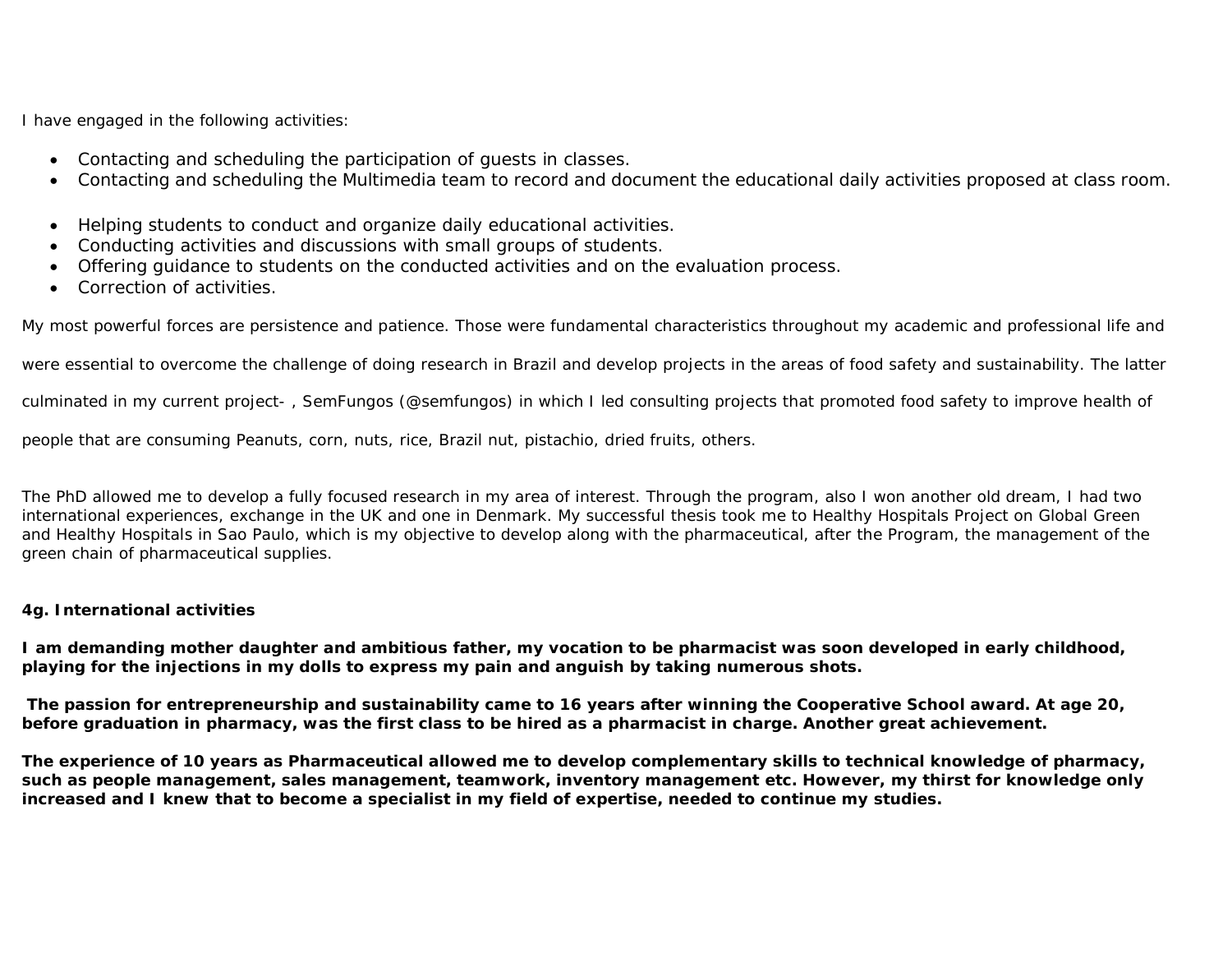**Thus, the master in the food toxicology area led to the development of the dissertation related to the quality of peanuts, which is competing in sustainable innovation category to participate in an MIT program, called The Comprehensive Initiative on Technology Evaluation (CITE) MIT .**

**The PhD allowed me to develop a fully focused research in my area of interest. Through the program, also I won another old dream, I had two international experiences, exchange in the UK and one in Denmark. My successful thesis took me to Healthy Hospitals Project on Global Green and Healthy Hospitals in Sao Paulo, which is my objective to develop along with the pharmaceutical, after the Program 2018, the management of the green chain of pharmaceutical supplies.**

**The multinational and multicultural environment Program will expose me, absorb and learn to deal with the diversity of the current world. My background in pharmacy, my academic career, in addition to my 10 years of experience as a pharmaceutical and responsible technical leverage my skills and make me a great candidate for the Program. As evidenced by my professional and academic career so far, I am committed and dedicated to everything I do. Will be invaluable student Program 2018 devio to its great innovative and sustainable power that keeps the tradition of Program.**

**4h. Other academic activities** 

1. Please provide a brief description of your duties in this position

Additional working experience at moment Professor at the Centro Universitário São Camilo:

Centro Universitário São Camilo (CUSC)

It was with satisfaction that I was introduced as a university teacher, through a letter of recommendation of my supervisor during my master's degree, and that I took the position of Professor. During the entire period as a biochemistry Professor, I took part in the projects undertaken by the undergraduate students in the pharmacy course that were under my responsibility.

Over the course of my experiences, I was able to notice my evolution as an academic teacher, considering how much I have matured, both specifically in the class room, and as to the educational and general issues aspects. I have acted skillfully in the execution of experiments and analysis of results. I have shown the necessary theoretical grounds for the sufficient discussion of the produced data. I was clear and objective, when writing my ideas and I have shown that I mastered the English language.

In this activity, I have shown technical skills, scientific reasoning, patience, discipline, responsibility and also very good relationships in the context of team work. I have been continuously and constantly stating my will to move forward in deepening my scientific knowledge and developing my university teaching work.

I am truly a teacher with proven technical experiences, along with maturity displayed in handling the peculiarities of research work allowing the expansion of Relevance of the incidence of drugs and EDCs (Endocrine Disrupting Chemicals) in Water and Biosynthetic Hybrid Materials project .

My full-time contract pertain to the classes of the university graduation students for the special class in the biochemistry subject. Thus and so I dedicat myself exclusively to toxicological analysis and to the environmental evaluation in cooperative operations of recyclable materials in São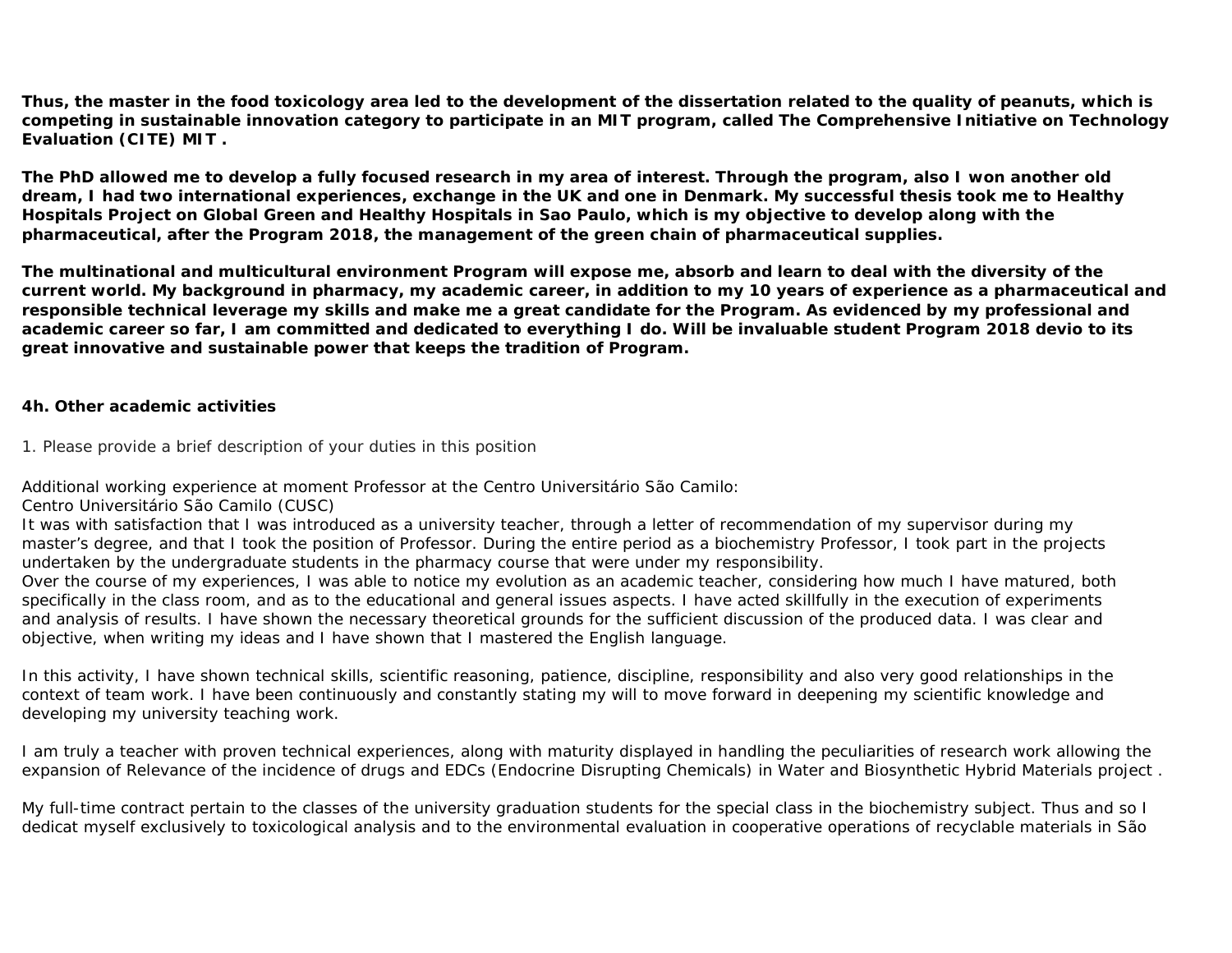Paulo allowing the expansion of Relevance of the incidence of drugs and EDCs (Endocrine Disrupting Chemicals) in Water and Biosynthetic Hybrid Materials project.

As a university teacher, I have given classes on "Principles of Management" and Sustainability in the environmental management course of USP.

I highlight that, throughout the entire period, I have shown responsibility, professionalism and technical qualifications which met the university´s expectations, and I have overcome the obstacles presented during the period.

I have engaged in the following activities:

- Contacting and scheduling the participation of guests in classes.
- Contacting and scheduling the Multimedia team to record and document the educational daily activities proposed in the class room.
- Helping students to conduct and organize daily educational activities.
- Conducting activities and discussions with small groups of students.
- Offering guidance to students on the conducted activities and on the evaluation process.

• Correction of activities.

In the context of these activities , I benefited from the services provided by USP, using equipped, modern and up-to-date labs, which were always available to me and my students, thus allowing us to enrich my scientific knowledge and to pass on to my classes a wider set of technical and scientific up-to-date knowledge.

## **University Center**

It was with satisfaction that I was introduced as a university teacher, through a letter of recommendation of my supervisor during my master's degree, and that I took the position of Professor. During the entire period as a biochemistry Professor, I took part in the projects undertaken by the undergraduate students in the pharmacy course that were under my responsibility.

Over the course of my experiences, I was able to notice my evolution as an academic teacher, considering how much I have matured, both specifically in the class room, and as to the educational and general issues aspects. I have acted skillfully in the execution of experiments and analysis of results. I have shown the necessary theoretical grounds for the sufficient discussion of the produced data. I was clear and objective, when writing my ideas and I have shown that I mastered the English language.

In this activity, I have shown technical skills, scientific reasoning, patience, discipline, responsibility and also very good relationships in the context of team work. I have been continuously and constantly stating my will to move forward in deepening my scientific knowledge and developing my university teaching work.

I am truly a teacher with proven technical experiences, along with maturity displayed in handling the peculiarities of research work.

**Santa Marcelina University**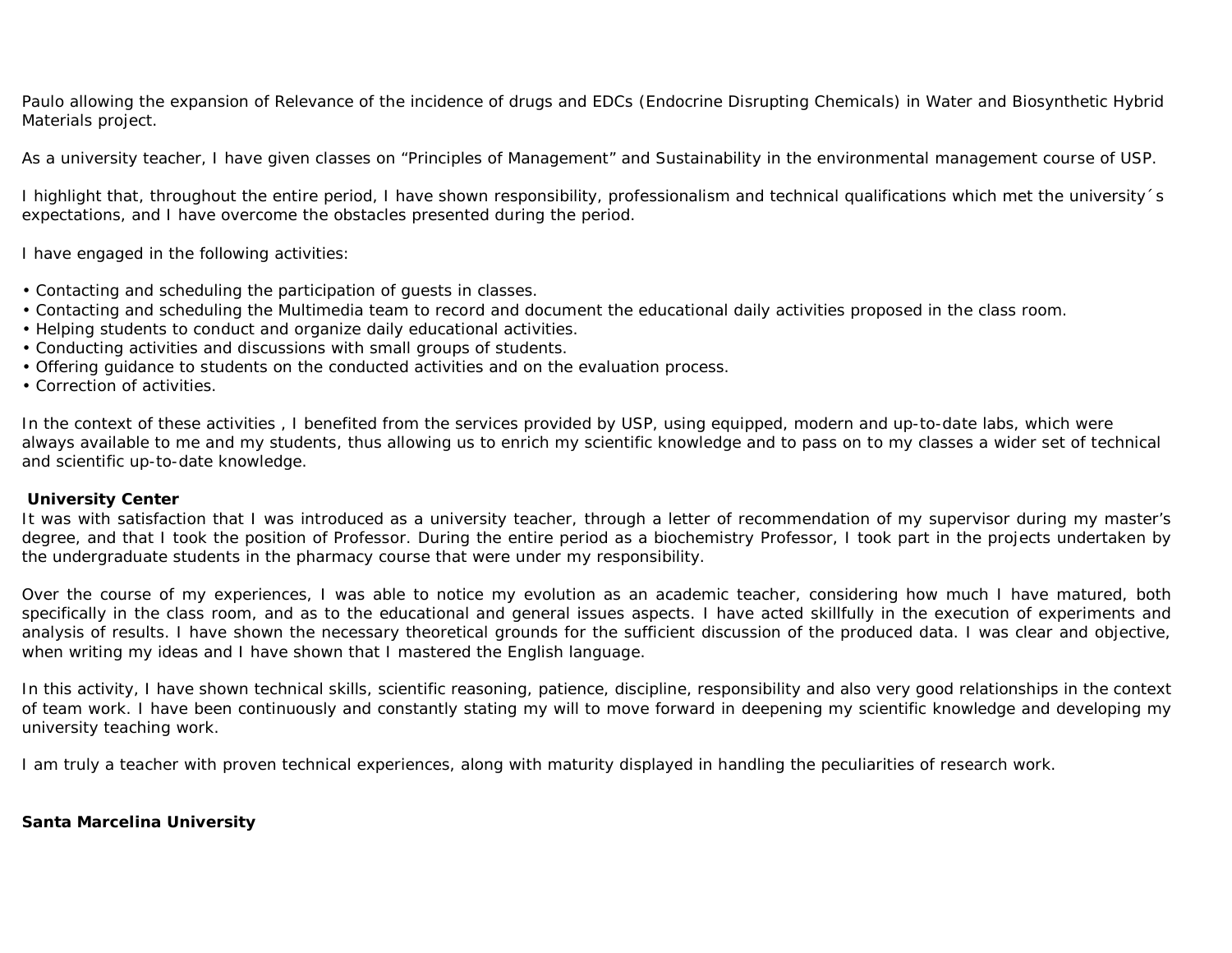## 1. Please provide a brief description of your duties in this position

**1** In 2010, when I went to live in São Paulo, I was collaborating with social projects in a group of Catholic professionals. I assisted homeless people , seeking to help them have access to better food and hygiene conditions .A pharmacist friend worked in the eastern zone of São Paulo region which was the one that was more in need of assistance and care and was coordinated by the sisters of the congregation of Santa Marcelina. I was then hired to work as a teacher in the nutrition course, due to my reserach on my master's degreeabout micro toxins in food.

This has been a fantastic experience. Throughout this period, I gave classes to students in a less privileged region and I was fortunate enough to be able to engage in many and very fruitful shared experiences.

From the beginning, along with the academic activities that I had as a teacher and researcher, I was also invited to coordinate a religious group, in which I offered 20 minute guidance to the university students.

## **4i. Scholarships, grants and prizes**

Please list the research scholarships/grants for which you have successfully applied as formal applicant or formal co-applicant and/or prizes that you have won, include a link to the grant/prize/project website and indicate the amount of money involved. \*In case of a consortium grant please specify the amount allocated for your own group or lab.

| Scholarship/Grant/Prize<br>Formal applicant                                                          | Amount in euros    | $\star$                            | Year of<br>award |
|------------------------------------------------------------------------------------------------------|--------------------|------------------------------------|------------------|
| : Coordination of the<br>Improvement of Higher<br>Level Personnel (Capes)<br>Brazil                  | $\dots$ 120.000.00 | USP                                | 2011             |
| University of<br>Copenhagen, Department of<br>Food and Resource<br>Economics, Copenhagen,<br>Denmark | 50.000,00          | $\cdots$<br>Copenhagen,<br>Denmark | 2015             |
| Scholarship/Grant/Prize<br>Formal co-applicant                                                       |                    |                                    |                  |
| PPSUS (Research<br>Program for the SUS) Brazil                                                       | 70.000,00          | PPSUS<br>(Research                 | 2014             |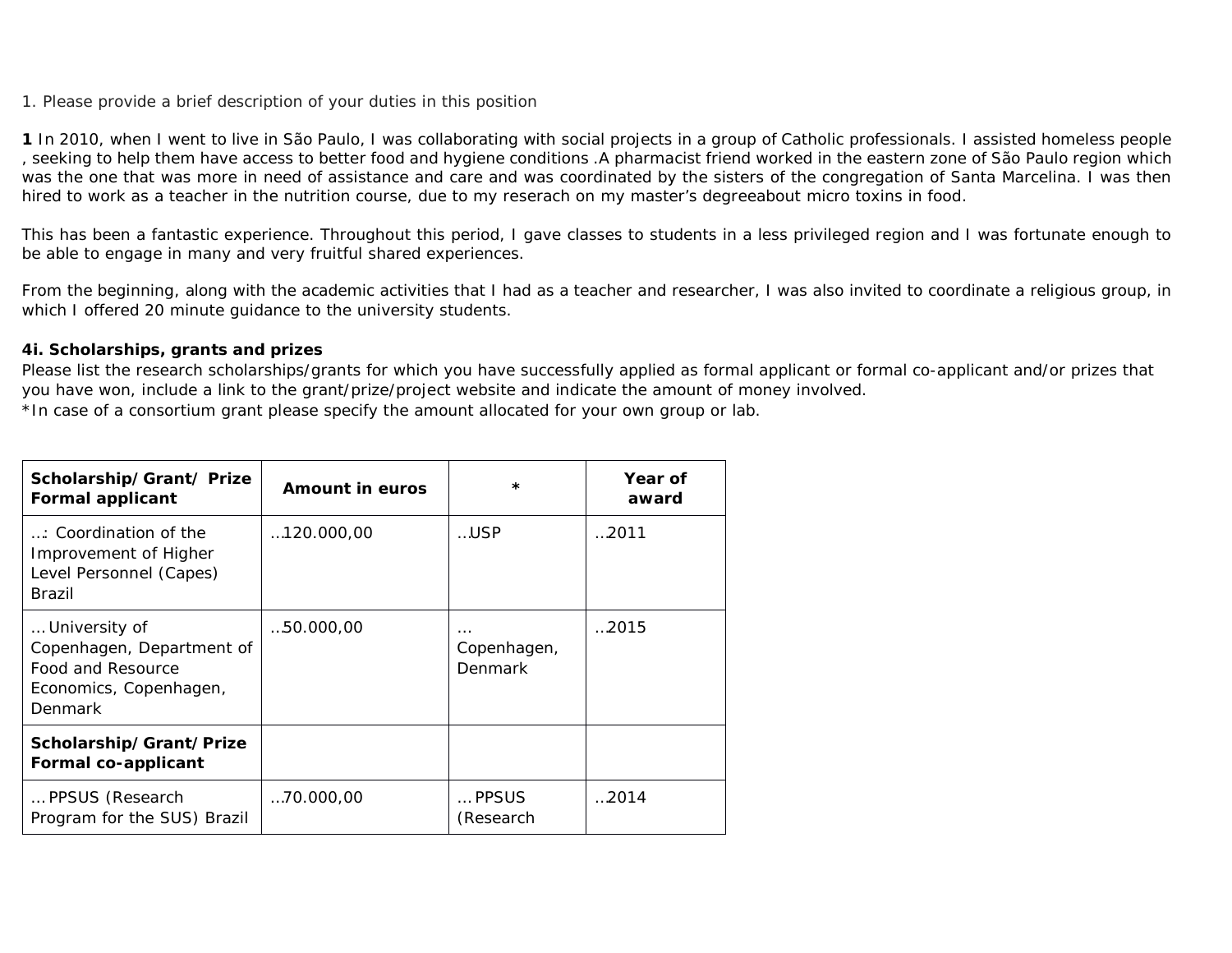|                                                                                                                                                |           | Program for<br>the SUS)                                                                                                                                              |        |
|------------------------------------------------------------------------------------------------------------------------------------------------|-----------|----------------------------------------------------------------------------------------------------------------------------------------------------------------------|--------|
| Participated in the<br>project- The Comprehensive<br>Initiative on Technology<br>Evaluation at<br>Massachussets Institute of<br>Technology. US | 50.000,00 | Participated<br>in the project-<br><b>The</b><br>Comprehensive<br>Initiative on<br>Technology<br>Evaluation at<br><b>Massachussets</b><br>Institute of<br>Technology | 0.2016 |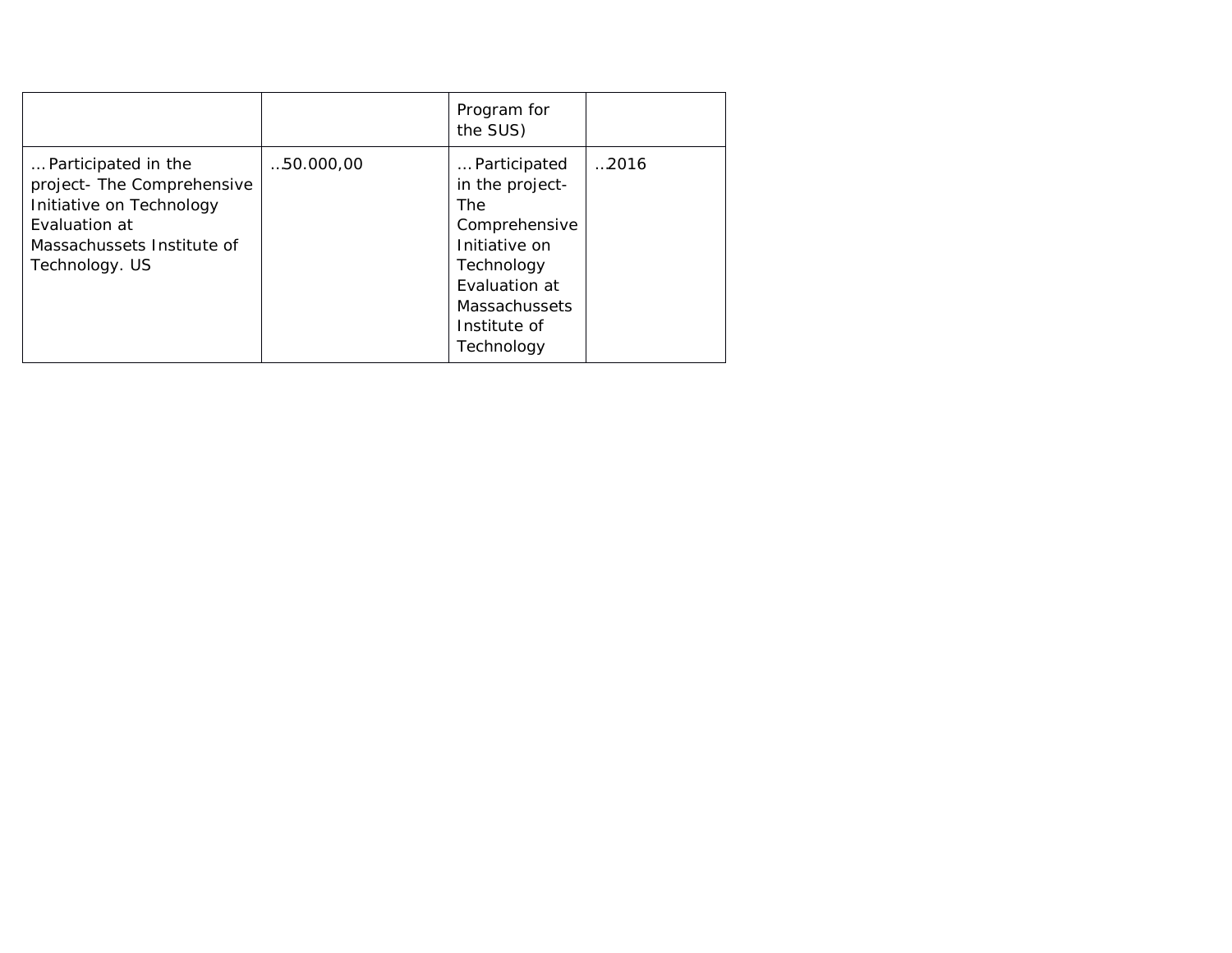#### **Tput**

**5a. Output indicators** Please identify the most important output indicators in your field.

My post-Program 2018 plan is to expand the Healthy Hospital project in partnership with major international pharmaceutical companies, such as Sanofi, Johnson & Johnson etc. Therefore, my skills after Program 2018 is to win a consultant position in the area of sustainability in the pharmaceutical supply department of a multinational pharmaceutical company, which can implement the project Healthy Hospital.

Sustainable entrepreneurship attracts me and fascinates me. , In healthy hospital project in the Global Green and Healthy Hospitals, performance a leading role, working with allies and partners around the world to mobilize health care and address climate change as a multifaceted problem that currently experiencing a growing situation of " health emergency, "as well as the" greatest threat to health "and" greatest opportunity in the 21st century health.

The results of my field research on the pharmaceutical waste supplies will be explored along with the Program 2018 community, together we plan strategies and discuss plausible solutions to the disposal of pharmaceutical waste is done effectively and without prejudice to the people in my country and in countries where there is no legislation for the sustainable and proper disposal of waste medicines.

My goal will be to support the pharmaceutical industry that has faced major challenges in recent years, as the ineffectiveness of the sales force and pricing pressures from health payers.

In the long run, after contributing to the expansion of the project of a chain of more sustainable supplies, I would like to occupy the senior management position of international business development, with my vision on the development of pharmaceutical markets.

**5b. Top publications** (Max. five)

Please motivate your selection.

My most powerful force is persistence and patience. Fundamental characteristics throughout my academic and professional life, I overcame the challenge of doing research in Brazil to develop projects that have always believed in the areas of safe food and sustainability. The latter culminated in the project Healthy Hospital.

To be able to complete my Master degree and bear all costs, given the lack of scholarship, additional work responsibly and pharmaceutical technical studies. I lived away from my family. Overcome the difficulties, I was persistent and patient and even audacious, when invited professor at the University of São Paulo (USP) reference in the area of mycotoxins in the country, to be part of my bankroll Masters, the first time that this occurred in State University of Maringa, in Health Sciences program.

As a reward to my persistence, my focus and determination, the call came to realize the doctorate at USP with full scholarship.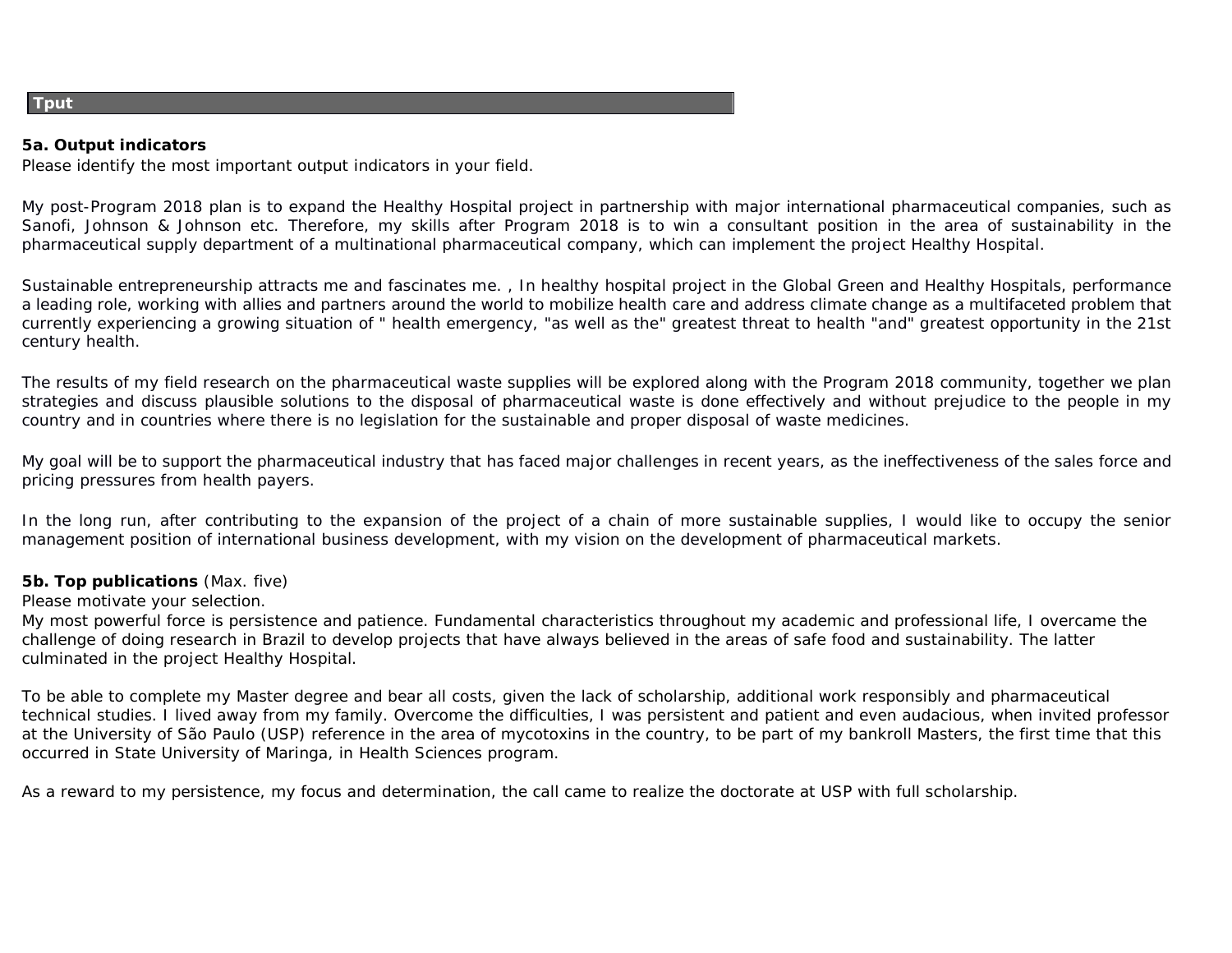In doctoral research, I faced the challenge of working with recyclable materials cooperatives, a new world in a megalopolis like São Paulo. Every the effort paid off when I won scholarships to study for a doctorate in Denmark and England, experiences fundamental to my professional training and also on a personal level, and I completed my thesis, which ended up as featured in the USP research portal.

**Publications**: Bibliographical production Full importants papers published in journals

- **- Publications**: Bibliographical production Full papers published in journals
- **-** Gisele Ferreira De Souza & Dr. Ben Slama Sami. "WASTE PHARMACEUTICAL AND GREEN PHARMACEUTICAL SUPPLY CHAIN (GPSC)". ASIA LIFE SCIENCES
- **-** The Asian International Journal of Life Sciences. ISSN 0117-3375. ASIA LIFE SCIENCES 24(1): 111-125, 2018. Technical Paper scientific published in international journals indexed in JCR.
- **-**
- **-** Gisele Ferreira De Souza & Dr. BEN SLAMA Sami. "WASTE PHARMACEUTICAL POTENTIAL ENVIRONMENTAL RISKS". ASIA LIFE SCIENCES The Asian International Journal of Life Sciences. ISSN 0117-3375 ASIA LIFE SCIENCES 25(1): 111-125, 2018. Technical Paper scientific published in international journals indexed in JCR.
- **-**
- **-** Gisele Ferreira De Souza & Dr. BEN SLAMA Sami. "CONSIDERATIONS ON SOIL CONTAMINATION (IN BRAZIL)?: AN ANALYSIS OF SOIL
- **-** METALS RESIDUES AND THE AMOUNT OF PHARMACEUTICAL RESIDUES DESCRIBED IN THREE RECYCLING COOPERATIVES". ASIA LIFE SCIENCES The Asian International Journal of Life Sciences. ISSN 0117-3375. ASIA LIFE SCIENCES 26(1): 111-125, 2018. Technical Paper scientific published in international journals indexed in JCR.
- **-**
- **-** Gisele Ferreira De Souza & Dr. BEN SLAMA Sami. "Environmental assessment in the cooperatives of recyclable materials in Brazil". ASIA LIFE SCIENCES The Asian International Journal of Life Sciences. ISSN 0117-3375. ASIA LIFE SCIENCES 27(1): 111-125, 2018. Technical Paper scientific published in international journals indexed in JCR.
- **- -** Souza, GF.. et al. Occupational exposure to mercury in cooperatives of recyclable materials the metropolitan region of São Paulo. Cien Saude Colet periódico na internet] (2017/Set). [Citado em 29/12/2017]. Está disponível em: https://www.researchgate.net/publication/321228714\_Occupational\_exposure\_to\_mercury\_in\_cooperatives\_of\_recyclable\_materials\_the\_ metropolitan\_region\_of\_Sao\_Paulo
- **- -** SOUZA, GISELE FERREIRA; et al. Evaluation of the mycoflora and aflatoxins from the pre-harvest to storage of peanuts: a case study doi: 10.4025/actasciagron.v36i1.16972. Acta Scientiarum. Agronomy (Online) , v. 36, p. 27,2014. https://www.researchgate.net/publication/278132952\_Evaluation\_of\_the\_mycoflora\_and\_aflatoxins\_from\_the\_preharvest\_to\_storage\_of\_peanuts\_A\_case\_study
- **- -** SOUZA, GISELE FERREIRA; et al. Waste picking and health – report of the first university meeting of the national movement of reciclable material waste pickers. cadernos gestão social, v. 2, p. 285-295, 2013. https://www.researchgate.net/publication/298523323\_CATANDO\_E\_RECICLANDO\_SAUDE\_RELATOS\_DO\_1\_ENCONTRO\_UNIVERSIDADE\_ -\_MOVIMENTO\_NACIONAL\_DE\_CATADORES\_DE\_RECICLAVEIS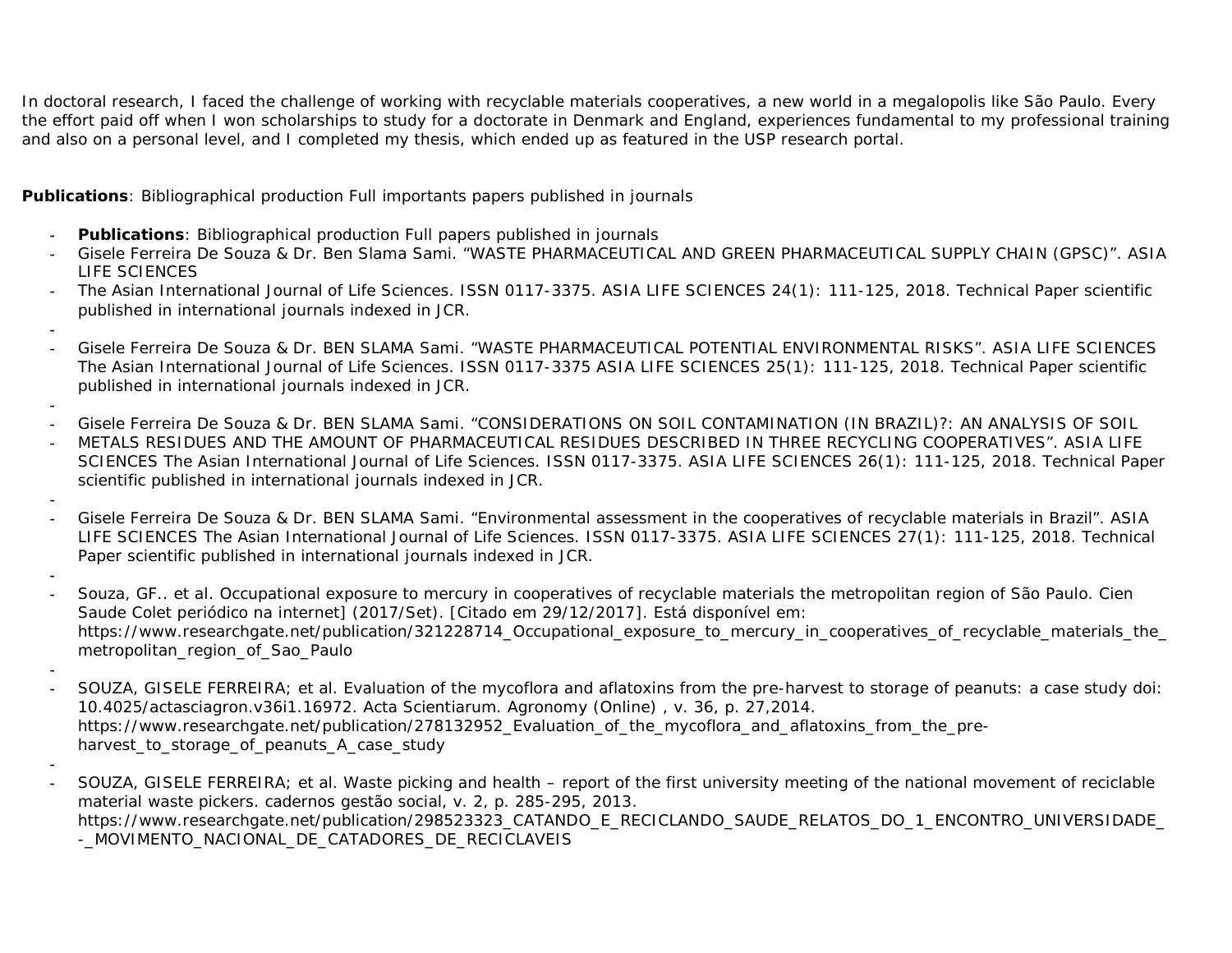- **-** SOUZA, GISELE FERREIRA;et al. Intake of aflatoxins through the consumption of peanut products in Brazil. Food Additives & Contaminants. Part B. Surveillance Communications, p. 1-7, 2011.
- **-** https://www.researchgate.net/publication/233002747\_Intake\_of\_aflatoxins\_through\_the\_consumption\_of\_peanut\_products\_in\_Brazil
- **- -** SOUZA, GISELE FERREIRA;et al. Validation of a method for determination of aflatoxins in industrialized products with a peanut foundation by high performance liquid chromatography. Revista de Ciências da Vida, v. 28, p. 207-209, 2008. https://www.researchgate.net/publication/316789004\_Validation\_of\_a\_method\_for\_aflatoxins\_determination\_in\_peanuts\_industrialized\_p roducts\_by\_high\_performance\_liquid\_chromatography\_Key\_words\_Aflatoxins\_Peanuts\_HPLC
- **- - Refereed articles** 1 Souza, g. F. Avaliacao da microflora toxigenica do plantio a colheita do amendoim. revista brasileira de toxicologia, brazilian. Journal of toxicolog, p. 57 , 57 , 10 out. 2009 .
- **-** 2 souza, g. F.; levantamento descritivo das analises toxicologicas a partir do software epiinfo. Revista brasileira de toxicologia, Brazilian journal of toxicolog, v. 22, p. 273 , 273 , 10 out. 2009
- **-** 3 souza, g. F.; ocorrencia de fungos Toxigenicos no armazenamento do amendoim estudo de caso. Revista brasileira de toxicologia, brazilian journal of toxicolog, p. 58 , 58 , 10 out. 2009 .
- **-** Letters (to editors)
- **-** 1 souza, g. F. Avaliação da micoflora na produção e colheita Do amendoim em uma propriedade rural no noroeste do estado do paraná. In: 14 th national mycotoxin meeting, 2010, Florianópolis. Ptr - enm 015. 2010.
- **-** 2 souza, g. F.; avaliação da micoflora na produção e colheitaDo amendoim em uma propriedade rural no noroeste do estado do paraná. In: international conference on pet food
- **-** Quality and safety & 14 th national mycotoxin meeting, 2010, ptr enm 015. 2010.
- **- Books** 1 Souza, G. F. Aflatoxinas em produtos de amendoim no estado do paraná.. In: xvi encontro anual de iniciação científica, 2007, maringá. Anais do xvi. Encontro anual de iniciação científica, 2007, 2007. Apresentações de trabalho
- **-** 2 SOUZA, G. F.. Avaliação da micoflora na produção e colheita do amendoim em uma propriedade rural no noroeste do estado do paraná. 2010,
- **- -** Conference international A Gisele Ferreira De Souza & Dr. Ben Slama Sami. "WASTE PHARMACEUTICAL AND GREEN PHARMACEUTICAL SUPPLY CHAIN (GPSC)". International Conference on: Communication, Management and Information Technology ICCMIT'18. ICCMIT'18 MADRID, SPAIN, 2018. Acceptance letter 2018. Technical Paper
- **- -** B Gisele Ferreira De Souza & Dr. BEN SLAMA Sami. "WASTE PHARMACEUTICAL POTENTIAL ENVIRONMENTAL RISKS". International Conference on: Communication, Management and Information Technology ICCMIT'18. ICCMIT'18 MADRID, SPAIN, 2018. Acceptance letter 2018. Technical Paper
- **- Non-refereed articles**

1 SOUZA, G. F.; MOSSINI, S. A. G.; ARROTÉIA, C. C.; COSTA, C. L.; MARTINS, F. A.; KEMMELMEIER, C.; MACHINSKI JUNIOR, M.. AVALIACAO DA MICROFLORA TOXIGENICA DO PLANTIO A COLHEITA DO AMENDOIM.Revista Brasileira de Toxicologia, BRAZILIAN JOURNAL OF TOXICOLOG, p. 57 , 57 , 10 Out. 2009 .

2 SOUZA, G. F.; MOSSINI, S. A. G.; ARROTÉIA, C. C.; COSTA, C. L.; MARTINS, F. A.; KEMMELMEIER, C.; MACHINSKI JUNIOR, M..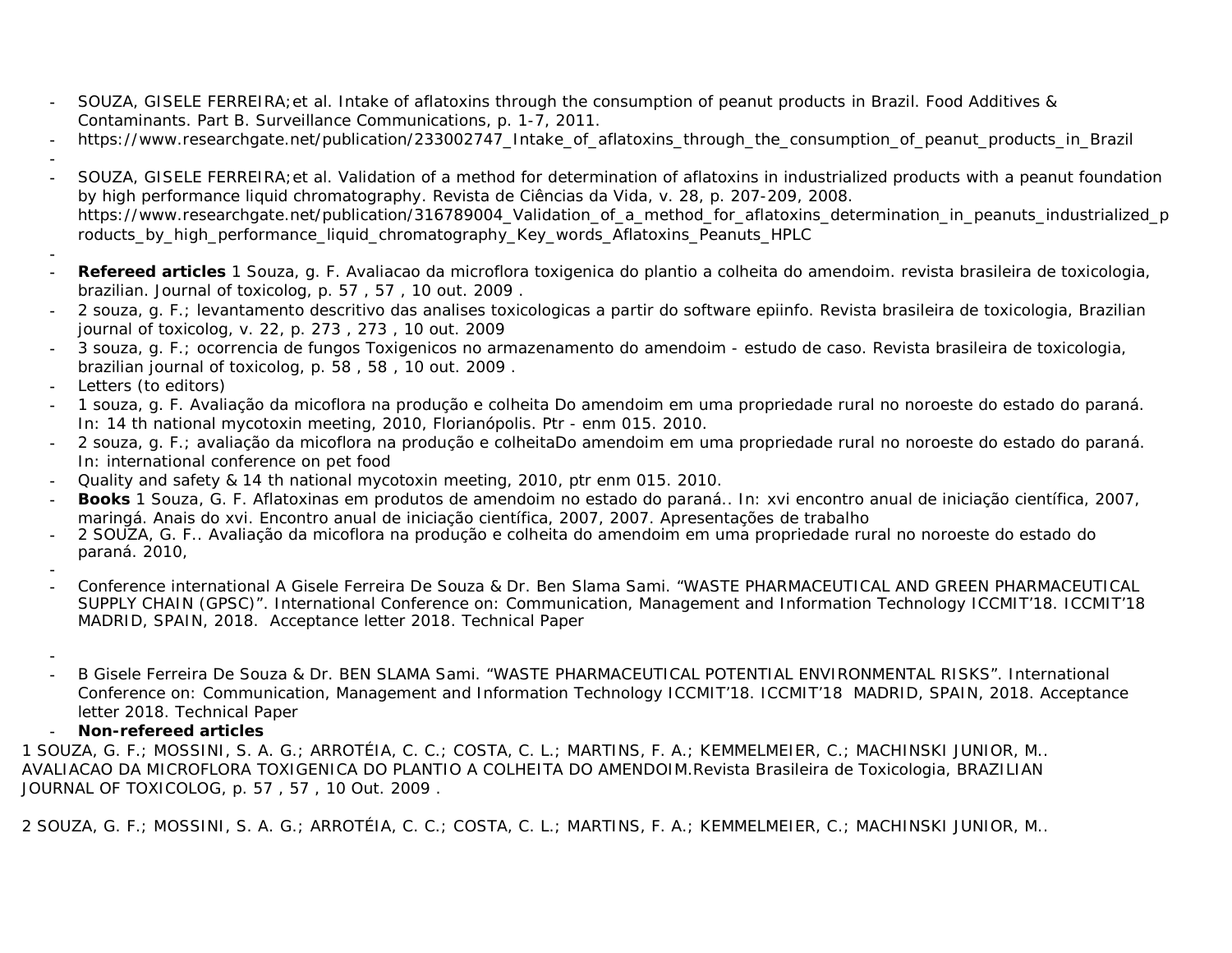LEVANTAMENTO DESCRITIVO DAS ANALISES TOXICOLOGICAS A PARTIR DO SOFTWARE EPIINFO. Revista Brasileira de Toxicologia, BRAZILIAN JOURNAL OF TOXICOLOG, v. 22, p. 273 , 273 , 10 Out. 2009 .

3 SOUZA, G. F.; MOSSINI, S. A. G.; ARROTÉIA, C. C.; COSTA, C. L.; MARTINS, F. A.; KEMMELMEIER, C.; MACHINSKI JUNIOR, M.. OCORRENCIA DE FUNGOS

TOXIGENICOS NO ARMAZENAMENTO DO AMENDOIM - ESTUDO DE CASO. Revista Brasileira de Toxicologia, BRAZILIAN JOURNAL OF

- **-** TOXICOLOG, p. 58 , 58 , 10 Out. 2009 .
- **- Letters (to editors)**

1 SOUZA, G. F.; ARROTÉIA, C. C.; KEMMELMEIER, C.; MACHINSKI JUNIOR, M.. AVALIAÇÃO DA MICOFLORA NA PRODUÇÃO E COLHEITA DO AMENDOIM EM UMA PROPRIEDADE RURAL NO NOROESTE DO ESTADO DO PARANÁ. In: 14 th NATIONAL MYCOTOXIN MEETING, 2010, FLORIANÓPOLIS. PTR - ENM 015. 2010.

2 SOUZA, G. F.; ARROTÉIA, C. C.; KEMMELMEIER, C.; MACHINSKI JUNIOR, M.. AVALIAÇÃO DA MICOFLORA NA PRODUÇÃO E COLHEITA DO AMENDOIM EM UMA PROPRIEDADE RURAL NO NOROESTE DO ESTADO DO PARANÁ. In: INTERNATIONAL CONFERENCE ON PET FOOD QUALITY AND SAFETY & 14 th NATIONAL MYCOTOXIN MEETING, 2010, PTR ENM 015. 2010.

3 SOUZA, G. F.; MOSSINI, S. A. G.;

ARROTÉIA, C. C.; COSTA, C. L.; MARTINS, F. A.; KEMMELMEIER, C.; MACHINSKI JUNIOR, M.. AVALIACAO DA MICROFLORA TOXIGENICA DO PLANTIO A COLHEITA DO AMENDOIM.In: XVI CONGRESSO BRASILEIRO DE TOXICOLOGIA, 2009, BELO HORIZONTE. Revista Brasileira de Toxicologia. SP: ORGAO OFICIAL SOCID BRASIL TOXICOLOGIA, 2009. v. 22.

4 SOUZA, G. F.; MOSSINI, S. A. G.; ARROTÉIA, C. C.; COSTA, C. L.; MARTINS, F. A.; KEMMELMEIER, C.; MACHINSKI JUNIOR, M.. OCORRENCIA DE FUNGOS TOXIGENICOS NO ARMAZENAMENTO DO AMENDOIM - ESTUDO DE CASA. In: XVI CONGRESSO BRASILEIRO DE TOXICOLOGIA, 2009, BELO HORIZONTE. Revista Brasileira de Toxicologia. BH: ORGAO OFICIAL DA SOCIEDADE BRASILEIRA DE TOXICOLOLGIA, 2009. v. 22. p. 58 - 58

5 MARTINS, F. A.; SOUZA, G. F.; MOSSINI, S. A. G.; NISHIYAMA, P.; MACHINSKI JUNIOR, M.. LEVANTAMENTO DESCRITIVO DAS ANALISES TOXICOLOGICAS A PARTIR DO SOFTWARE EPIINFO. In: XVI CONGRESSO BRASILEIRO DE TOXICOLOGIA, 2009, BELO HORIZONTE. Revista Brasileira de Toxicologia. ORGAO OFICIAL DA SOCIEDADE BRASILEIRA TOXICOLOGIA, 2009. v. 22. p. 273 - 273

6 SOUZA, G. F.; SANTOS, M. C. G.; LOLLI, L.F.. SEXUALIDADE E O PROCESSO DE SER SAUDAVEL NA TERCEIRA IDADE: RECORTE ILUSTRATIVO DE UM GRUPO DE IDOSOS. In: III CONGRESSO INTERNACIONAL DE SAUDE,2009, MARINGA. GESTAO E INOVACAO EM SAUDE. 2009.

7 SOUZA, G. F.; SANTOS, M. C. G.; LOLLI, L.F.. CONHECIMENTO ACEITACAO E ADESAO A METODOS CONTRACEPTIVOS POR ADOLESCENTES EM UNIDADES BASICAS DE SAUDE NA REGIAO DE MARINGA - PR. In: III CONGRESSO INTERNACIONAL DE SAUDE, 2009,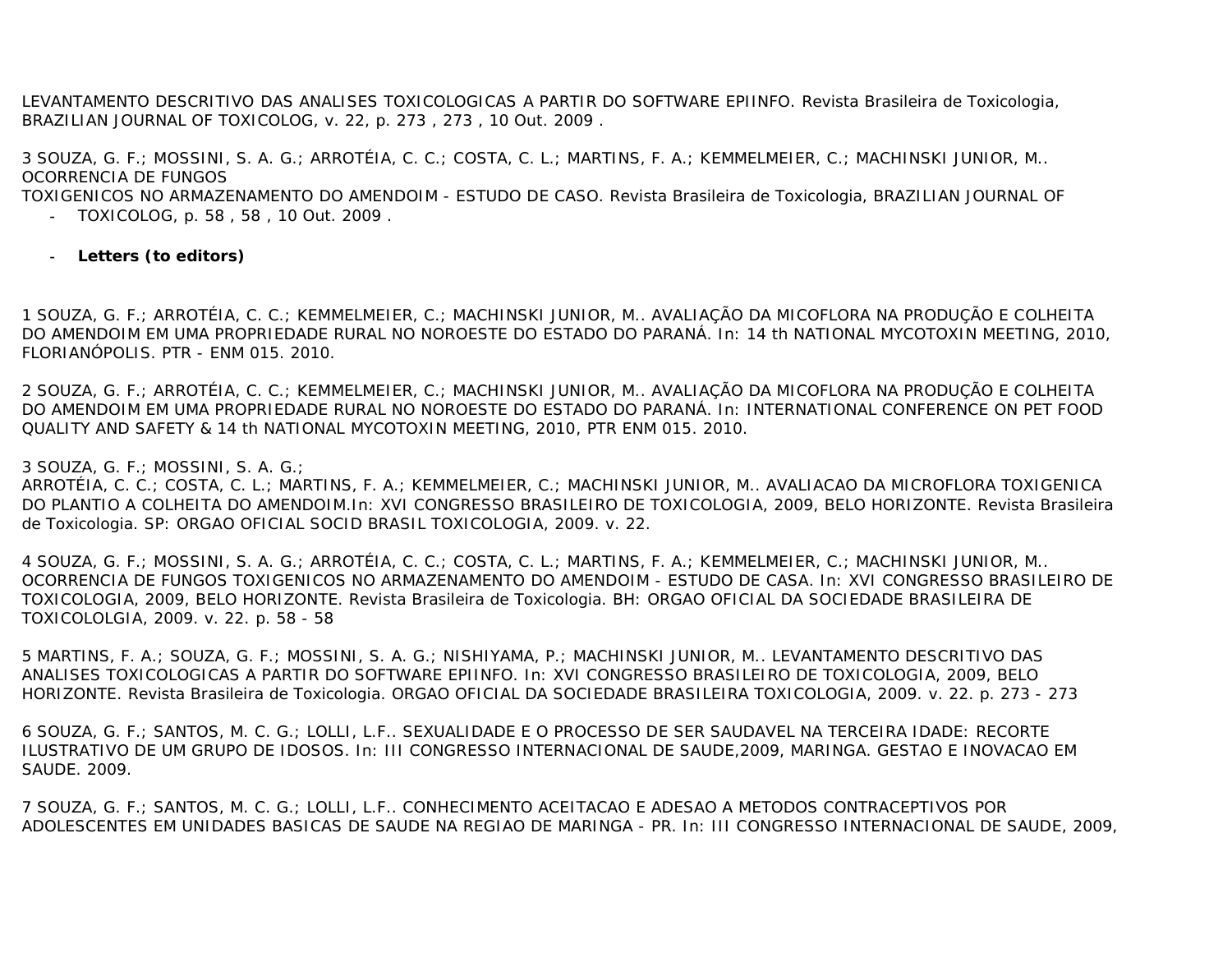MARINGA. GESTAO INOVACAO EM SAUDE. 2009.

8 SOUZA, G. F.; SANTOS, M. C. G.; LOLLI, L. F.. INFECCOES OPORTUNISTAS PROVOCADAS POR PROTOZOARIOS E OUTROS PARASITAS EM PACIENTES HIV + NA 15 REGIONAL DE SAUDE DO ESTADO DO PARANA. In: III CONGRESSO INTERNACIONAL DE SAUDE, 2009, MARINGA. GESTAO E INOVACAO EM SAUDE.2009. v. 22.

9 SOUZA, G. F.; NISHIYAMA, P.; MOSSINI, S. A. G.. USO DE PRAGUICIDAS EM HORTIFRUTICULTURAS DE MARINGA E REGIAO E SEU IMPACTO SOBRE A SAUDE DOS TRABALHADORES. In: III CONGRESSO INTERNACIONAL DE SAUDE, 2009, MARINGA. GESTAO E INOVACAO EM SAUDE. 2009.

10 SOUZA, G. F.; SANTOS, M. C. G.; LOLLI, L. F.. AVALIACAO DOS FATORES ASSOCIADOS A PRESENCA DE PARASITAS EM HORTALICAS COMERCIALIZADAS NA REGIAO DE MARNGA. In: III CONGRESSO INTERNACIONAL DE SAUDE, 2009, MARINGA. GESTAO E INOVACAO EM SAUDE. 2009.

11 SOUZA, G. F.; SANTOS, M. C. G.; CARVALHO, M.D.B.. RELACAO ENTRE OCORRENCIA DE ENDOPARASITOSES EM MANIPULARADORES DE ALIMENTOS E ASPECTOS EPIDEMIOLOGICOS NA CIDADE DE MARINGA - PR. In: III CONGRESSO INTERNACIONAL DE SAUDE, 2009, MARINGA. GESTAO E INOVACAO EM SAUDE. 2009.

12 Souza, Gisele Ferreira de; SILVA, L. L.; LOLLI, L.F.. Hipertensão: fatores de risco associados em asilo em Paranavaí. In: II Congresso de Farmácia de Maringá, 2008, Maringá - Paraná. Revistas Latino Americanas em Ciências. 2008.

13 SANTOS, M. C. G.; SOUZA, G. F.; SILVA, L. L.; MARCON, S. S.; PELLOSO, S. M.. Observações sobre nível de conhecimento e epidemiologia da leishmaniose tegumentar americana, em região endêmica no sul do Brasil..In: II Congresso de Farmácia de Maringá, 2008, Maringá. Revista Latino Americanas em Ciências. 2008.

14 SILVA, L. L.; SANTOS, M. C. G.; SOUZA, G. F.; LOLLI, L. F.. Infecções oportunistas em pacientes HIV + em Maringá - Paraná entre os anos de 1999 a 2007. In: II Congresso de Farmácia de Maringá, 2008, Maringá - PR.Revistas Latino Americanas em Ciências. 2008.

15 JUNQUEIRA, M. V.; SILVA, L. L.; SANTOS, M. C. G.; SOUZA, G. F.; LOLLI, L.F.. Rejeição a métodos contraceptivos em um grupo de mulheres esterilizadas em um município no noroeste do Paraná.. In: II Congresso de Farmácia de Maringá, 2008, Maringá. Revistas Latino Americanas em Ciências. 2008.

16 SOUZA, G. F.; MACHINSKI JUNIOR, M.; MAGRINE, I. C. O.; FRANCO, S. L.. Curcuma e curcumina: riscos versus benefícios. In: II Congresso Internacional de Saúde, VI Seminário Científico do CCS, 2007, Maringá- PR.II Congresso Internacional de Saúde, VI Seminário Científico do CCS. 2007.

17 MAGRINE, I. C. O.; FERRARI, S. S.; SOUZA, G. F.; MINAMIHARA, L.; E.BANDO,; MACHINSKI JUNIOR, M.. Ocorrência de aflatoxinas em produtos de amendoim comercializados no Estado do Paraná (Pôster). In: XV Congresso Brasileiro de Toxicologia, 2007, Búzios-RJ. Rebvista Brasileira de Toxicologia, Suplemento nº 3, novembro 2007. 2007. v. 20.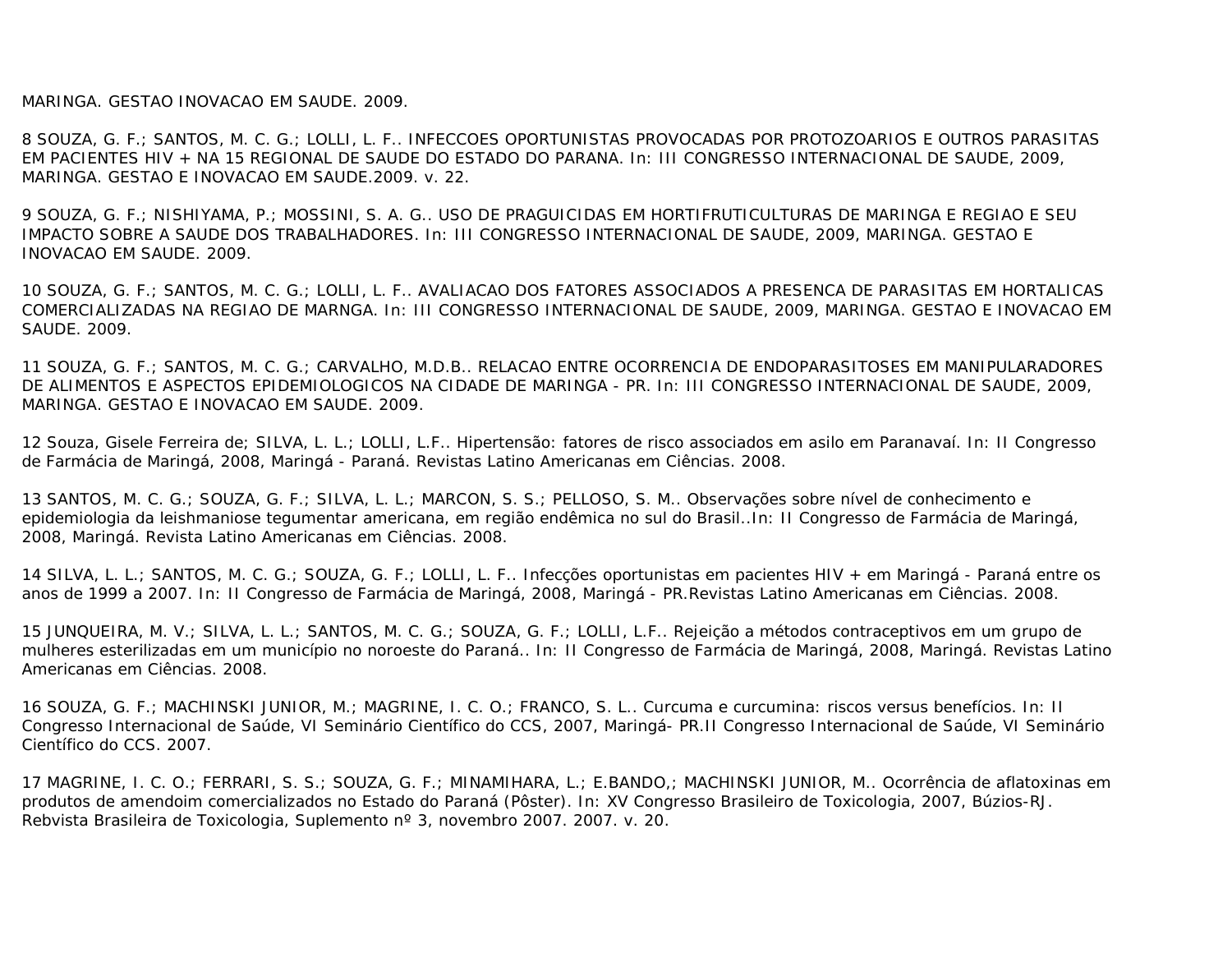18 MAGRINE, I. C. O.; SOUZA, G. F.; FERRARI, S. S.; MINAMIHARA, L.; MACHINSKI JUNIOR, M.. Aflatoxinas e ocratoxina A em produtos de amendoim. In: II Congresso Internacional de Saúde, VI Seminário Científico do CCS, 2007, Maringá -PR. II Congresso Internacional de Saúde, VI Seminário Científico do CCS. 2007.

**- Books**

1 Souza, G. F.; MAGRINE, I. C. O.; FERRARI, S. S.; Ferreira, B. M.R.; Minamihara, L; MACHINSKI JUNIOR, M.. AFLATOXINAS EM PRODUTOS DE AMENDOIM NO ESTADO DO PARANÁ.. In: XVI Encontro Anual de Iniciação Científica, 2007, Maringá. Anais do XVI Encontro Anual de Iniciação Científica, 2007, 2007. Apresentações de trabalho

1 SOUZA, G. F.; ARROTÉIA, C. C.; KEMMELMEIER, C.; MACHINSKI JUNIOR, M.. AVALIAÇÃO DA MICOFLORA NA PRODUÇÃO E COLHEITA DO AMENDOIM EM UMA PROPRIEDADE RURAL NO NOROESTE DO ESTADO DO PARANÁ. 2010, (Apresentação de Trabalho/Congresso)

2 SOUZA, G. F.; MOSSINI, S. A. G.; ARROTÉIA, C. C.; COSTA, C. L.; MARTINS, F. A.; 31/12/2017 EMBO Application Printable Form https://applications.embo.org/print\_application.php?activity=shorttermfellowships&hash=9f69d9f0ecc7c45da3570d6a7ef1c8f3&fs=1 18/19 KEMMELMEIER, C.; MACHINSKI JUNIOR, M.. Avaliação da Microflora Toxigênica do plantio a colheita do amendoim. 2009, (Apresentação de Trabalho/Congresso)

3 SOUZA, G. F.; SANTOS, M. C. G.. AVALIACAO DOS FATORES ASSOCIADOS A PRESENCA DE PARASITAS EM HORTALICAS COMERCIALIZADAS NA REGIAO DE MARINGA. 2009, (Apresentação de Trabalho/Congresso)

4 SOUZA, G. F.; SANTOS, M. C. G.. CONHECIMENTO, ACEITACAO E ADESAO A METODOS CONTRACEPTIVOS POR ADOLESCENTES EM UNIDADES BASICAS DE SAUDE NA REGIAO DE MARINGA - PR.. 2009, (Apresentação de Trabalho/Congresso)

5 SOUZA, G. F.; SANTOS, M. C. G.. INFECCOES OPORTUNISTAS PROVOCADAS POR PROTOZOARIOS E OUTROS PARASITAS EM PACIENTES HIV + NA 15 REGIONAL DE SAUDE DO ESTADO DO PARANA.. 2009, (Apresentação de Trabalho/Congresso)

6 MARTINS, F. A.; SOUZA, G. F.; MOSSINI, S. A. G.; NISHIYAMA, P.; MACHINSKI JUNIOR, M.. LEVANTAMENTO DESCRITIVO DAS ANALISES TOXICOLOGICAS A PARTIR DO SOFTWARE EPIINFO. 2009, (Apresentação de Trabalho/Congresso)

7 SOUZA, G. F.; MACHINSKI JUNIOR, M.; MOSSINI, S. A. G.; ARROTÉIA, C. C.; MARTINS, F. A.; KEMMELMEIER, C.. Ocorrência de Fungos Toxigênicos no armazenamento do amendoim - estudo de caso. 2009, (Apresentação de Trabalho/Congresso)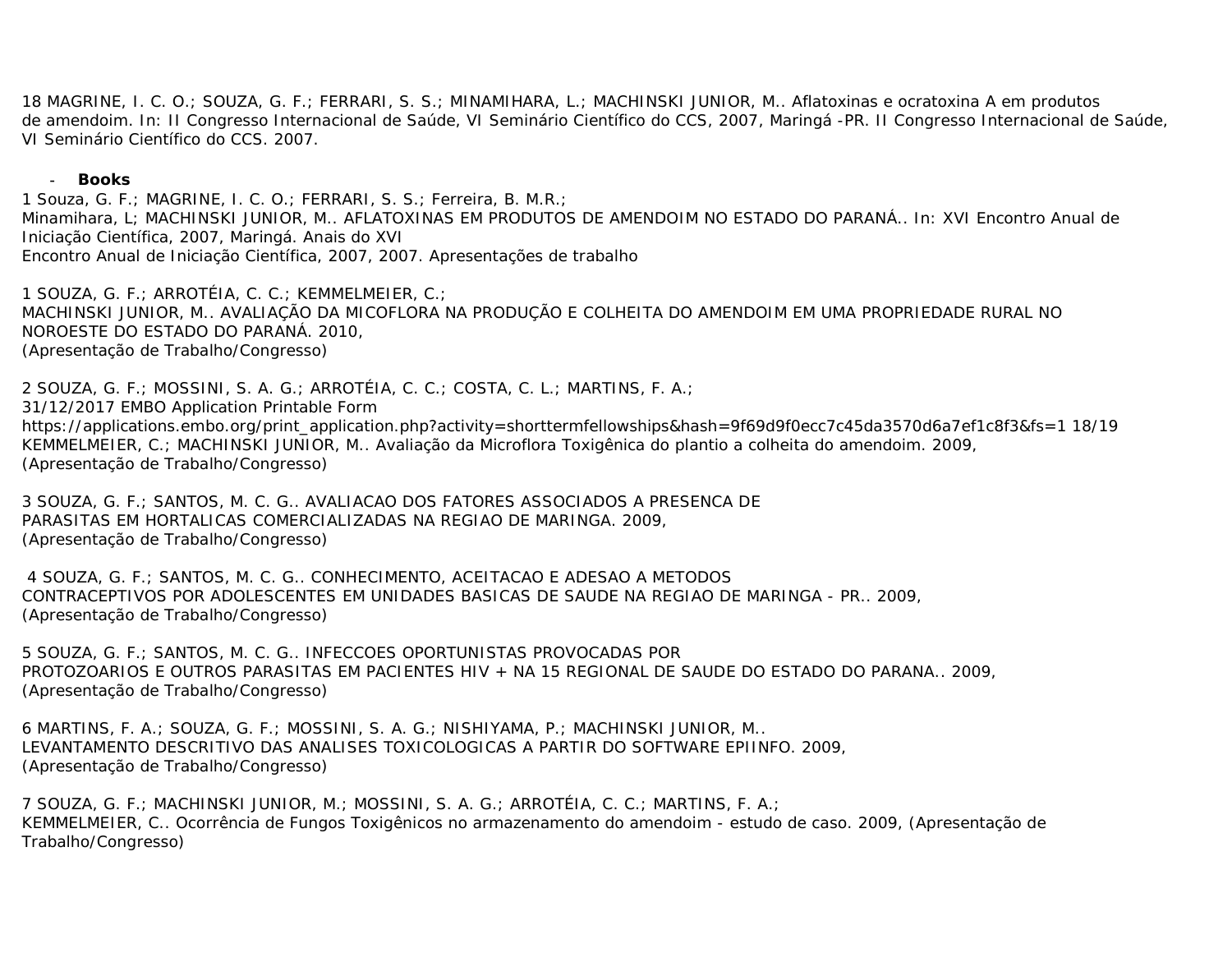8 SOUZA, G. F.; SANTOS, M. C. G.. SEXUALIDADE E O PROCESSO DE SER SAUDAVEL NA TERCEIRA IDADE: RECORTE ILUSTRATIVO DE UM GRUPO DE IDOSOS.. 2009, (Apresentação de Trabalho/Congresso)

9 SOUZA, G. F.; NISHIYAMA, P.; MOSSINI, S. A. G.. USO DE PRAGUICIDAS EM HORTIFRUTICULTURAS DE MARINGA E REGIAO E SEU IMPACTO SOBRE A SAUDE DOS TRABALHADORES RURAIS, 2009.. 2009, (Apresentação de Trabalho/Congresso)

10 SOUZA, G. F.; SANTOS, M. C. G.; SILVA, L. L.; LOLLI, L. F.. Hipertensão: fatores de risco associados em asilo em Paranavaí. 2008, (Apresentação de Trabalho/Comunicação)

11 SILVA, L. L.; SANTOS, M. C. G.; SOUZA, G. F.; LOLLI, L. F.. Infecções oportunistas em pacientes HIV+ em Maringá - Paraná entre os anos de 1999 a 2007. 2008, (Apresentação de Trabalho/Comunicação)

12 SANTOS, M. C. G.; SOUZA, G. F.; SILVA, L. L.; MARCON, S. S.; PELLOSO, S. M.. Observações sobre nível de conhecimento e epidemiologia da Leishmaniose Tegumentar Americana, em região endêmica no Sul do Brasil.2008, (Apresentação de Trabalho/Comunicação)

13 JUNQUEIRA, M. V.; SILVA, L. L.; SANTOS, M. C. G.; SOUZA, G. F.; LOLLI, L. F.. Rejeição a métodos contraceptivos em um grupo de mulheres esterilizadas em um município no Noroeste do Paraná. 2008,(Apresentação de Trabalho/Comunicação)

14 FERRARI, S. S.; SOUZA, G. F.; GIOVANA CAPUTO ALMEIDA-FERREIRA; MAGRINE, I. C. O.; E.BANDO,; MACHINSKI JUNIOR, M.. Validação de um método para a determinação de aflatoxinas em produtos industrializados à base de amendoim

- **-** por cromatografia líquida de alta eficiência. 2008, Apresentação de Trabalho/Outra
- **- Book chapters**
- **-** SOUZA, G. F.; NASCIMENTO, A. F.; MANDELLI, M. C. C.; GERMANI, A. C. C. G.; DIAS, S. L. F. G.; GOUVEIA, N.. What is health? Reflections from recyclable waste collectors from São Paulo, Brazil. 2013

## **My referees:**

1 [title/institution and email] Professor Moacyr Mertucci

**Martucci is also the Brazilian National Contact Point in Program Horizon 2020 and the NCP in the program ideas to ERC (European Research Council) to European Commission . He was coordinator of Textile and Fashion Course on Arts, Sciences and humanities School of Universidade de São Paulo, and also former Coordinator of the research activities and president of the Institutional Relationship Committee of the same school, participates in the Brazil-EU group within the Action "5G and the Future of Mobile telecommunications in Brazil and Europe" at the Ministry of Communications and Ministry of Planning in Dialogue Sector BR-EU.**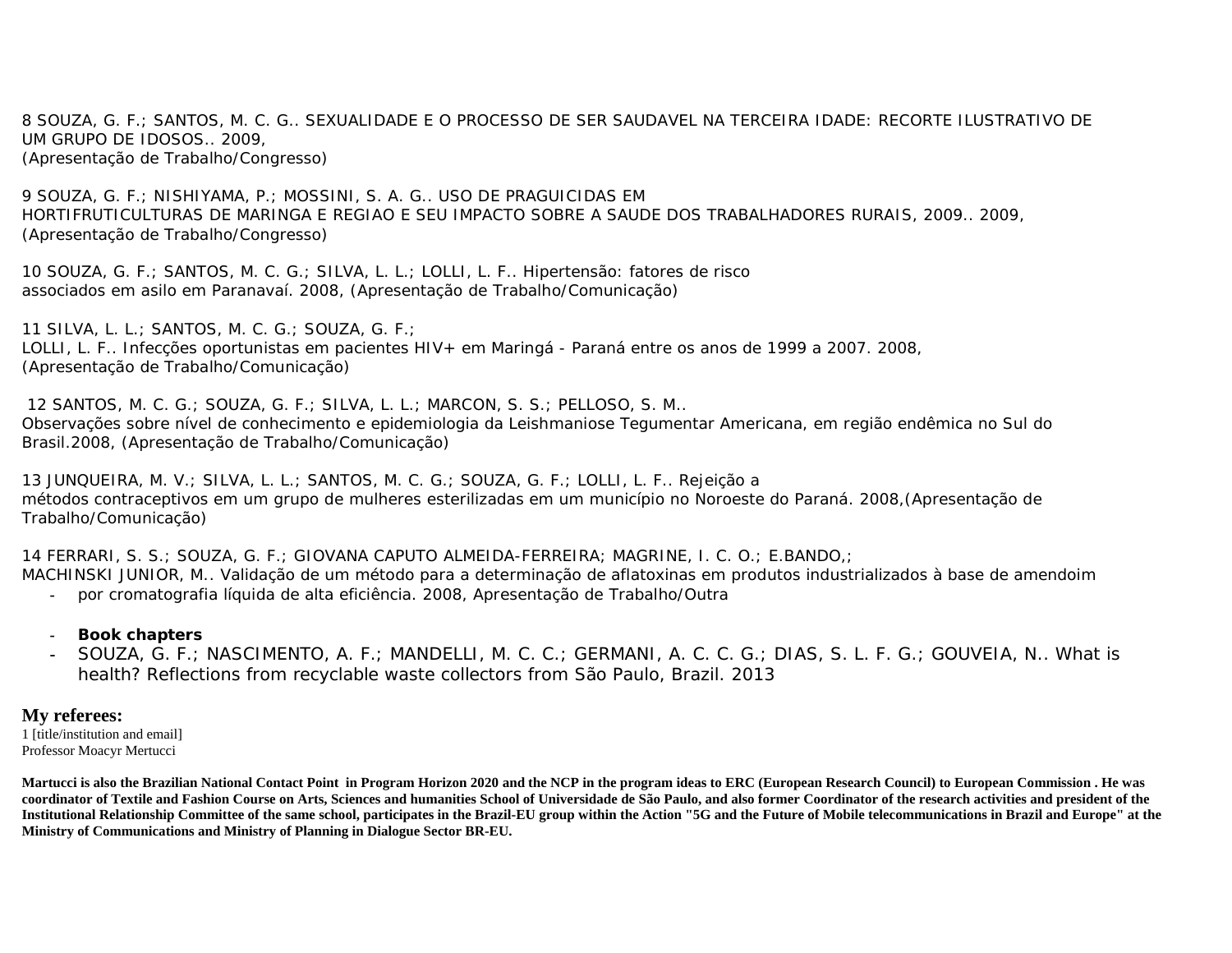**Email:** Moacyr Martucci Jr." <mmartucc@usp.br>

#### **2 MSc. Maria Celeste Cardeal Oliveira**

Chemistry Project Manager at the Adolfo Lutz Institute of São Paulo, Brazil.

Email: mccoliveiraial@gmail.com

#### **Name: 3 William Candido Nunes**

[title/institution and email]

William Candido Nunes

Tutor em Ensino á Distância - Centro Universitário São Camilo

Email: williamcandidonunes@gmail.com

Name: 4

[title/institution and email]

#### **Phd Geneviève Roy-Lemieux**

University of Paris Nanterre, France

Email: genevieveroylemieuxf@gmail.com

**Honours**:

1995 - Cooperative School award (at 16). Health Research.

## **Awards**:

1999- At the age of 20, even before graduating in Pharmacy, I was the first in class to be hired as a pharmacist in charge of a drugstore. Another great achievement

2015 - PhD - USP University of São Paulo - FMUSP Medical School. Pharmacist. Research Fungi in food and indoor.

2015 - Master in Science, Universidade de Maringá, Paraná, Brazil. which ended up featured in the Copywriter at Caos Focado, expertise in startups, writing articles regarding innovation, sustainability and entrepreneurship. http://caosfocado.com.br/curadoria/o-amendoim-e-a-analise-toxicologica-e-microbiologica-no-que-serefere-se-a-contaminacao-do-produto-por-aflatoxina/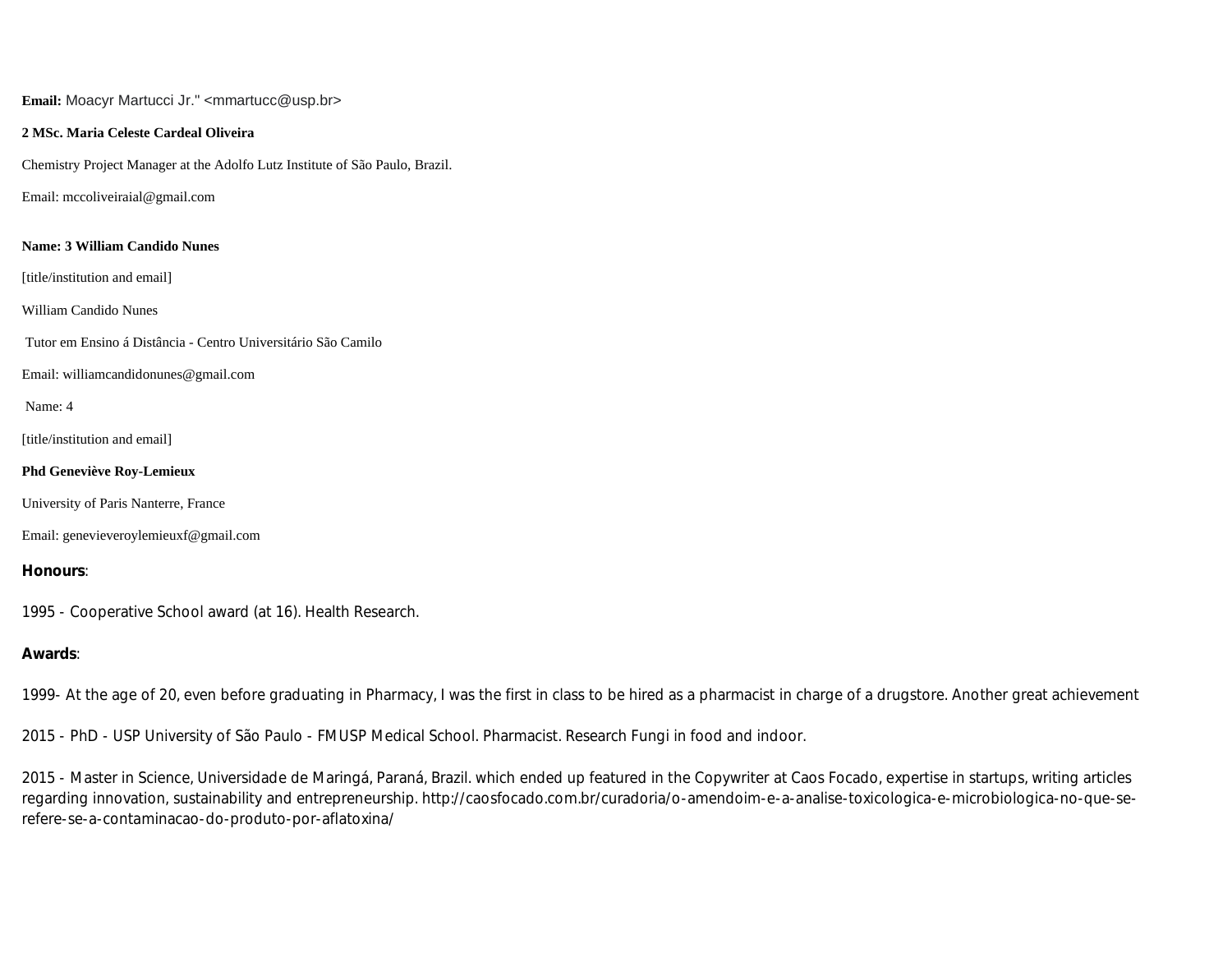2015 - I am the first woman to receive a doctorate degree in my home town with forty thousand inhabitants in the Santo Antônio da Platina- Paraná - Brazil, this is a remarkable title that brings me a lot of challenges.

2016 - Participated in the project (CITE) The Comprehensive Initiative on Technology Evaluation at Massachussets Institute of Technology in June of 2016, presenting the project Post Harvest Management Technologies for reducing Aflatoxins Contamination in peanuts grain

2017 - My publications reached 1900 reads at the Researchgate https://www.researchgate.net/profile/Gisele\_Souza5/stats

2018- I received this invited: "Dear Dr Gisele Ferreira de Souza, on behalf of the organizing committee of ICCMIT'18 " which will be held in MADRID, SPAIN, 2018

Press Coverage: 2017 - My thesis in the Journal of USP http://jornal.usp.br/ciencias/ciencias-da-saude/excesso-de-fungos-em-lixo-reciclavel-coloca-em-risco-saude-de-catadores/

2017- @SemFungos -Ceo and Founder

2016 My thesis in the AUN USP http://www.usp.br/aun/antigo/exibir?id=7630&ed=1327&f=7

2018- I received this invited: "Dear Dr Gisele Ferreira de Souza, on behalf of the organizing committee of ICCMIT'18 " which will be held in MADRID, SPAIN, 2018

**Personal details** Title(s), initial(s), first name, surname: PhD, GFS, **Gisele Ferreira de, Souza**

My name is Gisele Ferreira de Souza. I am a Brazilian researcher and actually employee at São Camilo University Center (CUSC) Department of Chemistry, in São Camilo University Center (CUSC) for Pharmaceutical Sciences of the Department of Pharmacy. I have interest in appliance on your application because of my recent researchers. Actually, I am working with water and the its pollution, and your application could offer me a great opportunity to do an excellent progression for both of us.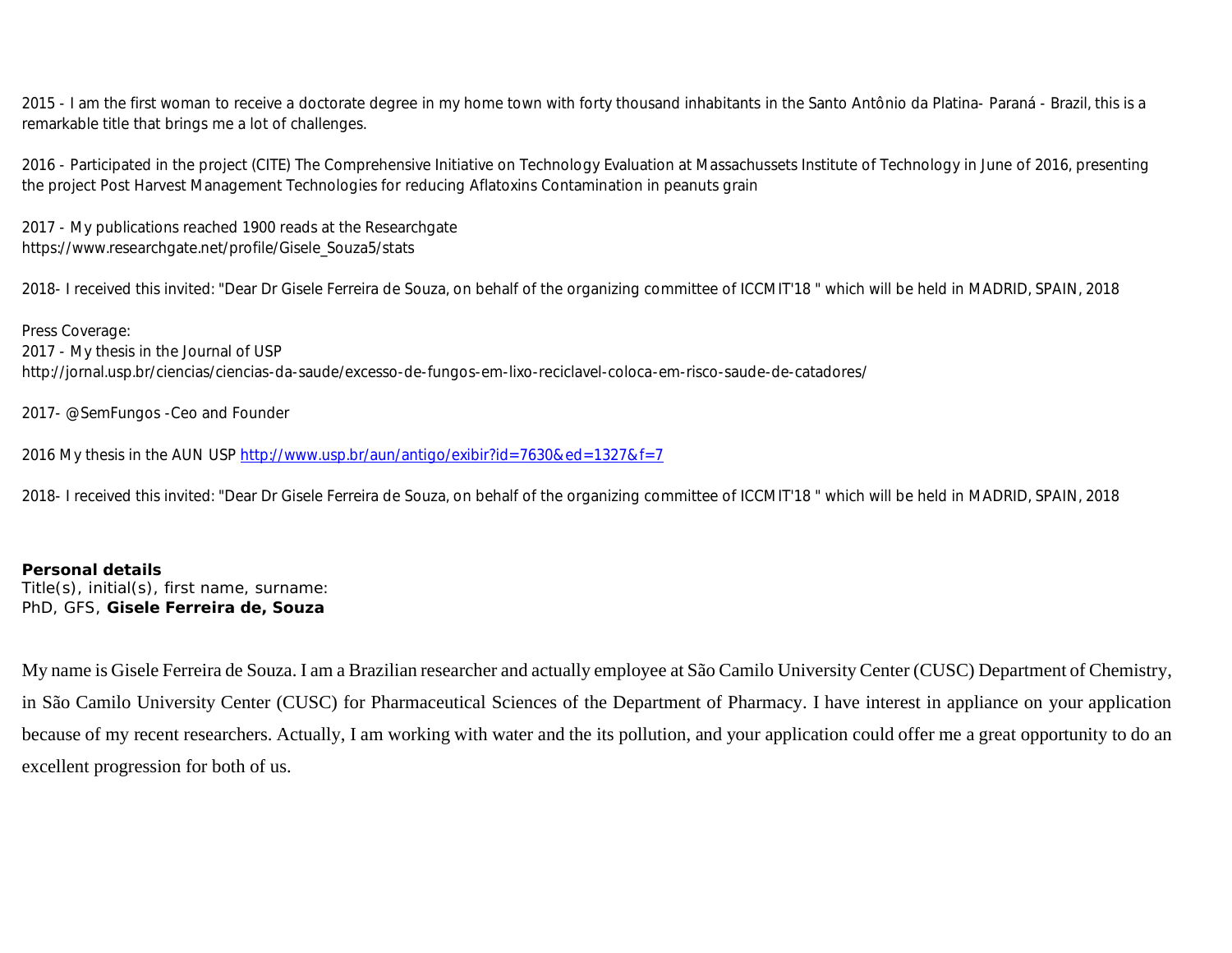I have experience on Pharmaceutical field because I have worked for 10 years with it, and it allowed me to develop complementary skills to technical knowledge of pharmacy, such as people management, sales management, teamwork and inventory management, for example. However, my thirst for knowledge only increased and I knew that if I want to become a specialist in my field of expertise, I need to continue my studies and researches.

The PhD allowed me to develop a fully focused research in my area of interest. Through the program, I also also get another old dream. I had two international experiences, an exchange in the UK and other one on Denmark. My successful thesis took me to Healthy Hospitals Project on Global Green and Healthy Hospitals in São Paulo, which my objective is to develop along with the pharmaceutical work, as Professor in Industrial Microbial Technology for Drinking Water and Waste Water .

**The actual project I am working is the Exploration of the Artificial Intelligence technology for studies drugs and EDCs (Endocrine Disrupting Chemicals) in Water and Biosynthetic Hybrid Materials, and it is about analysis of an emerging problem and plausible actions.** 

As being, the first woman in my native town of forty thousand habitants to receive a Doctorates degree is something extraordinary. I face many challenges, being one of them gender inequality and the pressure that is put upon women to become wives then mothers just to please family and friends. These impositions act upon me as anchors trying to drown me to the bottom of the ocean without leaving me the chance to rise up to the surface. Another great challenge I face is society´s mediocrity that tries to compete and occupy certain positions, although people who fit these standards are not examples or models because, unfortunately, some pass and let others behind. I believe in satisfying my pleasures.

My happiness for the truths I believe and the causes I fight for grant my intense gratification. The taste of victory help me get results, due to great mentors that supported me and believed in my potential. I´m always the underdog and always get what is best for me ever since my adolescence. My potential has not been reached yet, so I hunger knowledge, challenges and the fulfilment of the objectives I pursue. I will quit on my restlessness the day I get to my climax, but there won't be a downfall because the higher you seek, the higher you shall get. The day I truly stop, will be the day my missionprojects found in social, environmental and sustainable- are being fulfilled and done for the greater good.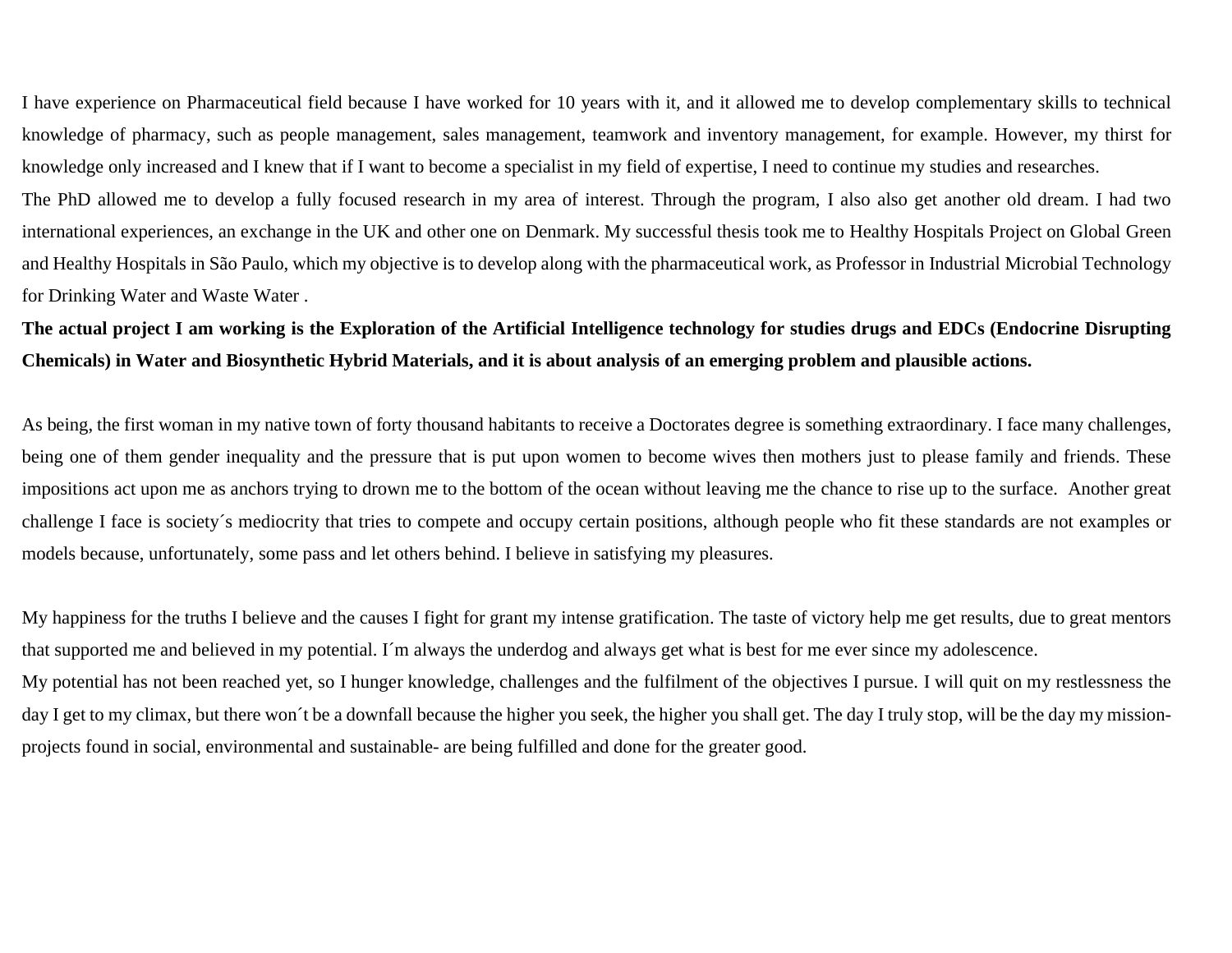My life's story as a pharmacist and entrepreneur has brought me traced objectives due to my leadership is the manifestation of my victory. This crowns me real elements and paths to get my goal in being a scientist and pharmacist with pride to involve myself in healthcare, as well as sustainability. I have spent many hours in recycling centers and participated in many social projects in which has brought me exceptional conquests and life experience. These events sharpened my calling and my entrepreneurism have molded my thoughts to innovate and act like an entrepreneur. This has brought me to believe in a sustainable pharmacy, free of chemical substances and to create organic products that act as phytotherapy treatments.

This is what differentiates me because I believe in the decrease of harmful chemical substances that most remedies possess. Through my experience in recycling centers, these chemical residues from certain pharmaceuticals were found in the trash and are being thrown in trash dumps. They later contaminate our soil and water, as well as the workers who clean out the recycled trash, which can cause intense muscle pain. I am the living truth that in spite of our contaminated environment I am able to identify these aspects and try to recuperate what has been lost. To actually have this sustainable vision makes me go beyond what others believe is unreachable. As a Brazilian, an experienced adult and a scientist lead me to my success in my professional, personal and social fields.

The passion I have for sustainable entrepreneurship attracts me and fascinates me, supposedly in the next Immediate first years (from 1 to 5 years), the implementation of the proposal will be held to carry out the business plan for sustainable reverse logistics drugs. The objective will be to prepare business models targeted to different prospects (potential customers such as pharmaceuticals, hospitals, clinics and other health segments) by studying the Governing Law, the survey of business opportunities in the segment and profiles of companies [and their direct contacts] who are more able and directed to receive this type of service proposed. The business opportunity will be held with the description of the insight and business concept of opportunity detection.

I position myself with a proposal that will elaborate different types of services that will be offered to companies by detecting opportunities through analyzing strong areas and satisfactory situations in the market, based on acting legislation and with the idea of a sustainable business. There will be a lift up of data to show aspects of potential clients, following the study of the possible main clients and contact them with strategies their company could take. This partnership built has its goal to raise profits in the company practicing these ideas and strategically align this business to support education on Reverse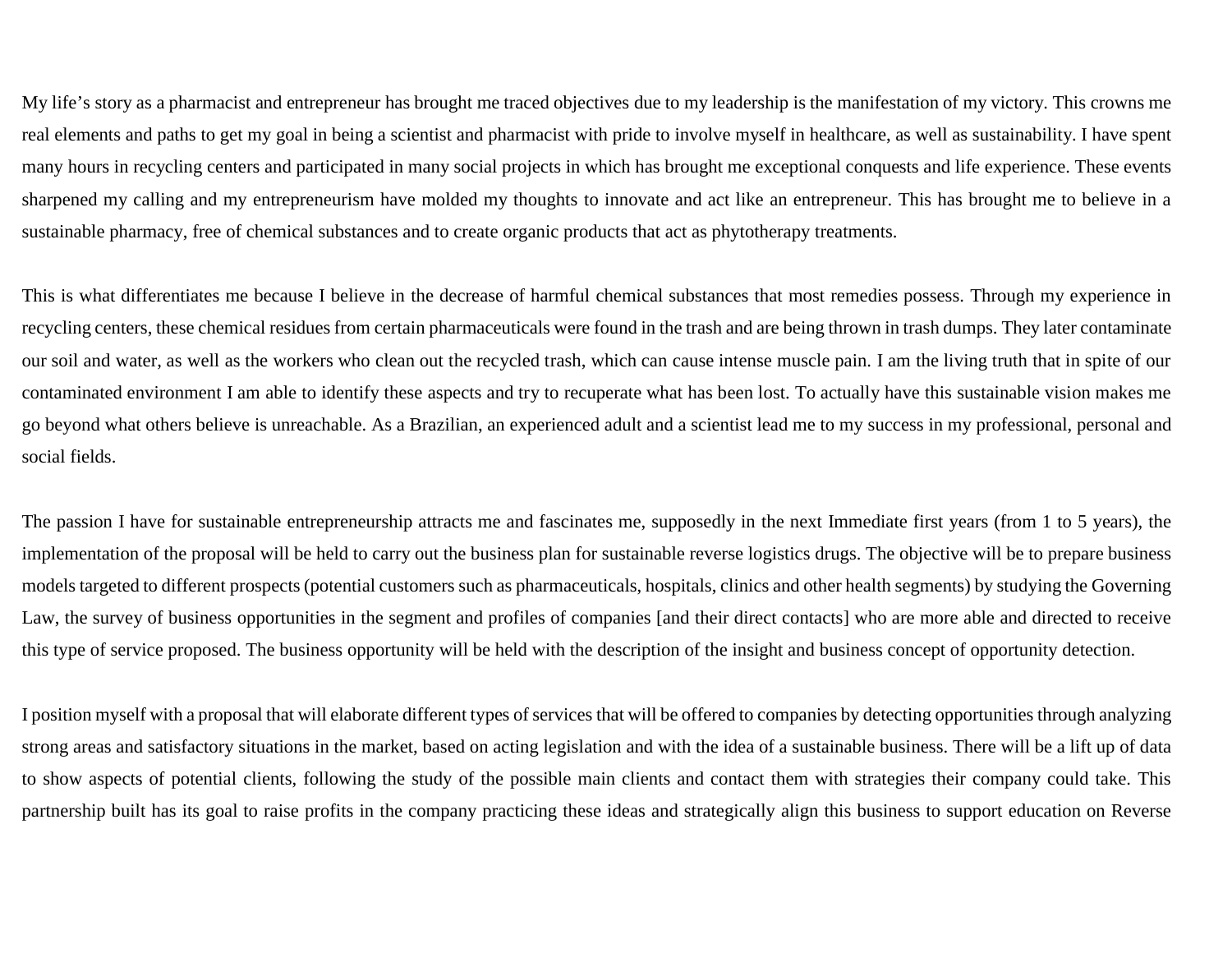Logistics of sustainable Pharmaceuticals. Summarizing myself the main concept is to find innovative and sustainable ideas for companies to be "clean", though still bringing in a profit for acting and thinking this way. This will all be done with analyzing the market that surrounds us as well as the company's profiles.

In the future, the development of prospecting material is required and shaped by material models for business plan presentation to the different potential customer profiles detected in pointing prospects, in order to facilitate communication and increase the prospects acceptance rate. Consecutively after the business plan of the study will then elaborate the final presentation of the work in dynamic, attractive and targeted to the final customer format as a means of sustainable actions and practices to reduce the amount of pharmaceutical pollutants erroneously dismissed in the environment for awareness to continue. The arrival of these pharmaceutical wastes in inappropriate places as in recyclable material cooperatives in Sao Paulo, where they were separated, quantified, weighed and separated by therapeutic classes in three cooperatives. It was quantified on average 4kg of improperly discarded drug residues in recyclable material cooperatives in a period of one week during three years of scientific research. The community international in 2018 will help me explore and eradicate pharmaceutical waste. Together we plan strategies and discuss plausible solutions for such serious problems may be prevented from happening in the future in my country and in countries where there is no current legislation for sustainable and proper disposal of waste medicines such as Brazil and present these solutions to the prosecutor.

As a visionary pharmacist and I hunger for sustainable technologic innovation in the pharmaceutical field, as well as pharmaceutical waste that is dumped by society in a erroneous form are my pillars to act as a leader and a good health administrator so that this waste doesn't continue on contaminating our water, soil, sanitary dumps and recycling centers. I have acted in these centers separating, identified and weighed medical waste found in these recycling warehouses in Sao Paulo, Brazil and found if some of the workers were exposed to these harmful substances. This waste comes from the disuse or the upcoming of expiration dates of these remedies and are thrown away with recycled trash.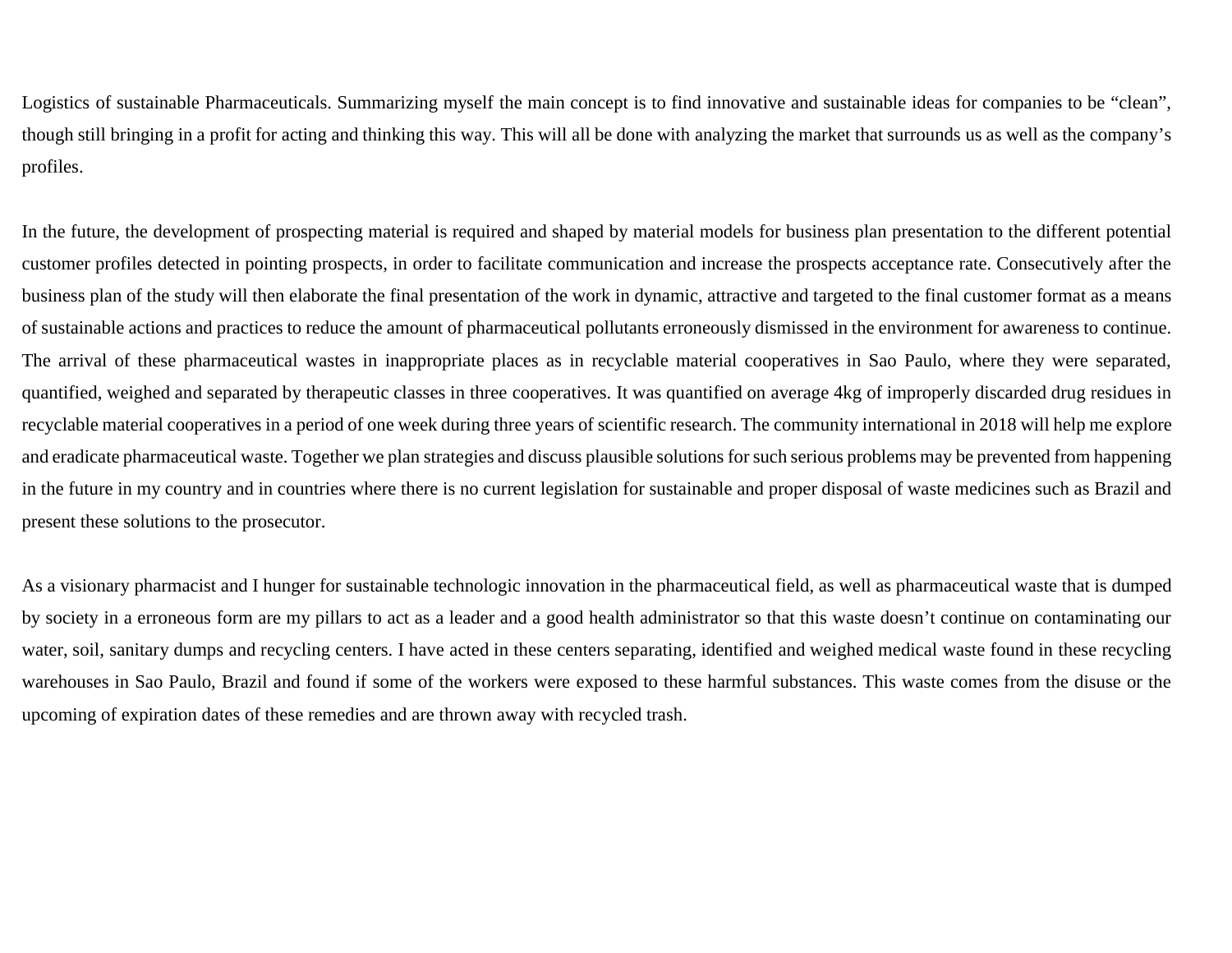There were a great number of anti-inflammatory pharmaceuticals dumped, in which increased in 50% the potential risk to the health of these employees. In the biosecurity scope, we need to inform our population and train garbage collectors to separate these pharmaceutical residues because there are toxic chemical substances contained in them.

About the medical residues discarded and sent to the centers studied, I was worried the employees utilized these products for two reasons. First is auto medication, which is always a risk to health. Second reason is the remedies have their expiration date expired as well as the packaging may be violated. There is still the risk of such waste contaminate the soil and water when deposited in landfill. IN an assembly I presented the findings and acted on individual awareness so that this group of people no longer act ingesting drug residues.

My desire is to demonstrate sustainable solutions to improve the management of pharmaceutical waste market by drugstores, clinics and especially get to the pharmaceutical industry by reducing the costs presented by the waste of these pharmaceutical residues with sustainable implementations of concrete and innovative actions such as use of technology for the reduction of these pharmaceutical residues. My forces were assigned in the prevention of population health because chemical residues should arouse attention because of its high potential for contamination of soil, air and water.

Among these, pharmaceuticals and personal care products can be released widely over long periods, at low concentrations, and through various paths to the environment. Unlike batteries, paper, aluminum, tires, glass, electronics, oil and other waste that can be recycled, pharmaceutical waste has been a global concern because of its potential for contamination when disposed of improperly. The effects on human health and the environment are not well understood. Waste pharmaceuticals and personal care products are widely released in through various pathways environment. The effects on the environment have potentially important implications for human health and ecosystems. As a leader, I consider important to draw attention to the problem of disposal of drugs, since the self-employed or cooperative pickers handle this type of waste in their daily work.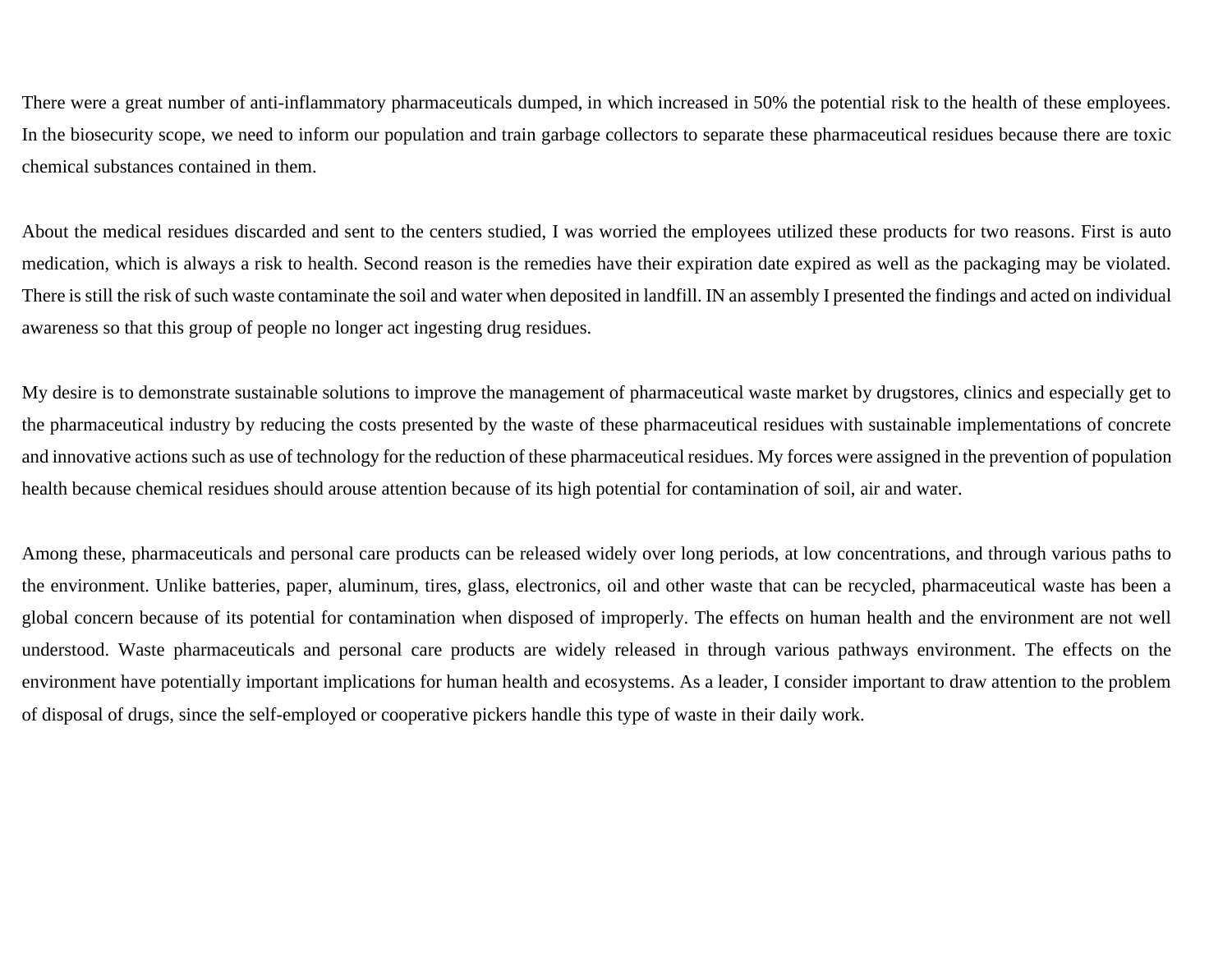Scientific research that had the initial goals to visit the recyclable material cooperatives in São Paulo and the general objective of evaluating the environmental health conditions in recyclable material.

At first, I had three specific objectives outlined and approved to perform the analysis in the field. Necessarily evaluated occupational exposure to indoor air fungi and the predominant species of fungus recyclables unions of São Paulo; checked occupational exposure to metals in recyclable material cooperatives of São Paulo, by means of air analysis of the work environment; and identified the metals present in particulate matter deposited in the soil of recyclable material cooperatives of São Paulo.

Although drug residues are not the proposed subject matter, I consider important to draw attention to the problem of drug disposal, since the self-employed or cooperative pickers handle this type of waste in their daily work. Even contradicted found the strength to ever expected findings and of paramount importance in this work environment. As the Technical Report issued by the Environmental Company of the State of São Paulo where he weighed the samples collected in cooperatives, which were analyzed in the hygiene sector, safety and medicine work detected the presence of radioactive counting two heavy samples in the laboratory-derived cooperatives. Immediately I was warned and meetings with the control group among them technicians of laboratories, physicists, chemists and researchers have reported, we conducted countless meetings and returned to the same premises where I had done the first sampling and this time it was not detected.

This is one more factor in the health risk to collectors, already vulnerable. The cooperative's facilities can also aggravate this risk. If the environment is closed, it can compromise air quality, with accumulation of fungi, bacteria and metals. If opened, there remains the risk of accidents with pieces of glass and sharp objects such as pharmaceuticals and medical waste.

The difficulty of comparing working conditions with the kind of recycled material constitutes problem in the assessment of the possible risks involved in the recycling process in Brazil, lacking more detailed studies on the subject. It notes that, unlike other categories of workers, it is not known exactly which contaminants such individuals are exposed because there is not an adequate characterization of the waste handled.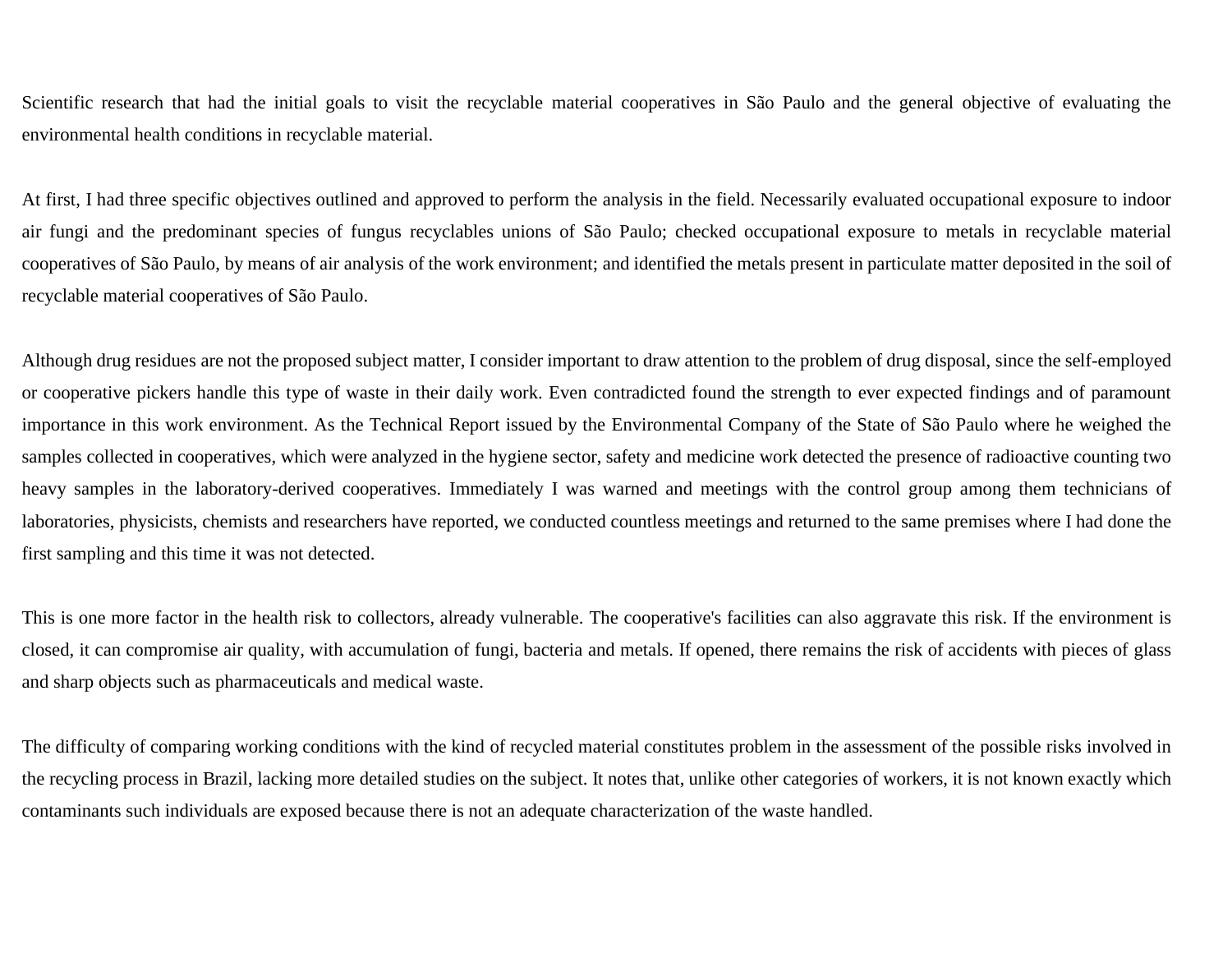

## **São Paulo, 2018. To Whom It May Concern**

As a teacher at Centro Universitário São Camilo I am delighted to recommend you a stellar researcher, Professor Gisele Ferreira de Souza. My name is William Candido Nunes and I'm a Professor Tutor at this institution. I have known the candidate since May 2010 when she attended the postgraduate degree (PhD) at the Faculty of Medicine, University of São Paulo. We had participated a meeting with the laboratory director to discuss the development of a specific analytical part of his work.

In that occasion, Professor Gisele Ferreira de Souza enlightened us about the purpose of her scientific work University of Massachusetts Amherst "**Relevance of the incidence of drugs and EDCs (Endocrine Disrupting Chemicals) in Water and Biosynthetic Hybrid Materials Supply in São Paulo**" and she had shown an advanced knowledge of the progress of your study, at level of which only a pharmaceutical scientist could do. She was concerned about the difficulty faced in locating a laboratory to present the determination of drugs in water samples, which workers in these types of establishment may be exposed to this contaminant. It was also noted the progress made in your work goals and, after exchanges of importance for the analytical development, has been lined the study indicated, with many activities involving advanced level of mathematics, statistics and complex analytical calculations to perform your job. For seven years, she has been Professor Assistant in the courses of Pharmacist, Nutrition, and Engineering.

Professor Gisele has always shown a lot of commitment to continually explain what happened durant at Phd in a cooperative of recyclable material in Sao Paulo in 2011, the shape and the water sampling sites and worker exposure to metals and biological components and drugs. Her experience gained on the field of recyclable materials in cooperatives has been essential to my knowledge over our contact and work development, since this area was established as new, to the research group at the Centro Universitário São Camilo. All methodologies developed in the laboratory must be validated before being put into use and thus proposed a new analytical method validation for the determination of mercury in the air. This work was difficult and during the course there was many data in the laboratory analysis of inorganic contaminants.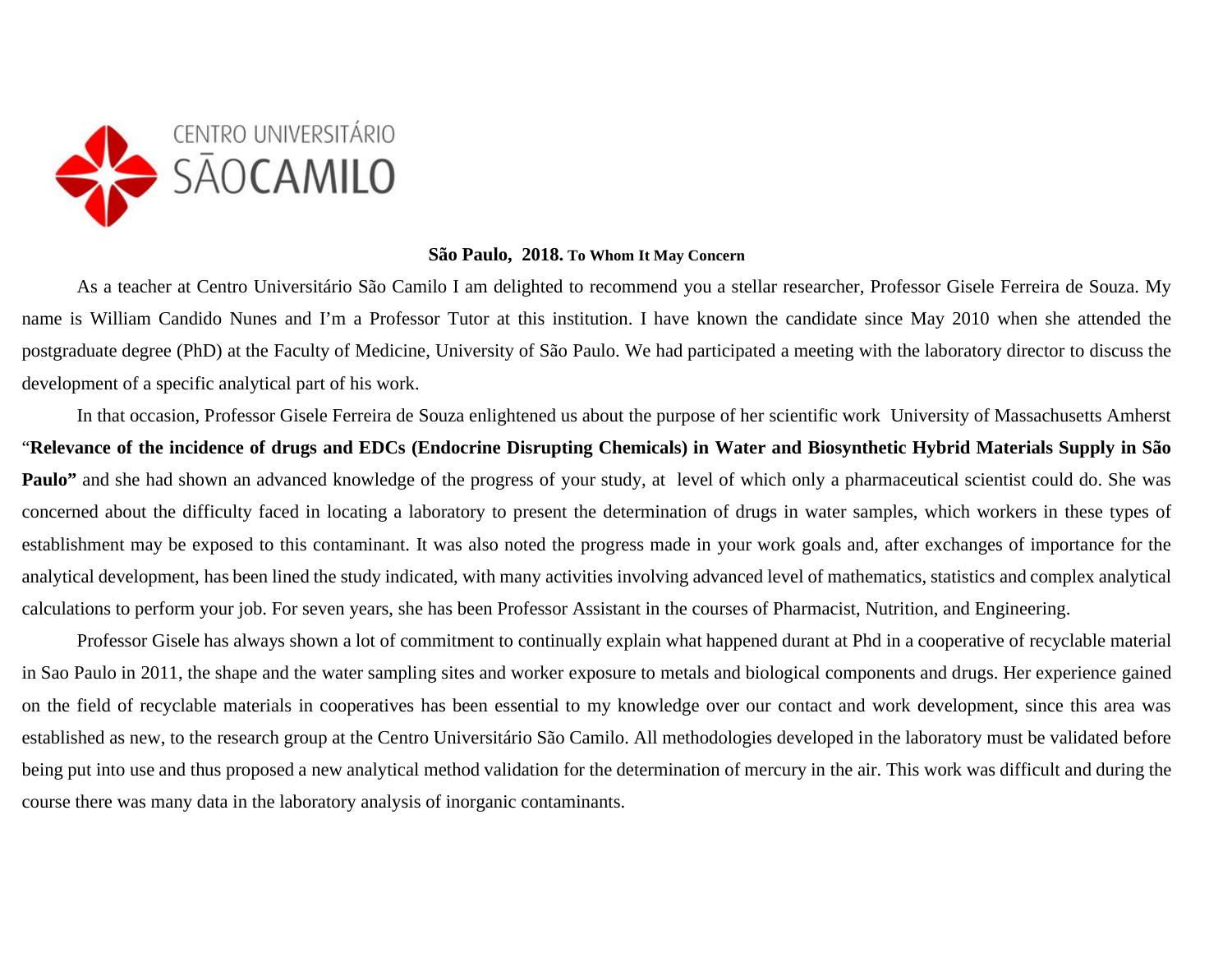Passing through validation step of the analytical method, where the acceptance parameters in accordance with standards officially established, another step would arise for us to face together – analyzing the various samples taken from different points of each cooperative study. Once again, the laboratory work was hard with trials that lasted days. After collecting results, a third important step that would follow refers to the analysis of the results. Classify them into collection sites, aligned to possible contamination of the exposed worker was very well explained in the end, presented in her thesis in the report.

There are also noticeable highlights that she can perfect at international work. She is extremely competitive, and this is a characteristic that stands out for her. I consider Professor Gisele, as one of the most prominent Professors and pharmaceutical professionals who I had contact with in the laboratory working on research and innovation and applicability of the methodology. She is rigorous and knows how to follow procedures and schedules, design goals to increase her skills. With experience in profitable sales, she is careful about her personal, professional and academic achievements, just like she knows how to focus on the work and the research, and she has an aggregating profile. Let me say that I have no doubt she can adeptly meet the challenges you may propose to her because she has shown me repeatedly times that she is profoundly dedicated and responsible. Miss Souza, had two international experiences: in Denmark (2014) and UK (2013).

With her 10 years of brilliant experience as professor, pharmaceuticals, responsible and technical, these attributes all apply for someone to be added to University of Massachusetts Amherst application grids for supplying power to underwater vehicles , because she can develop and interact in such environment with competent professionals with higher skills too and proven professional experience just as she has shown all these years. I believe that it will be a precious personal, professional, great innovative and sustainable experience to her and to the foundation. Bright, dedicated and skilled, Professor Gisele Ferreira de Souza garners my unequivocal recommendation. She is ready and fully prepared to assume the duties of working abroad and she will certainly contribute to your program. I am delighted to recommend her and wish her all the best. **Respectfully submitted,**

**William Candido Nunes** Tutor em Ensino á Distância - Centro Universitário São Camilo Linkedin: https://www.linkedin.com/in/william-candido-nunes-2b910624/

**\_\_\_\_\_\_\_\_\_\_\_\_\_\_\_\_\_\_\_\_\_\_\_\_\_\_\_\_\_\_\_\_\_\_\_\_\_\_\_\_\_\_\_\_\_\_\_\_\_\_\_\_\_\_\_\_\_\_\_\_\_\_\_\_\_\_**

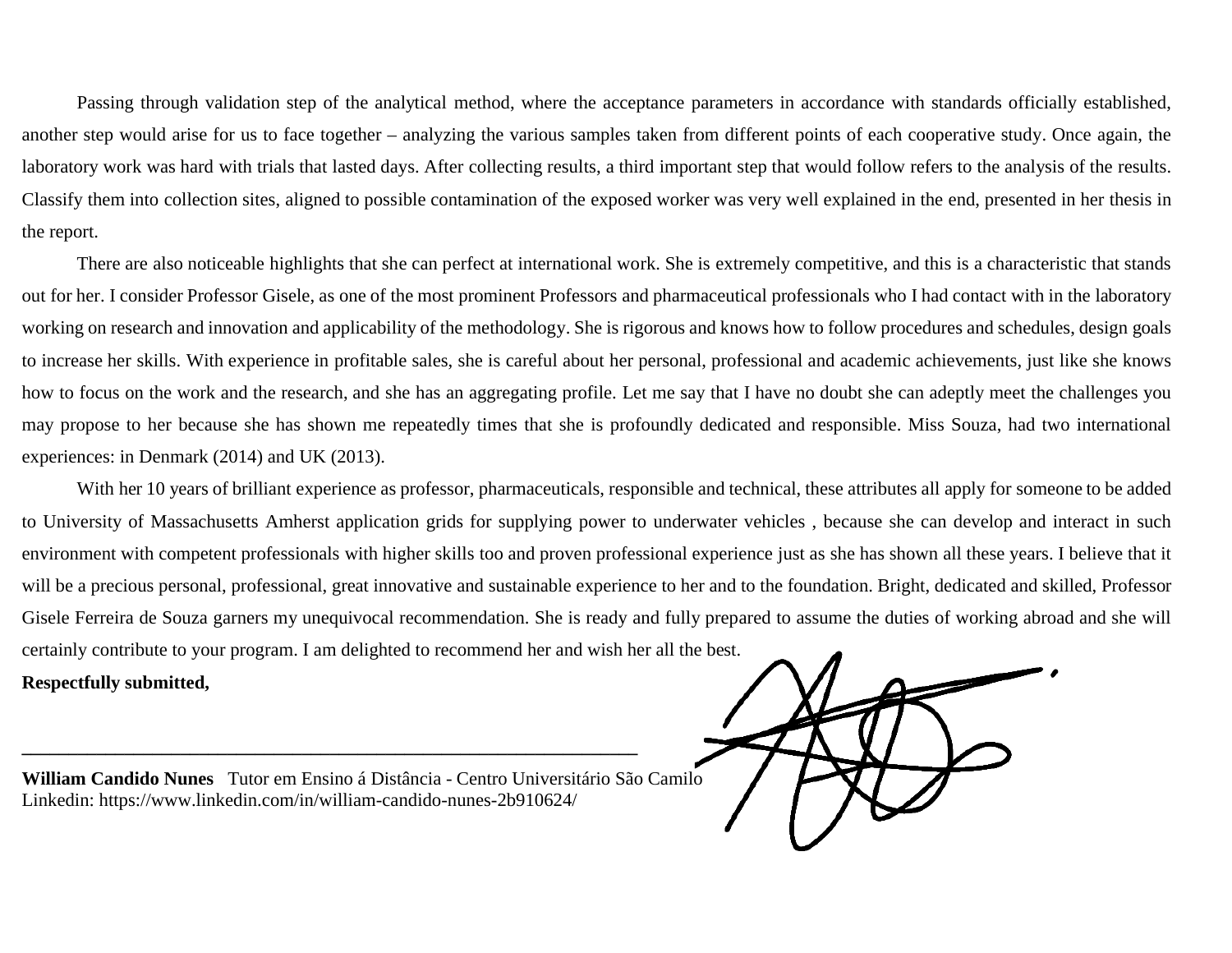Av. Colombo, 5.790 • Câmpus Universitário • CEP 87.020-900 • Maringá – PR Fone: 55 (44) 3011-4733 • E-mail: sec-dtl@uem.br • Internet: www.dtl.uem.br



# **Universidade Estadual de Maringa, Parana,Brasi**

**ΠΡΟΣ:** 

**Το Πανεπιστήμιο** 

**Αξιότιμοι κύριοι,**

## **Ονομάζομαι Gisele Ferreira de Souza και κατάγομαι από τη Βραζιλία.**

- Είμαι στη διαδικασία υποβολής αίτησης για την απόκτηση ευρωπαϊκής υπηκοότητας, καθώς ο προπάππος μου ήταν Ιταλός υπήκοος της Καλαβρίας, ο οποίος κατά τον Δεύτερο Παγκόσμιο Πόλεμο ήρθε στην περιοχή του Minas Gerais στη Βραζιλία και ως εκ τούτου έχω το δικαίωμα να υποβάλω αίτηση για ευρωπαϊκή υπηκοότητα.
- Υπήρξα ερευνητής και στην πραγματικότητα υπάλληλος στο Τμήμα Χημείας, στο Πανεπιστημιακό Κέντρο São Camilo (CUSC) για τις Φαρμακευτικές Επιστήμες του Τμήματος Φαρμακευτικής. Ενδιαφέρομαι έντονα για την υποβολή αίτησης, λόγω των πρόσφατων ερευνών μου στον τομέα της Μαιευτικής και Γυναικολογίας του Ιατρικού Τμήματος της CUSC στην πόλη του Σάο Πάολο. Έχω εργαστεί από το 2015 στο νοσοκομείο Global Green and Healthy Hospitals São Paulo, SP, Βραζιλία ως Ερευνητής Φαρμακευτικής της Περιβαλλοντικής Διαχείρισης Pharmacist. Ένα έργο της HCWH Health Care Without Harm Global (επίπτωση ναρκωτικών στο νερό), αφορά έγκυες γυναίκες με καρκίνο στο χειρουργικό τμήμα. Στην πραγματικότητα, ενασχολούμαι με το νερό και τη ρύπανσή του. Το έργο σε συνεργασία με μία μεγάλη και εξαιρετική ομάδα είναι μια μεγάλη ευκαιρία να κάνουμε όλοι εξαιρετική πρόοδο.
- Διαθέτω μεγάλη εμπειρία στο πεδίο του Φαρμακευτικού τομέα εδώ και 10 χρόνια, η οποία μου επέτρεψε να αναπτύξω συμπληρωματικές δεξιότητες στις τεχνικές γνώσεις της φαρμακοποιίας, όπως η διαχείριση των ανθρώπων, η διαχείριση πωλήσεων, η ομαδική εργασία και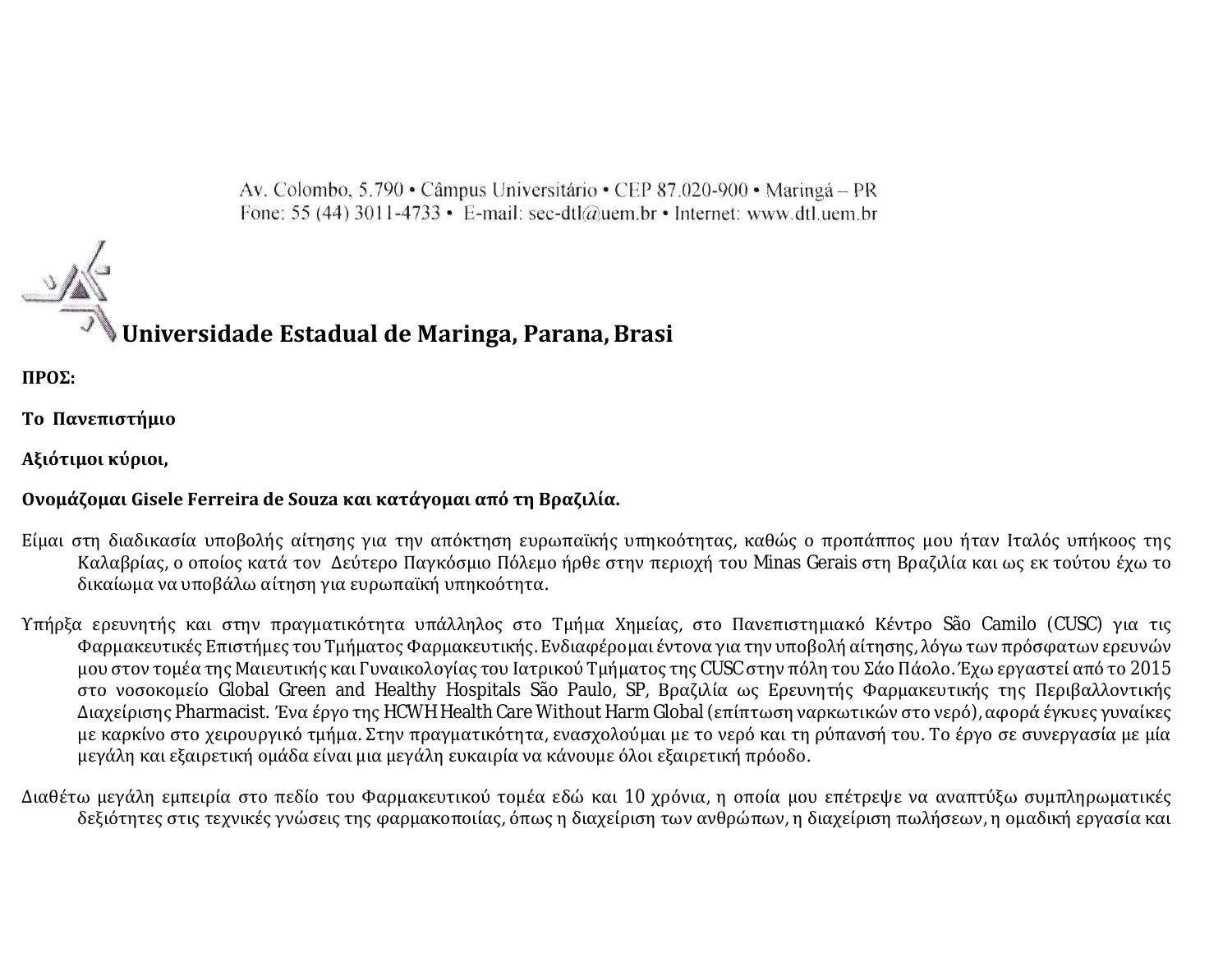η διαχείριση αποθεμάτων, για παράδειγμα. Ωστόσο, η δίψα μου για γνώση μόνο αυξήθηκε και ήξερα ότι αν θέλω να γίνω ειδικός στον τομέα της εμπειρογνωμοσύνης μου, πρέπει να συνεχίσω τις σπουδές μου και τις έρευνές μου.

- Το διδακτορικό δίπλωμα μου επέτρεψε να αναπτύξω μια ολοκληρωμένη έρευνα στην περιοχή ενδιαφέροντος. Η επιτυχημένη εργασία μου στο διδακτορικό με οδήγησε στο Πρόγραμμα Υγιεινών Νοσοκομείων για τα Παγκόσμια Πράσινα και Υγιή Νοσοκομεία στο Σάο Πάολο. Στόχος μου είναι, Το Πανεπιστήμιο. Παράλληλα με την εργασία στο νοσοκομείο Global Green and Healthy Hospitals. Sáo Paulo, SP, Βραζιλία ως ερευνητής φαρμακευτικής της περιβαλλοντικής διαχείρισης φαρμακοποιών.
- Οι στόχοι αυτού του έργου είναι: να αποδειχθεί ότι η ποιότητα του νερού έχει σταδιακά υποβαθμιστεί από την αύξηση της ακατάλληλης διάθεσης χημικών παραγόντων από τον πληθυσμό μέσω του «εγχώριου φαρμακείου» του και η παρουσίαση λύσεων σε πιθανές περιβαλλοντικές και ανθρώπινες επιπτώσεις.
- Αυτή η εφαρμογή, με το πολυεθνικό και πολυπολιτισμικό περιβάλλον, θα με βοηθήσει στο πως να μαθαίνω και να αντιμετωπίζω την ποικιλομορφία του σημερινού κόσμου.
- Το ιστορικό μου στη φαρμακοβιομηχανία, η ακαδημαϊκή καριέρα μου, εκτός από την 10ετή πείρα μου με θέσεις ευθύνης στην φαρμακευτική και δεξιότητες, θεωρώ ότι με καθιστούν σπουδαία υποψήφιο για την θέση Καθηγητή στο Το Πανεπιστήμιο.Όπως αποδεικνύεται από την επαγγελματική και ακαδημαϊκή σταδιοδρομία μου μέχρι στιγμής, είμαι δεσμευμένη και αφοσιωμένη σε ό, τι κάνω. Πιστεύω ότι θα συμβάλω ιδιαίτερα θετικά στο καινοτόμο και πολύπλευρο έργο που διατηρεί την παράδοση του θεσμού σας.
- Θα επιθυμούσα να επεκτείνω το έργο της HCWH Health Care Without Harm Global (συχνότητα εμφάνισης ναρκωτικών στο νερό), στην φαρμακευτική χειρουργική για τις έγκυες γυναίκες με καρκίνο. Το ενδιαφέρον μου είναι να επεκταθεί το έργο στον τομέα της βιωσιμότητας στο φαρμακευτικό τμήμα παροχής υπηρεσιών υγείας, το οποίο μπορεί να συσχετισθεί με υλοποίηση του έργου υδροδότησης.Η αειφόρος επιχειρηματικότητα με προσελκύει και με συναρπάζει. Στο πλαίσιο ενός υγιούς νοσοκομειακού προγράμματος στα παγκόσμια πράσινα και υγιή νοσοκομεία, η θα επιθυμούσα να έχω ένα πρωταγωνιστικό ρόλο και συνεργασία με συμμάχους και συνεργάτες σε όλο τον κόσμο για να κινητοποιηθεί η υγειονομική περίθαλψη και να αντιμετωπιστεί η κλιματική αλλαγή ως ένα πολύπλευρο πρόβλημα. Να αντιμετωπιστεί με μία αυξανόμενη κατάσταση «έκτακτης ανάγκης για την υγεία» καθώς και η "μεγαλύτερη απειλή για την υγεία" και "οι μεγαλύτερες ευκαιρίες στην υγεία του 21ου αιώνα.
- Τα αποτελέσματα της έρευνάς μου σχετικά με την προμήθεια φαρμακευτικών αποβλήτων θα διερευνηθούν Το Πανεπιστήμιο με ιατρικό και φαρμακευτικό ενδιαφέρον και με την παγκόσμια κοινότητα μετά από αυτήν. Μαζί θα μπορούσαμε να σχεδιάσουμε στρατηγικές και να συζητήσουμε πιθανές λύσεις για τη διάθεση των φαρμακευτικών αποβλήτων, οι οποίες θα γίνουν αποτελεσματικά και με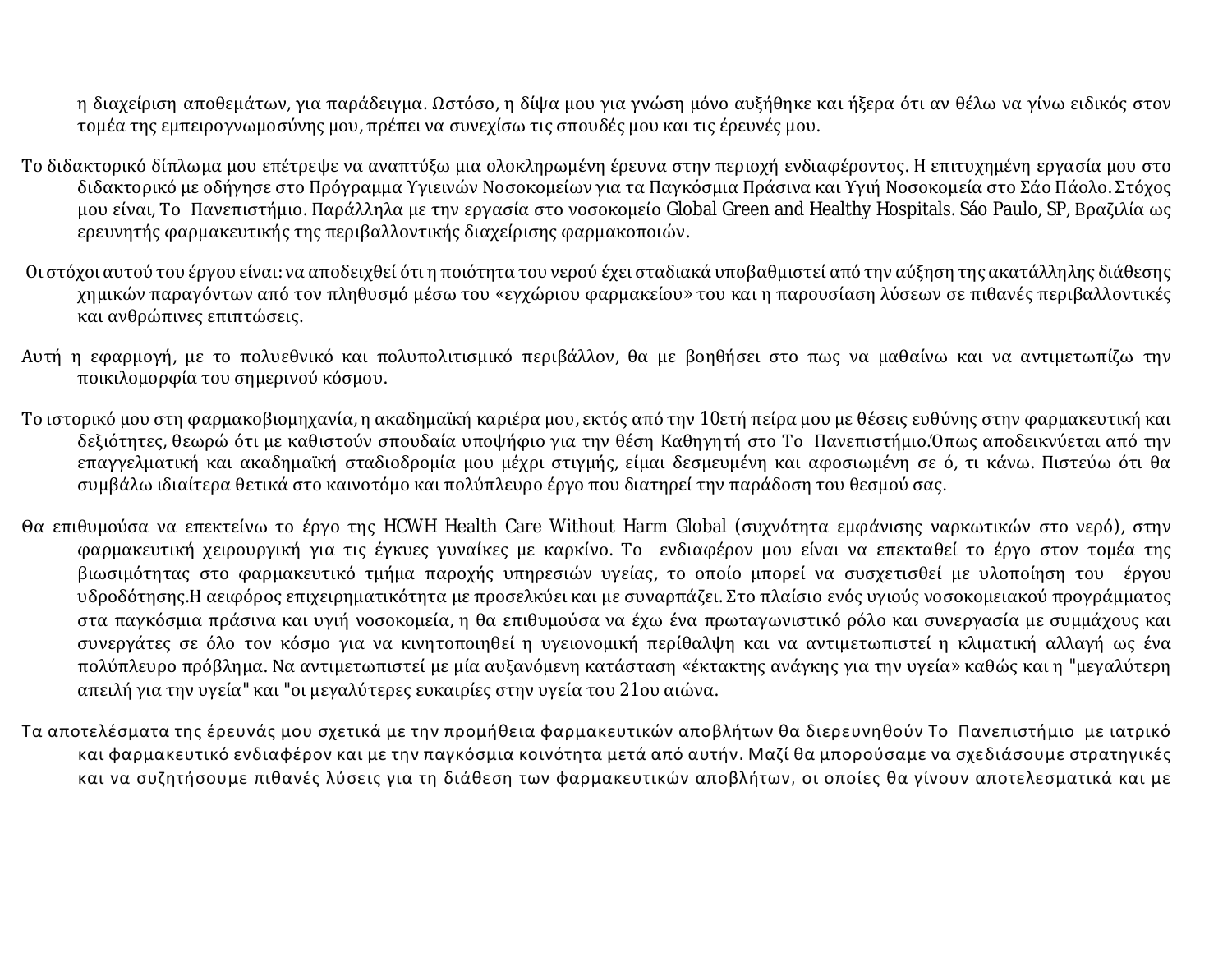την επιφύλαξη του λαού της χώρας μου και σε άλλες χώρες όπου δεν υπάρχει νομοθεσία για τη βιώσιμη και σωστή διάθεση των αποβλήτων φαρμάκων, με στόχο την προστασία της δημόσιας υγείας.

Έχω σπουδάσει ελληνική λογοτεχνία στο Πανεπιστήμιο Maringa UEM στην πολιτεία Parana με τον Καθηγητή Luiz Carlos André Mangia Silva της Βραζιλίας και έκανα ιδιωτικά μαθήματα στη νεοελληνική γλώσσα με την καθηγήτρια Rosängela Rosa Praxedes που σπουδάζει αρχαία ελληνικά στο UEM και πήρε μαθήματα της νεοελληνικής στη Θεσσαλονίκη.

Θα είμαι διαθέσιμη για συνάντηση μαζί σας, όποτε κληθώ από εσάς.

Με εκτίμηση, GISELE FERREIRA DE SOUZA PhD on **University of São Paulo (USP)- Medical School** *São Paulo, SP- Brazil* 

*Email:* semfungos@gmail.com



Professor Luiz Carlos André Mangia Silva Rosängela Rosa Praxedes Greek literature at the University of Maringa UEM Professor Greek Thessalonika

 $\frac{1}{2}$  ,  $\frac{1}{2}$  ,  $\frac{1}{2}$  ,  $\frac{1}{2}$  ,  $\frac{1}{2}$  ,  $\frac{1}{2}$  ,  $\frac{1}{2}$  ,  $\frac{1}{2}$ 

Av. Colombo, 5.790 • Câmpus Universitário • CEP 87.020-900 • Maringá – PR Fone: 55 (44) 3011-4733 • E-mail: sec-dtl@uem.br • Internet: www.dtl.uem.br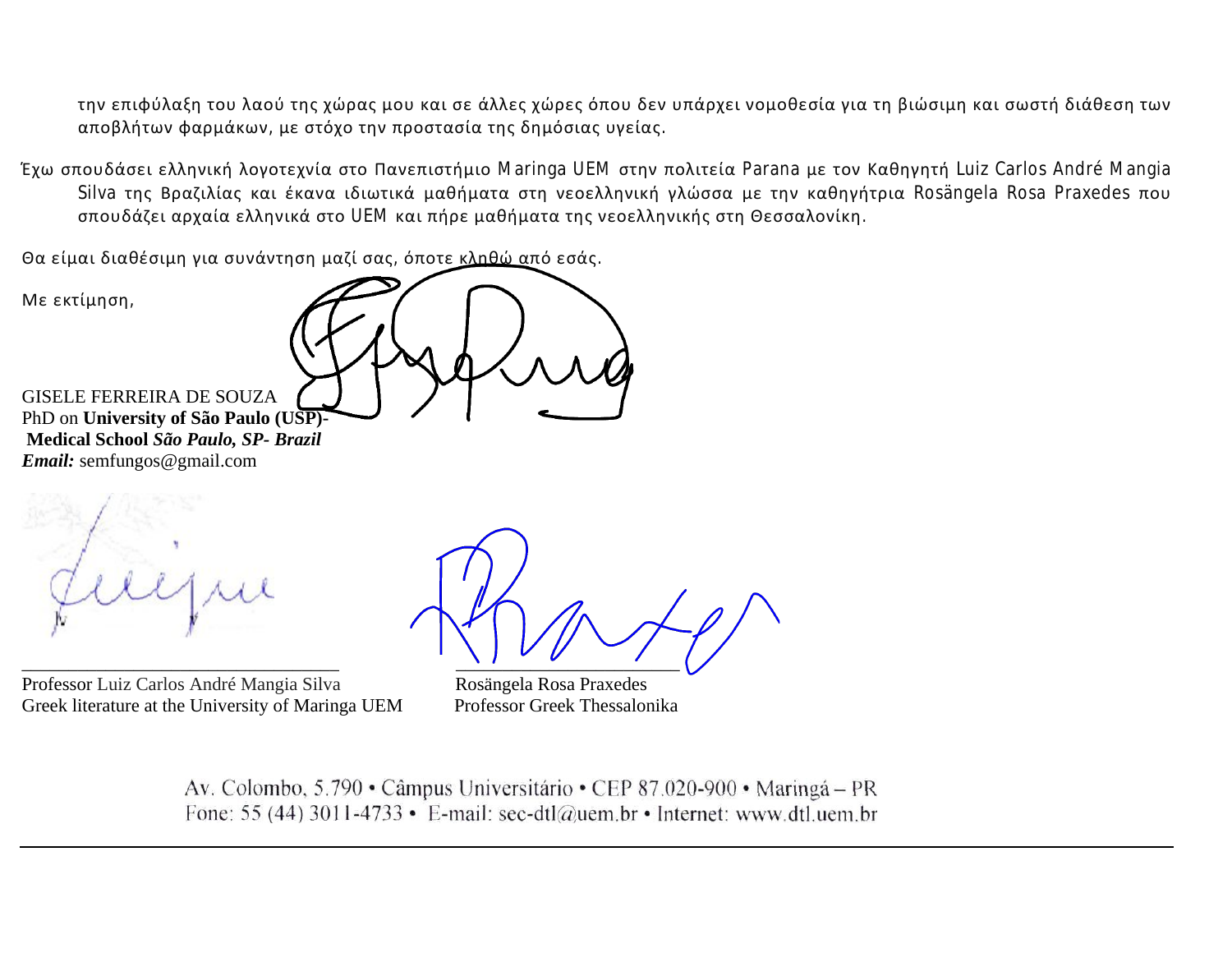

## **For all concerned**

My name is Gisele Ferreira de Souza, from Brazil. I am applying for my European citizenship since my great-grandfather was an Italian citizen of Calabria, which came in World War II for the region of Minas Gerais in Brazil, and therefore I have the right to apply for European citizenship.

My researcher and actually employee at São Camilo University Center (CUSC) Department of Chemistry, in São Camilo University Center (CUSC) for Pharmaceutical Sciences of the Department of Pharmacy. I have interest in appliance on your application because of my recent researchers Obstetrics and gynecology of Medical Department of CUSC at the city of São Paulo. I have working since 2015 at the hospital Global Green and Healthy Hospitals São Paulo, SP, Brazil as Researcher Pharmaceutical of Environmental Management Pharmacist.

 A project of HCWH Health Care Without Harm Global (incidence of drugs in Water), is about pregnant women with cancer in the surgical department. Actually, I am working with water and its pollution, work with this great team is a great opportunity to do an excellent progression for both of us.

I have a large experience on Pharmaceutical field working for 10 years with this, and allowed me to develop complementary skills to technical knowledge of pharmacy, such as people management, sales management, teamwork and inventory management, for example. However, my thirst for knowledge only increased and I knew that if I want to become a specialist in my field of expertise, I need to continue my studies and researches.

The PhD allowed me to develop a fully focused research in my area of interest. Through the program, I also also get another old dream. I had two international experiences, an exchange in the UK and other one on Denmark. My successful thesis took me to Healthy Hospitals Project on Global Green and Healthy Hospitals in São Paulo, which my objective is to develop along with the pharmaceutical work, as Professor as a I have working at the hospital Global Green and Healthy Hospitals. Sáo Paulo, SP, Brazil how Researcher Pharmaceutical of Environmental Management Pharmacist.

 The objectives of this project are: demonstrate that the quality of water has been gradually compromised by the increase of inappropriate disposal of chemical agents by the population through its "domestic pharmacy", and presents possible environmental and human impacts, as well as pointing out probable solutions.

This application, with the multinational and multicultural environment, will expose me to absorb and how to learn and to deal with the diversity of the current world. My background in pharmacy, my academic career, in addition to my 10 years of experience as a pharmaceutical and responsible technical leverage my skills and make me a great candidate for the **Professor** at University of Greece. As evidenced by my professional and academic career so far, I am committed and dedicated to everything I do. I will be an invaluable person to its great innovative and sustainable power that keeps the tradition of your institution.

A project of HCWH Health Care Without Harm Global (incidence of drugs in Water), at the pharmacist chirurgic for the pregnant women how cancer, interest is to expand the project in the area of sustainability in the pharmaceutical supply department of health care, which can implement the project supply water.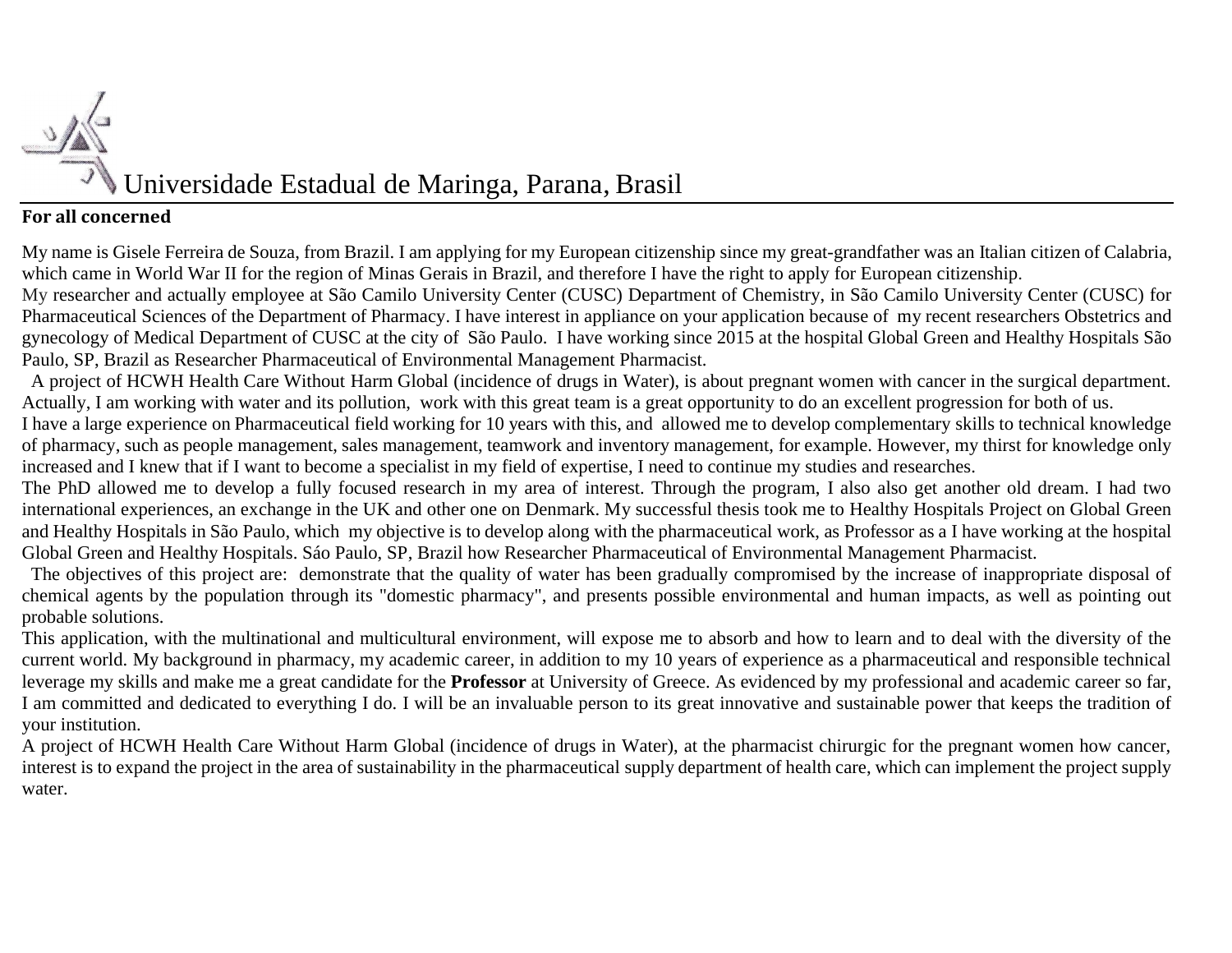Sustainable entrepreneurship attracts me and fascinates me. In healthy hospital project in the Global Green and Healthy Hospitals, performance a leading role, working with allies and partners around the world to mobilize health care and address climate change as a multifaceted problem that currently experiencing a growing situation of "health emergency", as well as the" greatest threat to health "and" greatest opportunity in the 21st century health. The results of my field research on the pharmaceutical waste supplies will be explored along with the of medical and pharmaceutical interest and with the

global community after it. Together we could plan strategies and discuss plausible solutions to the disposal of pharmaceutical waste which will be done effectively and without prejudice to the people in my country and in other countries where there is no legislation for the sustainable and proper disposal of waste medicines supply green and public health.

I have currently studied Greek literature at the University of Maringa UEM in the state of Parana with the Professor Luiz Carlos André Mangia Silva, Brazil and classes in modern Greek with a private teacher Rosängela Rosa Praxedes, who studies ancient Greek in the UEM and took courses of modern Greek in Thessalonika. I will make myself available to meet you at your earliest convenience.

GISELE FERREIRA DE SOUZA PhD on **University of São Paulo (USP)- Medical School** *São Paulo, SP- Brazil* 

Professor Luiz Carlos André Mangia Silva Rosängela Rosa Praxedes Greek literature at the University of Maringa UEM Professor Greek Thessalonika

 $\overline{\phantom{a}}$  , and the contribution of the contribution of  $\overline{\phantom{a}}$  , and  $\overline{\phantom{a}}$  , and  $\overline{\phantom{a}}$  , and  $\overline{\phantom{a}}$  , and  $\overline{\phantom{a}}$  , and  $\overline{\phantom{a}}$  , and  $\overline{\phantom{a}}$  , and  $\overline{\phantom{a}}$  , and  $\overline{\phantom{a}}$  , and

Av. Colombo, 5.790 • Câmpus Universitário • CEP 87.020-900 • Maringá – PR Fone: 55 (44) 3011-4733 • E-mail: sec-dtl@uem.br • Internet: www.dtl.uem.br

Sincerely.